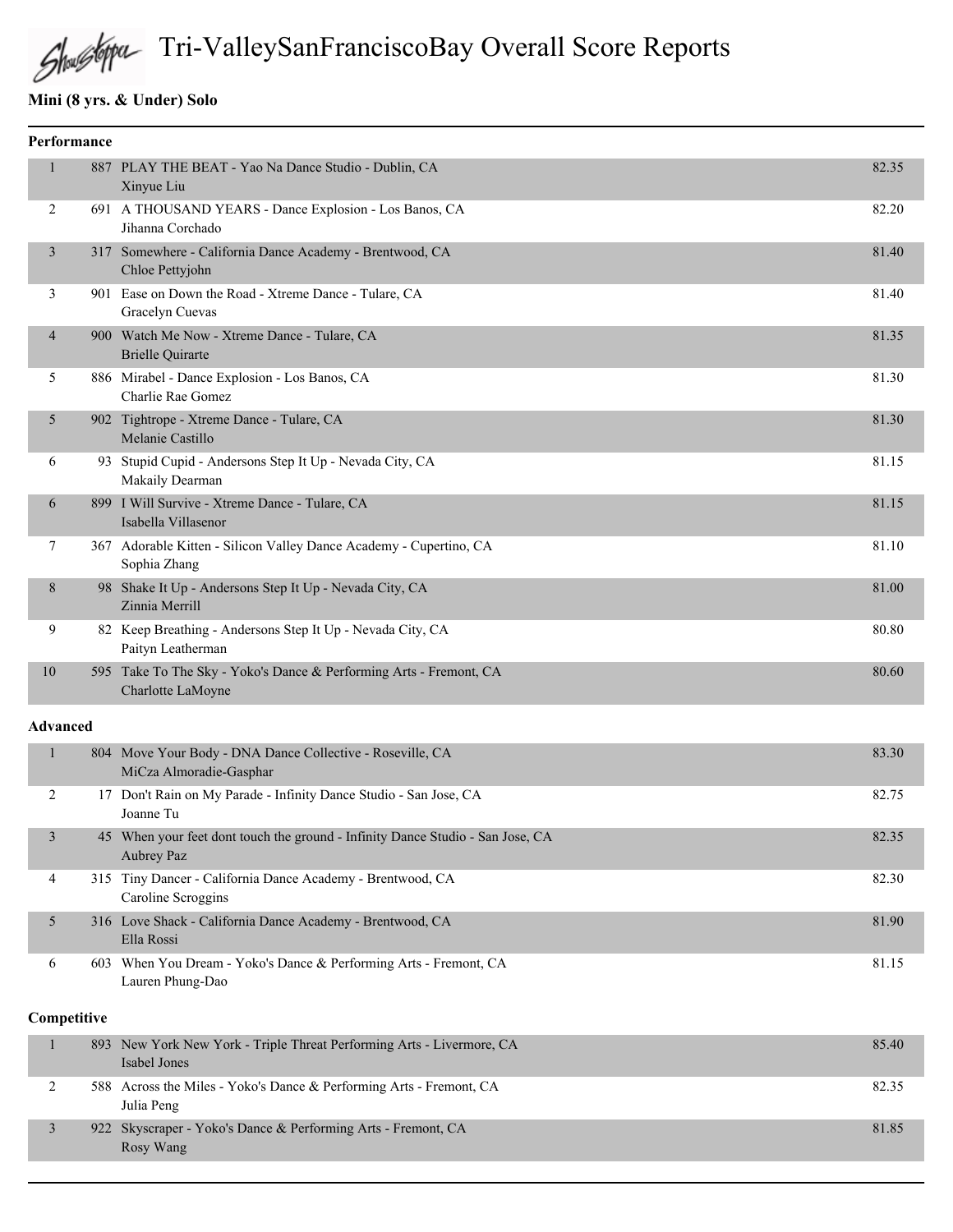## **Mini (8 yrs. & Under) Duet/Trio**

| <b>Performance</b> |     |                                                                                                                     |       |  |
|--------------------|-----|---------------------------------------------------------------------------------------------------------------------|-------|--|
| $\mathbf{1}$       |     | 436 My Destiny - Destined II Dance - San Leandro, CA<br>Taylor Stone, Nevaeh Garrett, Cydney Mackey                 | 81.90 |  |
| 2                  |     | 226 What a Wonderful World - Heartbeat Dance Academy - Belmont, CA<br>Chloe Powell, Aliya Bromberg, Ella McGavock   | 81.80 |  |
| 3                  |     | 919 Car Wash - Xtreme Dance - Tulare, CA<br>Skylar Bejarano, Melanie Castillo                                       | 81.35 |  |
| 4                  |     | 96 Unstoppable - Andersons Step It Up - Nevada City, CA<br>Makaily Dearman, Paityn Leatherman                       | 81.30 |  |
| $\overline{4}$     |     | 737 Ooh La La - Fringe Dance Studio - Laguna Niguel, CA<br>Hazel Higgins, Odessa Daly                               | 81.30 |  |
| 5                  |     | 89 Girl - Andersons Step It Up - Nevada City, CA<br>Paightyn Tozier, Emberlyn Ross                                  | 81.20 |  |
| 5                  | 183 | Can't Hurry Love - Heartbeat Dance Academy - Belmont, CA<br>Ella Zoss, Ashley Chang                                 | 81.20 |  |
| 6                  |     | 918 Stepsisters Lament - Xtreme Dance - Tulare, CA<br>Cynthia Leal, Isabella Villasenor, Gracelyn Cuevas            | 81.15 |  |
| $7\phantom{.0}$    |     | 636 Teddy Bear Twist - Yoko's Dance & Performing Arts - Fremont, CA<br>Charlotte LaMoyne, Emma LaMoyne, Joelle Tjoe | 80.80 |  |
| 8                  |     | 40 Jailhouse Rock - Infinity Dance Studio - San Jose, CA<br>Abigail Ripaldi, Leah Grace Tan, Xylah De Leon          | 80.65 |  |
| <b>Advanced</b>    |     |                                                                                                                     |       |  |
| $\mathbf{1}$       |     | 16 On the Dance Floor - Infinity Dance Studio - San Jose, CA<br>Riley Wooden, Joanne Tu, Aubrey Paz                 | 83.35 |  |

### **Mini (8 yrs. & Under) Small**

| Performance    |     |                                                                                                                                                                         |        |
|----------------|-----|-------------------------------------------------------------------------------------------------------------------------------------------------------------------------|--------|
|                |     | 140 Rainbow - Yao Na Dance Studio - Dublin, CA<br>Selena Dai, Evelyn Wu, Sandra Huang, Emily Wu, Angela Wu, Hailey Huang, Bella Zhang, Hannah Yu,<br>Chloe Lin          | 109.95 |
| 2              |     | 676 5 GUYS NAMED MOE - Dance Explosion - Los Banos, CA<br>Ellie Diaz, Bella Nunes, Jihanna Corchado, Lilyana Flores, Sofia Amador                                       | 109.75 |
| 3              |     | 681 MISSY - Dance Explosion - Los Banos, CA<br>Jihanna Corchado, Ellie Diaz, Sofia Amador, Lilyana Flores, Bella Nunes                                                  | 109.55 |
| 4              |     | 675 MY BOYFRIEND'S BACK - Dance Explosion - Los Banos, CA<br>Bella Nunes, Jihanna Corchado, Lilyana Flores, Ellie Diaz                                                  | 109.40 |
| 5              |     | 680 I'LL BE THERE - Dance Explosion - Los Banos, CA<br>Jihanna Corchado, Ellie Diaz, Sofia Amador, Lilyana Flores, Bella Nunes                                          | 109.30 |
| 6              |     | 139 Graceful Sleeves - Yao Na Dance Studio - Dublin, CA<br>Emily Wu, Angela Wu, Hailey Huang, Bella Zhang, Selena Dai, Evelyn Wu, Sandra Huang, Hannah Yu,<br>Chloe Lin | 109.25 |
| $\overline{7}$ | 679 | BATHING BEAUTIES - Dance Explosion - Los Banos, CA<br>Sofia Torres, Marina Rogers, Briana Pompa, Daniela Duran, Sophia Montilla, Rebel Arellano, Charlie<br>Rae Gomez   | 109.15 |
| 8              |     | 678 IN THE NAVY - Dance Explosion - Los Banos, CA<br>Sofia Torres, Marina Rogers, Viviana Magana, Briana Pompa, Valeria Alcala, Daniela Duran, Charlie Rae<br>Gomez     | 108.70 |
| 9              | 703 | Strong - California Sports Center - San Jose, CA<br>Naila Mamedov, Harper Hlavacek, Ani Love, Margaret Esfahani, Vivian Cheung, Marlowe Volkert                         | 108.65 |
| 10             | 368 | Everybody Wants to be a Cat - Silicon Valley Dance Academy - Cupertino, CA<br>Cathy Buscher, Jennifer Chen, Callie Ding, Chloe Ding, Grace Qi, Yoyo Tong, Sophia Zhang  | 108.60 |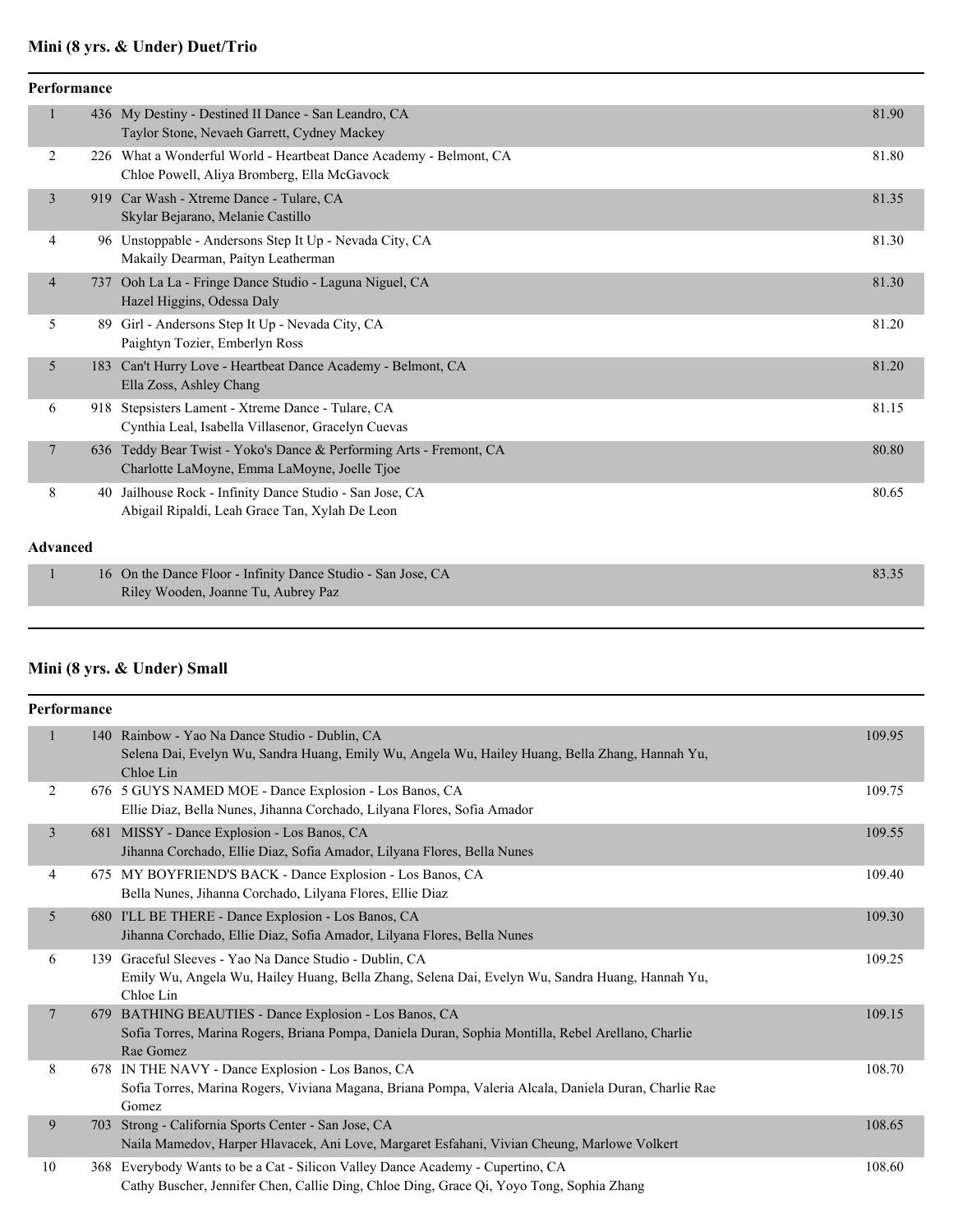**Advanced**

|   |             | 433 Commotion - Destined II Dance - San Leandro, CA<br>Cydney Mackey, Harper Groce, Nevaeh Garrett, Aja Forest-Chisholm, Kyla Salter, Taylor Stone                   | 111.20 |
|---|-------------|----------------------------------------------------------------------------------------------------------------------------------------------------------------------|--------|
| 2 |             | 744 Sushi - DNA Dance Collective - Roseville, CA<br>Delaney Hesse, Rosie Gray, Brynn Eklund, Mallory Maurer, Rylle Thompson, Nina Gumpert                            | 110.75 |
| 3 |             | 28 Dream a Little Dream - Infinity Dance Studio - San Jose, CA<br>Madelyn Hardin, Aubrey Paz, Riley Wooden, Samantha Carlson, Ava Forde, Ashlyn Ackard, Joanne Tu    | 110.45 |
| 4 |             | 745 Red Ribbon - DNA Dance Collective - Roseville, CA<br>Delaney Hesse, Rosie Gray, Mallory Maurer, Nina Gumpert, Rylle Thompson, Brynn Eklund                       | 110.15 |
| 5 |             | 302 Heaven - California Dance Academy - Brentwood, CA<br>Caroline Scroggins, Ella Rossi, Brooklynn Craver, Ashley Greene, Chloe Pettyjohn, Skye Tamashiro            | 109.30 |
|   | Competitive |                                                                                                                                                                      |        |
|   |             | 521 The Last Snowfall - Yoko's Dance & Performing Arts - Fremont, CA<br>Rosy Wang, Julia Peng, Abigail So, Arielle Konaris, Avery Yamaguchi, Lia Stowell, Sierra Guo | 111.35 |
|   |             | 520 One Day - Yoko's Dance & Performing Arts - Fremont, CA                                                                                                           | 110.05 |

|  | Anya Li, Elaine Lin, Danica Luo, Lauren Xiao, Ella Kwon, Natalie Gray, Phoebe Pan, Kate Zhao,   |        |
|--|-------------------------------------------------------------------------------------------------|--------|
|  | Elizabeth Hu                                                                                    |        |
|  | 510 Friends Are Forever - Yoko's Dance & Performing Arts - Fremont, CA                          | 108.95 |
|  | Aakarsha Varadarajan, Alyssa Wan, Anna Wu, Candice Xu, Ella Zhang, Kaylee Xia, Priscilla Huang, |        |
|  | Natanya Ng, Alena Zhu                                                                           |        |

### **Mini (8 yrs. & Under) Large**

#### **Performance**

| $\mathbf{1}$   | 742 Clueless - DNA Dance Collective - Roseville, CA<br>Callihan Workman, Delaney Hesse, Kalli Ben-Iesau, Rosie Gray, Liliana Garcia, Nina Gumpert, Breelyn | 110.10 |
|----------------|------------------------------------------------------------------------------------------------------------------------------------------------------------|--------|
|                | LaBonte, Mallory Maurer, Frankie Moore-Brown, Rylle Thompson                                                                                               |        |
| 1              | 743 Wedding Season - DNA Dance Collective - Roseville, CA                                                                                                  | 110.10 |
|                | Kalli Ben-Iesau, Reese Bettleyon, Brynn Eklund, Rosie Gray, Nina Gumpert, Delaney Hesse, Mackenzie                                                         |        |
|                | Maurer, Mallory Maurer, Frankie Moore-Brown, Bella Subotich, Rylle Thompson, Callihan Workman                                                              |        |
| $\overline{2}$ | 370 Little Jasmines - Silicon Valley Dance Academy - Cupertino, CA                                                                                         | 110.00 |
|                | Allison Chiang, Hannie Du, Jennifer Jerolimov, Annie Li, Kyla Lin, Yichen Liu, Tingting May, Grace Qi,                                                     |        |
|                | Ashley Ren, Zoe Song, Adella Tang, Kyra Wang, Selina Xu, Bella Zhang, Hanna Zhang, Yanxi Zhang,                                                            |        |
|                | Melissa Zhao, Hailey Zhu                                                                                                                                   |        |
| 3              | 171 Festive Girls - Yao Na Dance Studio - Dublin, CA                                                                                                       | 109.60 |
|                | Cecilia Yu, Emily Deng, Xinyue Liu, Alice Zhou, Brianna He, Alicia Qu, Audrey Tay, Katherine Shen,                                                         |        |
|                | Tansy Xie, Abigail Ye, Yvonne Gao                                                                                                                          |        |
| $\overline{4}$ | 172 How far I Will Go - Yao Na Dance Studio - Dublin, CA                                                                                                   | 109.10 |
|                | Abigail Ye, Alice Zhou, Alicia Qu, Audrey Tay, Brianna He, Cecilia Yu, Emily Deng, Katherine Shen,                                                         |        |
|                | Tansy Xie, Yvonne Gao, Xinyue Liu                                                                                                                          |        |
| 5              | 170 Little Flower - Yao Na Dance Studio - Dublin, CA                                                                                                       | 108.80 |
|                | Hallie Zhong, Isabella Yan, Mia Liu, Adalind Bu, Chloe Lin, Stell Li, Lauren Li, Kimber Wu, COCO                                                           |        |
|                | Wang, Esther Lim                                                                                                                                           |        |
| 6              | 677 WIND IT UP - Dance Explosion - Los Banos, CA                                                                                                           | 108.70 |
|                | Marina Rogers, Viviana Magana, Briana Pompa, Valeria Alcala, Camilah Acuna, Daniela Duran, Sophia                                                          |        |
|                | Montilla, Rebel Arellano, Sofia Torres, Charlie Rae Gomez                                                                                                  |        |
| $\tau$         | 369 Happy Girls - Silicon Valley Dance Academy - Cupertino, CA                                                                                             | 108.20 |
|                | Cathy Buscher, Jennifer Chen, Callie Ding, Chloe Ding, Kathy Dou, Audrey Hu, Alicen Leung, Michelle                                                        |        |
|                | Li, Jeannie Song, Yoyo Tong, Cheryl Wang, Joyce Wang, Madeleine Wei, Laurie Yang, Claire Yu,                                                               |        |
|                | Sophia Zhang, Zoey Zhang                                                                                                                                   |        |
| 8              | 57 Fix You - Andersons Step It Up - Nevada City, CA                                                                                                        | 106.95 |
|                | Ixara Mulleady Olenev, Kai Romero, Alina Hill, Zinnia Merrill, Paightyn Tozier, Paityn Leatherman,                                                         |        |
|                | Emberlyn Ross, Makaily Dearman, Haven Ferreira, Anthony Navarro, Taya Ray, Hayley Reshatoff                                                                |        |
|                |                                                                                                                                                            |        |
|                |                                                                                                                                                            |        |

#### **Competitive**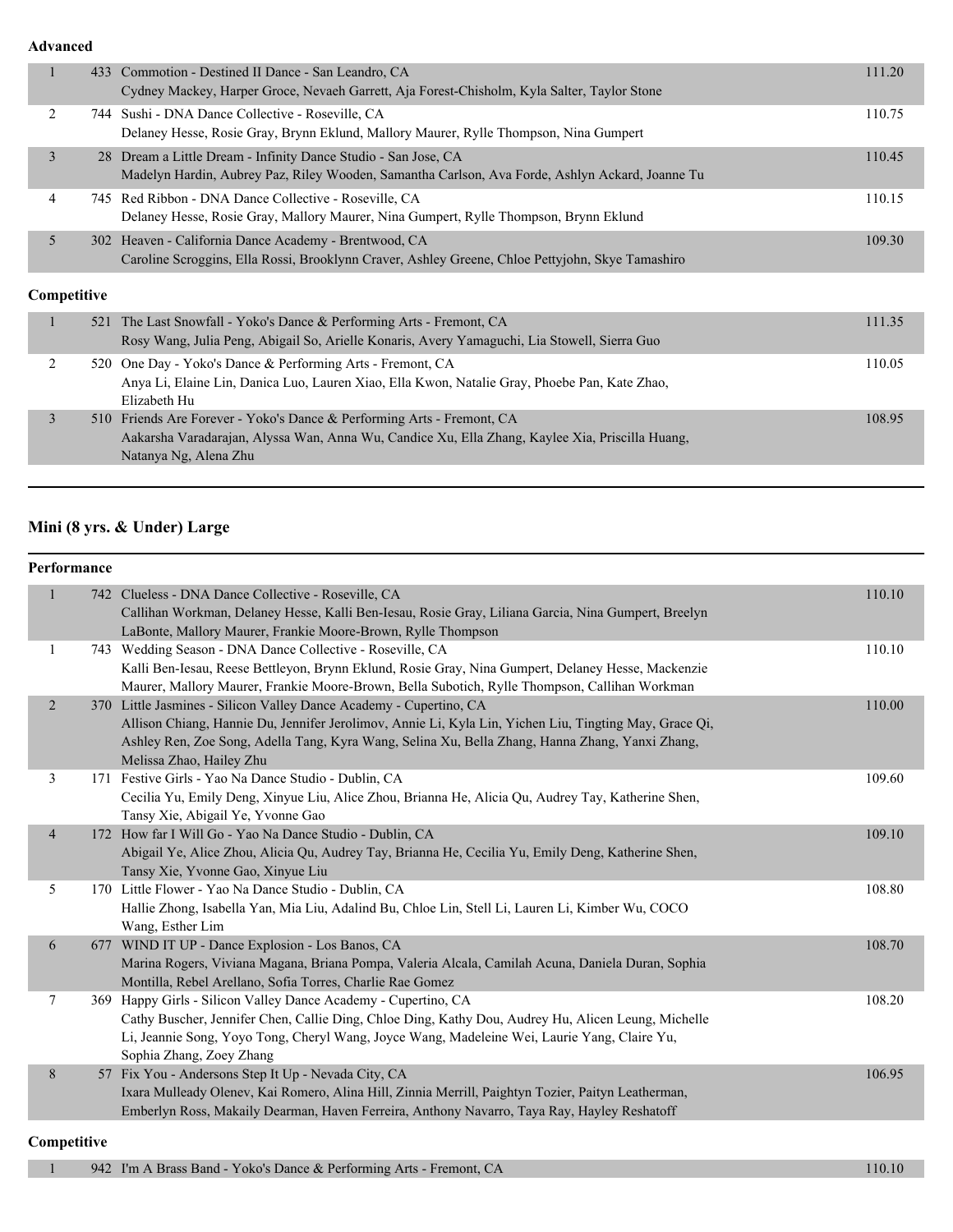### **Junior (9 - 11 yrs.) Solo**

|                          | Performance     |                                                                                         |       |
|--------------------------|-----------------|-----------------------------------------------------------------------------------------|-------|
| $\mathbf{1}$             |                 | 235 Charm - Academy of Chinese Performing Arts - Fremont, CA<br>Audrey Shen             | 83.75 |
| 2                        |                 | 848 Throwback Love - Creative Culture Dance Academy - Campbell, CA<br>Stella Carroll    | 83.20 |
| 2                        |                 | 959 Dreams - Silicon Valley Dance Academy - Cupertino, CA<br>Selena Yue                 | 83.20 |
| 3                        |                 | 380 The Writer - Silicon Valley Dance Academy - Cupertino, CA<br>Audrey Zhang           | 83.10 |
| $\overline{4}$           |                 | 828 My Precious Pendant - Yao Na Dance Studio - Dublin, CA<br>Kelsey Wu                 | 83.00 |
| 5                        |                 | 280 Beauty Of My Flute - Academy of Chinese Performing Arts - Fremont, CA<br>Zitang Yan | 82.95 |
| 5                        |                 | 371 Lovely - Silicon Valley Dance Academy - Cupertino, CA<br>Hannah Li                  | 82.95 |
| 6                        |                 | 869 Wash N Set - Heat Danceline - Oakland, CA<br>Rylee Harper                           | 82.90 |
| $\tau$                   |                 | 908 How Long Will I Love You - Xtreme Dance - Tulare, CA<br>Anhalia Leyva               | 82.85 |
| 8                        |                 | 372 Dragonfly - Silicon Valley Dance Academy - Cupertino, CA<br>Ivy Guo                 | 82.75 |
| 9                        |                 | 373 Lunar Rabbit - Silicon Valley Dance Academy - Cupertino, CA<br>Ariana Lau           | 82.70 |
| 10                       |                 | 441 Replay - Destined II Dance - San Leandro, CA<br>Drew Lumsey                         | 82.65 |
|                          | <b>Advanced</b> |                                                                                         |       |
| $\mathbf{1}$             |                 | 808 Paisley Park - DNA Dance Collective - Roseville, CA<br>Paisley Glazer               | 84.10 |
| 1                        |                 | 815 Give It - DNA Dance Collective - Roseville, CA<br>Sophia Alami                      | 84.10 |
| 2                        |                 | 817 1000 Doves - DNA Dance Collective - Roseville, CA<br>Zoe Loyola                     | 84.05 |
| 3                        |                 | 110 Afterlife - Dance 10 Performing Arts - Oakland, CA<br>Mia Loh                       | 83.70 |
| $\overline{\mathcal{A}}$ |                 | 589 Truth of Mine - Yoko's Dance & Performing Arts - Fremont, CA<br>Kaelani Carlson     | 83.65 |
| 4                        |                 | 717 Wonderful World - Power Dance Company - Salinas, CA<br>Jade Romero                  | 83.65 |
| 5                        |                 | 868 I'm So Into You - Heat Danceline - Oakland, CA<br>Naima Trammel                     | 83.60 |
| 6                        |                 | 806 Figure 8 - DNA Dance Collective - Roseville, CA<br>Naya Hansen                      | 83.55 |
| 7                        |                 | 125 Put Your Records On - Dance 10 Performing Arts - Oakland, CA<br>Jael Fernandez      | 83.45 |
| 7                        |                 | 126 Little Red Wagon - Dance 10 Performing Arts - Oakland, CA                           | 83.45 |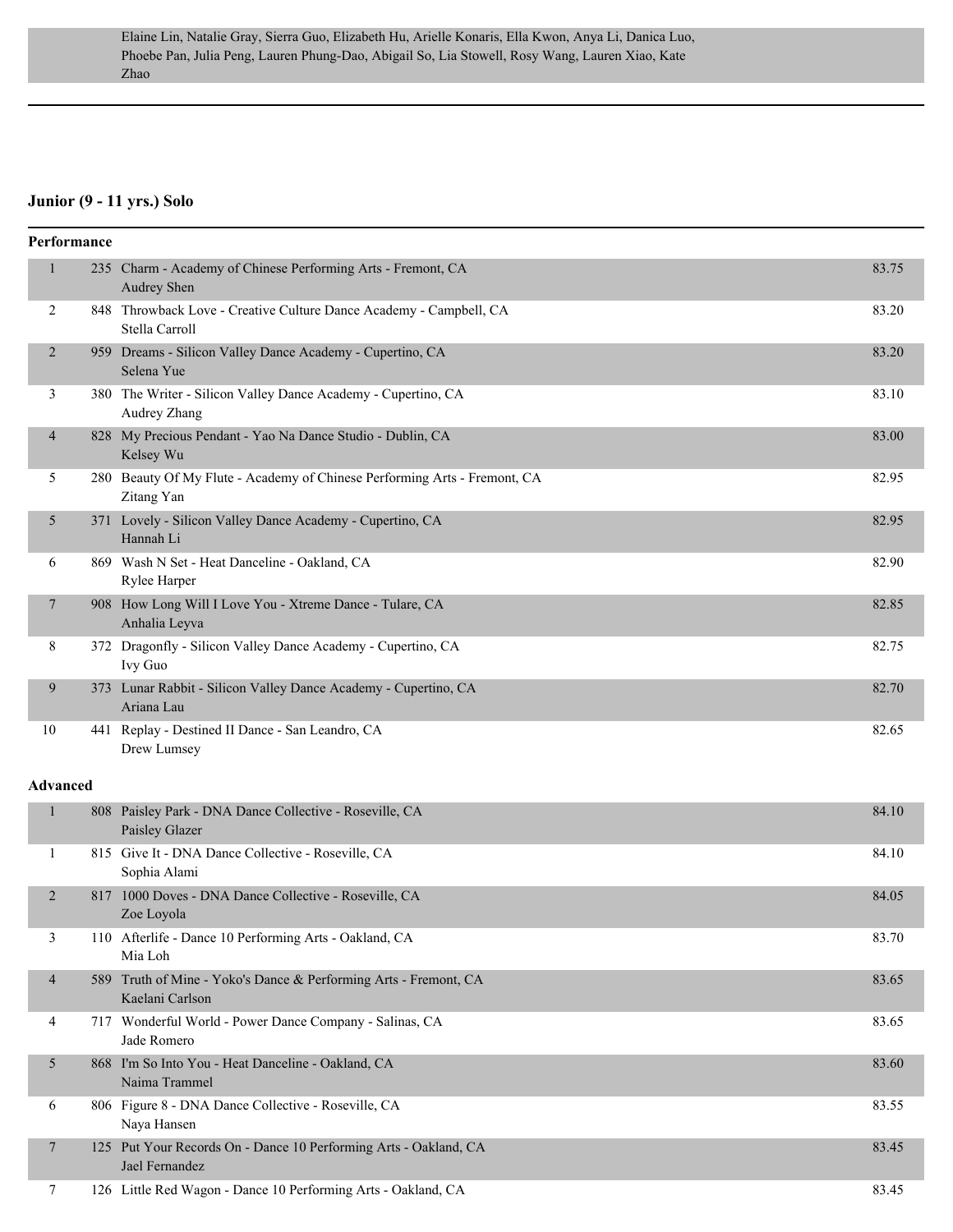|                | Kate Gumina                                                                                   |       |
|----------------|-----------------------------------------------------------------------------------------------|-------|
| 8              | 701 Alice - Fabulous Feet Dance Studio - Brentwood, CA<br>Alexandra Busch                     | 83.40 |
| 9              | 602 I Wanna Be A Rockette - Yoko's Dance & Performing Arts - Fremont, CA<br>Kensington Begley | 83.35 |
| 9              | 793 Whole Lotta - DNA Dance Collective - Roseville, CA<br>Julianna Marshall                   | 83.35 |
| 10             | 439 Retro - Destined II Dance - San Leandro, CA<br>Harper Groce                               | 83.30 |
| Competitive    |                                                                                               |       |
| $\mathbf{1}$   | 572 Fjara - Yoko's Dance & Performing Arts - Fremont, CA<br>Fiona Wu                          | 85.85 |
| 2              | 551 Tears In Heaven - Yoko's Dance & Performing Arts - Fremont, CA<br>Aria Du                 | 85.55 |
| $\overline{3}$ | 583 Time - Yoko's Dance & Performing Arts - Fremont, CA<br>Ava Ding                           | 85.40 |
| 4              | 587 Hibernation - Yoko's Dance & Performing Arts - Fremont, CA<br>Joy Lin                     | 85.30 |
| 5              | 558 Time Forgotten - Yoko's Dance & Performing Arts - Fremont, CA<br>Avery Yamaguchi          | 85.05 |
| 5              | 574 O - Yoko's Dance & Performing Arts - Fremont, CA<br>Iris Chan                             | 85.05 |
| 6              | 579 Air Sur La Corde De Sol - Yoko's Dance & Performing Arts - Fremont, CA<br>Isabella Tjoe   | 84.95 |
| 7              | 349 Think of Me - Los Altos Dance Academy - Los Altos, CA<br>Nicole Yordanova                 | 84.85 |
| 8              | 624 Might Be Over Soon - Yoko's Dance & Performing Arts - Fremont, CA<br>Vivian Foy           | 84.60 |
| 9              | 550 Adrift - Yoko's Dance & Performing Arts - Fremont, CA<br>Anaya Seals                      | 84.45 |
| 9              | 553 Wait For Now - Yoko's Dance & Performing Arts - Fremont, CA<br>Arielle Konaris            | 84.45 |
| 10             | 661 Now When the Rain Falls - Yoko's Dance & Performing Arts - Fremont, CA<br>Megan Ha        | 84.20 |

## **Junior (9 - 11 yrs.) Duet/Trio**

| <b>Performance</b> |                |     |                                                                                                                         |       |
|--------------------|----------------|-----|-------------------------------------------------------------------------------------------------------------------------|-------|
|                    | 1              |     | 239 Three Thousands Lives - Academy of Chinese Performing Arts - Fremont, CA<br>Michelle Chow, Aaliyah Wolfe, Ada Huang | 83.15 |
|                    | $\overline{2}$ |     | 246 Samadhi - Academy of Chinese Performing Arts - Fremont, CA<br>Alina Feng, Elaine Luo                                | 82.95 |
|                    | 3              | 185 | Dreamgirls - Heartbeat Dance Academy - Belmont, CA<br>Gia Hobson, Brianna Dooley, Leah Meier                            | 82.75 |
|                    | 4              | 247 | Dream Bubble - Academy of Chinese Performing Arts - Fremont, CA<br>Yushi Chen, Huailian Oh                              | 82.60 |
|                    | 5              |     | 24 Shimmy - Marti's Dance Studio - Los Altos, CA<br>Emily Fernicola, Alexa Kim                                          | 82.55 |
|                    | 6              | 885 | Castle - Queens Dance Studio - Los Altos, CA<br>Miley BenTovim, Sonya Davidova                                          | 82.45 |
|                    | 7              | 381 | Faith - Silicon Valley Dance Academy - Cupertino, CA<br>Isabella Wang, Audrey Zhang                                     | 82.35 |
|                    | 8              |     | 84 Helium - Andersons Step It Up - Nevada City, CA                                                                      | 82.25 |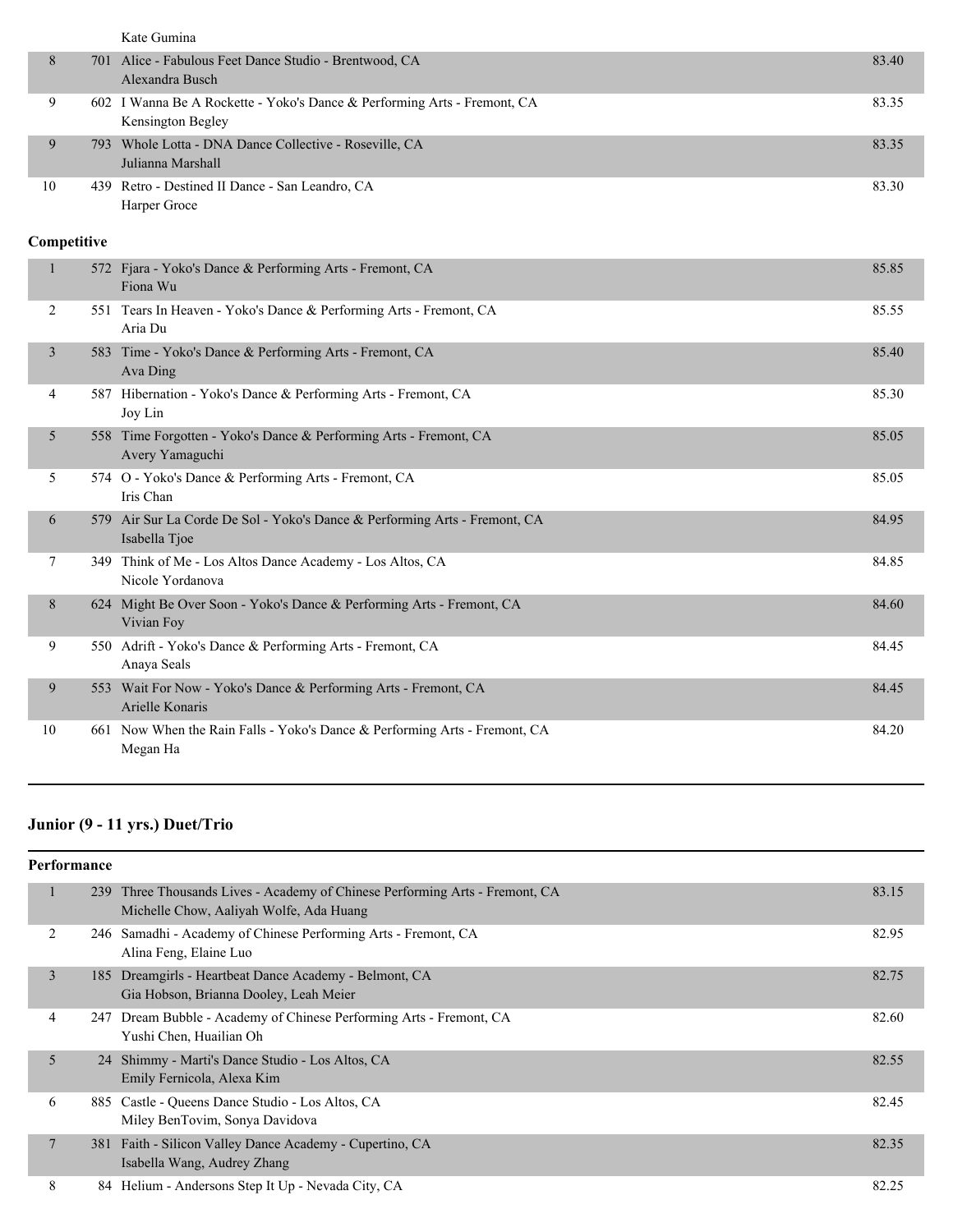Kaydence Flyod, Arianna Sharp

| 956 No - Xtreme Dance - Tulare, CA                    | 81.95 |
|-------------------------------------------------------|-------|
| Sarai Moya, Maliyah Alford, Emzlee Cabrera            |       |
| 208 Mad House - Heartbeat Dance Academy - Belmont, CA | 8190  |
| Amelia Kidd, Ellie Kim, Kennice Shum                  |       |

#### **Advanced**

|  | $\mathbf{1}$ |      | 782 Google Me - DNA Dance Collective - Roseville, CA<br>Emmi Ben-Iesau, Lilyana Woods, Naya Hansen                  | 83.55 |
|--|--------------|------|---------------------------------------------------------------------------------------------------------------------|-------|
|  | 2            | 127  | Love Is A Compass - Dance 10 Performing Arts - Oakland, CA<br>Jael Fernandez, Naomi Gutierrez                       | 83.15 |
|  | 3            |      | 920 Fallin For Ya - Xtreme Dance - Tulare, CA<br>Maliyah Alford, Ava Gamez, Anhalia Leyva                           | 83.00 |
|  | 4            | 939. | Summer Storm - Studio Three Dance - Gilroy, CA<br>Josephine Lucia, Madelyn Finucane, Julia Finucane                 | 82.70 |
|  | 5            |      | 940 Till Forever Falls Apart - Studio Three Dance - Gilroy, CA<br>Josephine Lucia, Madelyn Finucane, Julia Finucane | 82.45 |
|  | 6            | 639  | Just Sing - Yoko's Dance & Performing Arts - Fremont, CA<br>Kailana Perez, Mei Stowell                              | 82.15 |
|  | Competitive  |      |                                                                                                                     |       |
|  | 1            |      | 638 Breathe Again - Yoko's Dance & Performing Arts - Fremont, CA<br>Fiona Wu, Joy Lin                               | 85.55 |
|  | 2            | 643  | Table For Two - Yoko's Dance & Performing Arts - Fremont, CA<br>Aria Du, Avery Yamaguchi                            | 85.20 |
|  | 3            |      | 646 Just Watch Me Now - Yoko's Dance & Performing Arts - Fremont, CA                                                | 84.85 |

Kaelani Carlson, Isabel Dela Cruz, Vivian Foy

## **Junior (9 - 11 yrs.) Small**

| Performance     |     |                                                                                                                                                                                         |        |
|-----------------|-----|-----------------------------------------------------------------------------------------------------------------------------------------------------------------------------------------|--------|
| $\mathbf{1}$    |     | 241 Mahayana - Academy of Chinese Performing Arts - Fremont, CA<br>Michelle Chow, Aaliyah Wolfe, Emily Wang, Charlize Wen, Anqi Pan, Alina Chen, Ada Huang                              | 113.90 |
| $\overline{2}$  |     | 384 Spirit of the Fish - Silicon Valley Dance Academy - Cupertino, CA<br>Anna Cen, Kelly Liu, Avery Tseng, Audrey Zhang, Isabella Wang                                                  | 112.85 |
| 3               |     | 385 Dolls - Silicon Valley Dance Academy - Cupertino, CA<br>Anna Cen, Lily Yang, Isabella Wang, Selena Yue, Audrey Zhang, Catherine Zhang                                               | 111.50 |
| 4               |     | 229 You Can't Stop the Beat - Heartbeat Dance Academy - Belmont, CA<br>Abigail Cronin, Adelia Rose, Elizabeth Hu Barrera, Rachel Cronin, Kate Rayborn, Sammy Wright                     | 111.00 |
| 5               |     | 462 Salute - Queens Dance Studio - Los Altos, CA<br>Yuval Soen, Ariel Shaked, Miley BenTovim, Sonya Davidova                                                                            | 110.55 |
| 6               |     | 382 Six Feet Under - Silicon Valley Dance Academy - Cupertino, CA<br>Anna Cen, Ariana Lau, Avery Tseng, Kelly Liu, Michelle Tian, Audrey Zhang, Isabella Wang                           | 110.25 |
| $7\phantom{.0}$ |     | 202 In the End - Heartbeat Dance Academy - Belmont, CA<br>Sofia Wolles, Kimi Haggard, Elin Ekenheim, Emilie Ching, Bianca Banola, Kylia Amurao                                          | 110.15 |
| 8               |     | 205 Jet Set - Heartbeat Dance Academy - Belmont, CA<br>Brianna Dooley, Gia Hobson, Kylia Amurao, Kennice Shum, Mia Bock, Bianca Banola, Leah Meier,<br>Sofia Wolles                     | 110.10 |
| 8               | 299 | Gimme A Beat - California Dance Academy - Brentwood, CA<br>Brianna Trejo, Sabrina Taddie, Juliette Brainerd, Zoe Wilson, Sophia Hohl, Brinlee Johnson, Meilani<br>Rowe, Kennedie Carter | 110.10 |
| 8               |     | 944 Cars that go Boom - Xtreme Dance - Tulare, CA<br>Sarai Moya, Maliyah Alford, Emzlee Cabrera, Ava Gamez, Anhalia Leyva, Brielle Quirarte                                             | 110.10 |
| 9               | 383 | Ocean Eyes - Silicon Valley Dance Academy - Cupertino, CA<br>Rachel Chen, Sophie Chen, Yeelin Jiang, Krystal Liu, Tina Lu, Tiffany Yuan                                                 | 110.05 |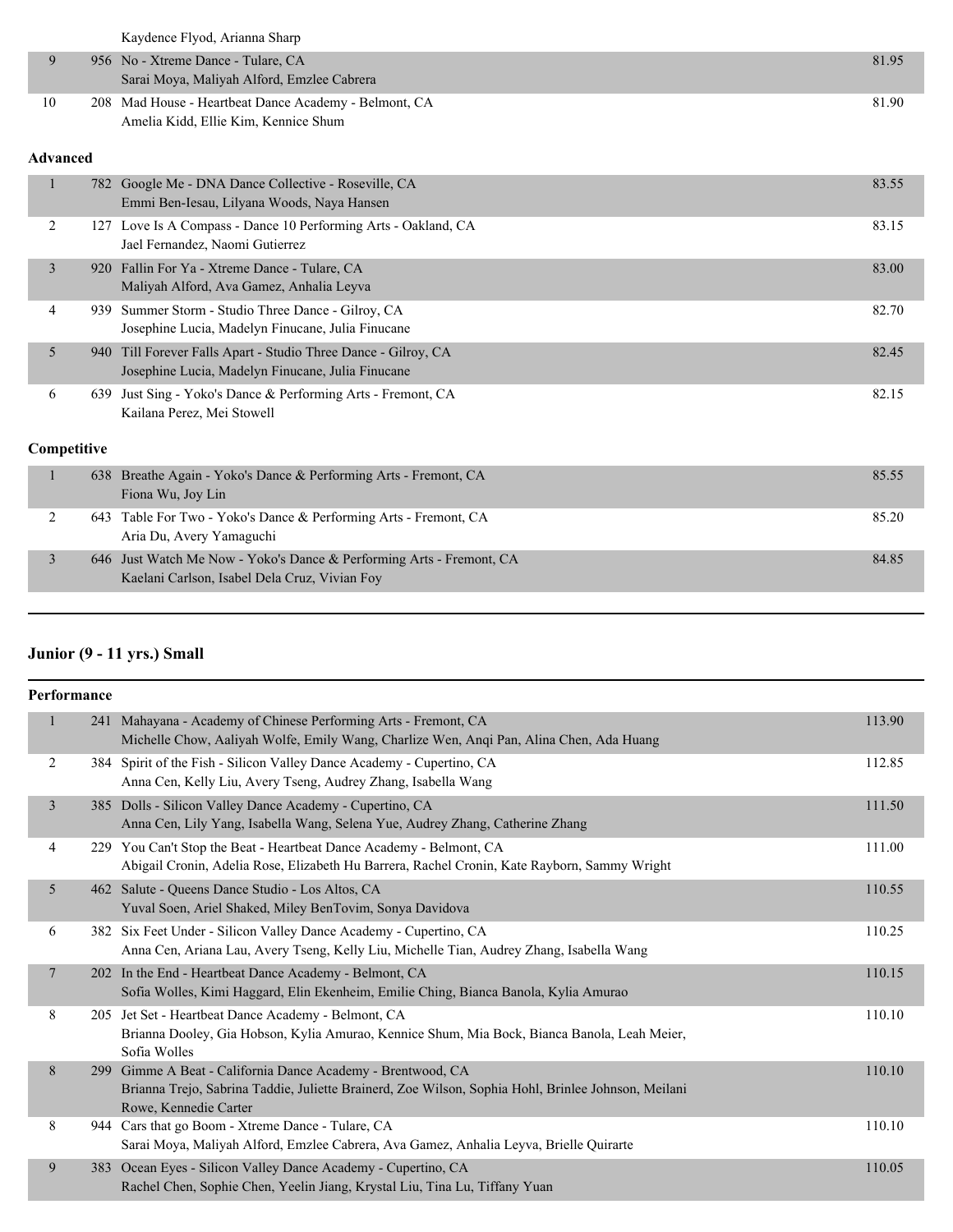|    | 437 Supermodel - Destined II Dance - San Leandro, CA<br>Alanah McDade, Victoria Hendon, Karen Moreno, Jasmine Jamerson, Amynah Riley | 110.05 |
|----|--------------------------------------------------------------------------------------------------------------------------------------|--------|
| 10 | 222 Teen Spirit - Heartbeat Dance Academy - Belmont, CA                                                                              | 109.55 |
|    | Audrey Duncan, Holland Fowler, Maya Barakat, Melanie Salvia                                                                          |        |

## **Advanced**

| Advanced       |                                                                                                                                                                                                   |        |
|----------------|---------------------------------------------------------------------------------------------------------------------------------------------------------------------------------------------------|--------|
| $\mathbf{1}$   | 748 Be Alright - DNA Dance Collective - Roseville, CA<br>Brynn Eklund, Emery Yow, Jack Moore-Brown, Julia Halstead, Lily Erickson, Mackenzie Maurer, Lacey<br>Benesch, Bella Subotich             | 113.45 |
| $\overline{2}$ | 747 Blue Haze - DNA Dance Collective - Roseville, CA<br>MiCza Almoradie-Gasphar, Emmi Ben-Iesau, Lilyana Woods, Naya Hansen, Paisley Glazer, Sophia<br>Alami, Julianna Marshall                   | 113.35 |
| $\mathfrak{Z}$ | 746 Rich Girl - DNA Dance Collective - Roseville, CA<br>MiCza Almoradie-Gasphar, Emmi Ben-Iesau, Lilyana Woods, Naya Hansen, Paisley Glazer, Sophia<br>Alami, Julianna Marshall                   | 112.60 |
| 4              | 692 Run Boy Run - Fabulous Feet Dance Studio - Brentwood, CA<br>Alexandra Busch, Addison Kendrick, Addison Andrews, Brielle Craig, Ava Diaz, Mya Balaoing, Melissa<br>Ferrier                     | 111.85 |
| 5              | 434 Work that - Destined II Dance - San Leandro, CA<br>Victoria Hendon, Osayamen Okhomina, Skye LeFleur, Amaya Hicks, Karen Moreno, Malaysia Morris                                               | 111.75 |
| 6              | 194 Problema - Heartbeat Dance Academy - Belmont, CA<br>Kylia Amurao, Sofia Wolles, Madison Wu, Gia Hobson, Kennice Shum, Maddie Yip                                                              | 111.70 |
| 6              | 763 Nightmare - DNA Dance Collective - Roseville, CA<br>Emery Yow, Lily Erickson, Jayden Glazer, Rylee LaBonte, Sam Martinez, Jack Moore-Brown, Mila<br>Rodarte, Sophia Alami                     | 111.70 |
| 7              | 694 Little Cloud - Fabulous Feet Dance Studio - Brentwood, CA<br>Alexandra Busch, Addison Kendrick, Addison Andrews, Brielle Craig, Ava Diaz, Mya Balaoing, Melissa<br>Ferrier                    | 111.25 |
| 8              | 696 Money - Fabulous Feet Dance Studio - Brentwood, CA<br>Addison Andrews, Addison Kendrick, Alexandra Busch, Ava Diaz, Brielle Craig, Melissa Ferrier, Mya<br>Balaoing                           | 111.05 |
| 9              | 32 Don't Know My Name - Infinity Dance Studio - San Jose, CA<br>Samantha Carlson, Ava Forde, Ashlyn Ackard, Cadence Carreon, Kaya Carreon, Aubrey Paz, Nina<br>Haghnazari, Lilyan Le, Dahlia Leal | 110.80 |
| $10\,$         | 695 Knockin at my door - Fabulous Feet Dance Studio - Brentwood, CA<br>Addison Kendrick, Addison Andrews, Alexandra Busch, Brielle Craig, Melissa Ferrier, Mya Balaoing                           | 110.75 |
| Competitive    |                                                                                                                                                                                                   |        |
| $\mathbf{1}$   | 524 Lento - Yoko's Dance & Performing Arts - Fremont, CA<br>Aria Du, Avery Yamaguchi, Ava Ding, Fiona Wu, Iris Chan, Joy Lin, Sophia Xiao                                                         | 115.60 |
| 2              | 525 Escapade - Yoko's Dance & Performing Arts - Fremont, CA<br>Aria Du, Ava Ding, Fiona Zhou, Avery Yamaguchi, Joy Lin, Iris Chan, Sophia Xiao                                                    | 113.75 |
| $\mathfrak{Z}$ | 527 Wild Horses - Yoko's Dance & Performing Arts - Fremont, CA<br>Asiya Khorasanee, Anaya Seals, Isabella Tjoe, Bethany Dohn, Madeline Luu, Vivian Foy, Isabel Dela<br>Cruz                       | 113.00 |
| $\overline{4}$ | 526 Joint is Jumpin' - Yoko's Dance & Performing Arts - Fremont, CA<br>Anaya Seals, Asiya Khorasanee, Isabella Tjoe, Bethany Dohn, Isabel Dela Cruz, Madeline Luu, Vivian<br>Foy                  | 112.85 |
|                |                                                                                                                                                                                                   |        |

|    | 76 Bad - Andersons Step It Up - Nevada City, CA<br>Zoey Stueck, Alyssa Fisher, Jade Smith, Lillian Harris                                                                                              | 112.50 |
|----|--------------------------------------------------------------------------------------------------------------------------------------------------------------------------------------------------------|--------|
| O. | 764 Hooligans - DNA Dance Collective - Roseville, CA                                                                                                                                                   | 112.25 |
|    | Jack Moore-Brown, Sophia Alami, Lily Kraintz, Keeley Shimazu, Ella Stieber, Addison Yow, Jade<br>Clemmer, Jayden Glazer                                                                                |        |
|    | 325 Ta Douleur - Elevate Dance Center - Vacaville, CA<br>Gianna Zarrabi, Scarlett Beck, Alexis Santellan, Rowan Wright                                                                                 | 111.90 |
| 8  | 538 Clap Your Hands - Yoko's Dance & Performing Arts - Fremont, CA<br>Kaelyn Lee, Kailana Perez, Mei Stowell, Deborah Wang, Luciana Florence, Avery Du, Amber Halvorsen,<br>Grace Koo, Audrey Williams | 111.55 |
| 9  | 344 Never Fully Dressed - Los Altos Dance Academy - Los Altos, CA                                                                                                                                      | 111.30 |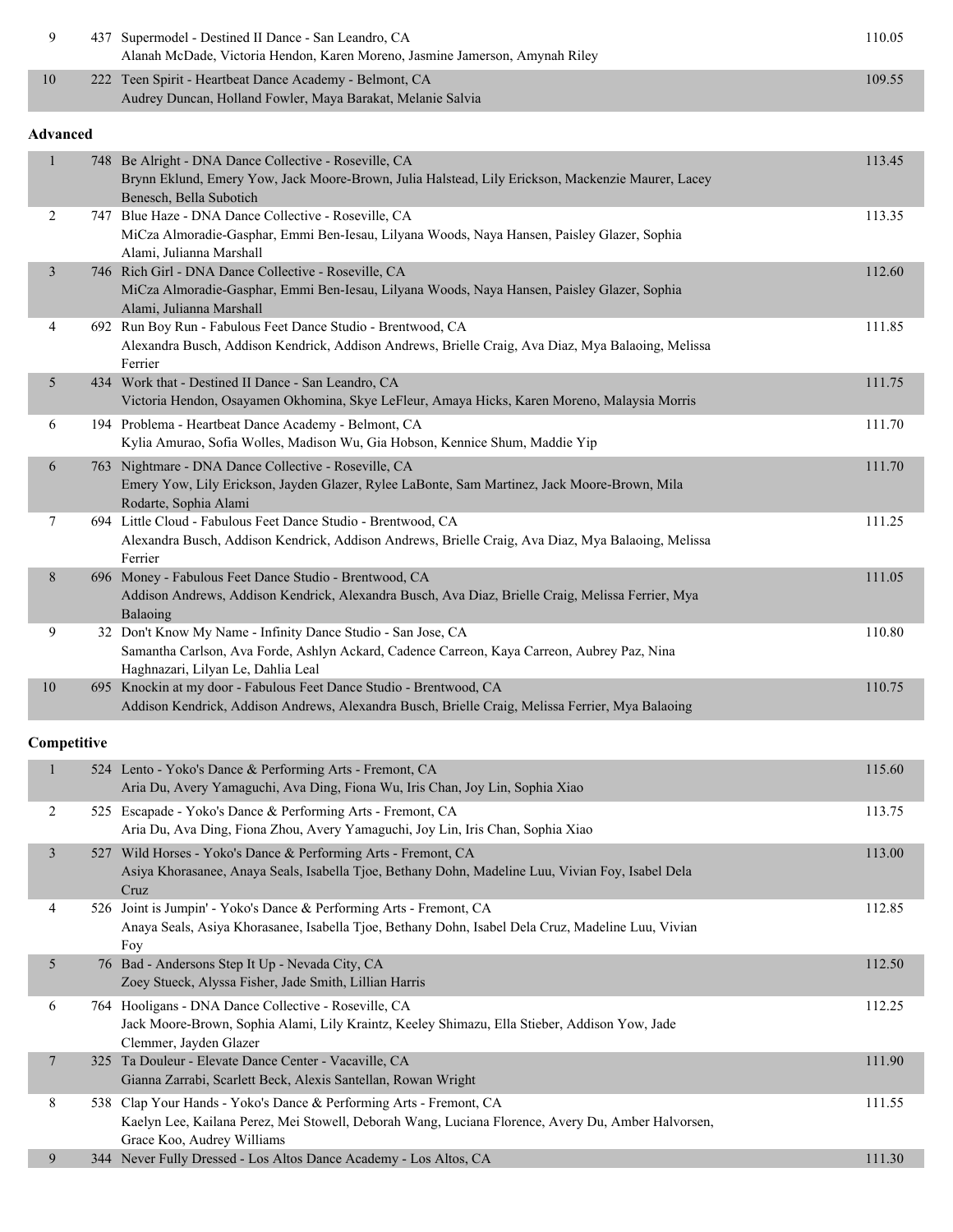|    | Selene Stein, Nicole Yordanova, Marika Okamoto, Lucie Lam, Liberty Merkley, Isabella Wang, Iris      |        |
|----|------------------------------------------------------------------------------------------------------|--------|
|    | Meyer, Gina Chow, Arielle Sabsovich                                                                  |        |
| 10 | 529 I'm Standing - Yoko's Dance & Performing Arts - Fremont, CA                                      | 111.20 |
|    | Amber Halvorsen, Avery Du, Grace Koo, Jasmine Lin, Niki Norzei, Kaelani Carlson, Kaelyn Lee, Kailana |        |
|    | Perez, Kensington Begley                                                                             |        |

## **Junior (9 - 11 yrs.) Large**

| 113.90<br>$\mathbf{1}$<br>240 Ever Spring - Academy of Chinese Performing Arts - Fremont, CA<br>Aaliyah Wolfe, Charlize Wen, Ada Huang, Alina Chen, Audrey Shen, Lydia Zhang, Michelle Chow, Anqi<br>Pan, Sophie Wang, Zitang Yan<br>234 Happy Goldfish - Academy of Chinese Performing Arts - Fremont, CA<br>113.00<br>2<br>Anna Zhu, Annie Liang, Emma Li, Emily Wan, Alina Feng, Elaine Luo, Yushi Chen, Anna Jiang,<br>Huailian Oh, Melina Chen, Yaxin Zheng, Merida Zha, Abigail Yu, Katherin Yang<br>386 Tang Dynasty Dolls - Silicon Valley Dance Academy - Cupertino, CA<br>112.45<br>$\mathfrak{Z}$<br>Vivian Chang, Avery Tseng, Tiffany Wan, Isabella Wang, Marina Xiao, Ariana Lau, Lily Yang, Selena<br>Yue, Audrey Zhang, Catherine Zhang, Anna Cen, Ivy Guo, Hannah Li, Kelly Liu<br>4<br>174 The Legend Of Dun Huang - Yao Na Dance Studio - Dublin, CA<br>110.85<br>Kristen Huang, Carolyn Sun, Victoria Guo, Taylor Phan, Molly Liu, Maria Chen, Josephine Ian, Diane<br>Wu, Amy Lin, Bella Cai, Kelsey Wu, Katelyn Sun, Chloe Duan<br>148 Galloping On The Grass Land - Yao Na Dance Studio - Dublin, CA<br>110.75<br>5<br>Meelan Wang, Kewei Guo, Evelyn Wang, Fiona Zheng, Nancy Fu, Claire Lu, Ariel Li, Lorelai Hong,<br>Victoria Wang, Emily Dai, Lucy Li, Evie Gao, Alice Li<br>144 Falling Petals - Yao Na Dance Studio - Dublin, CA<br>6<br>110.10<br>Alissa Zhu, Ivy Liang, Constance Liu, Emily Zheng, Elaina Wu, Susana Chen, Kaylee Su, Mira Chen,<br>Amber Wang, Ashley Tseng, Isabella Feng<br>187 Fabulous - Heartbeat Dance Academy - Belmont, CA<br>109.75<br>7<br>Leah Meier, Kylia Amurao, Kennice Shum, Gia Hobson, Emilie Ching, Mia Bock, Brianna Dooley,<br>Bianca Banola, Sofia Wolles, Maddie Yip<br>$\,8\,$<br>225 Weird People - Heartbeat Dance Academy - Belmont, CA<br>109.60<br>Sofia Fomin, Juliana Keane, Eliza Jane Cooper, Alexandra Clark, Andie Viner, Elin Ekenheim, Taylor<br>Davis, Rachel Cronin, Elizabeth Hu Barrera, Danielle Salama, Adelia Rose, Lillian Wang<br>9<br>819 To Be Human - California Sports Center - San Jose, CA<br>109.55<br>Vivian Pratt, Shayla Skokic, Emma Fierro, Ava Pakravan, Ally Asuncion, Alexandra Weis, Ailey Shafran,<br>Naila Mamedov, Marlowe Volkert, Alicia Foland<br>10<br>173 Talk to ME - Yao Na Dance Studio - Dublin, CA<br>109.10<br>Katelyn Sun, Diane Wu, Molly Liu, Kelsey Wu, Bella Cai, Taylor Phan, Josephine Ian, Carolyn Sun,<br>Kristen Huang, Maria Chen, Amy Lin, Chloe Duan<br>Advanced<br>112.70<br>$\mathbf{1}$<br>750 Mein Herr - DNA Dance Collective - Roseville, CA<br>Sophia Alami, MiCza Almoradie-Gasphar, Lacey Benesch, Emmi Ben-Iesau, Jade Clemmer, Lily<br>Erickson, Paisley Glazer, Julia Halstead, Naya Hansen, Zoe Loyola, Julianna Marshall, Alyssa Motto, Ella<br>Stieber, Lilyana Woods, Emery Yow<br>2<br>762 I'm Legit - DNA Dance Collective - Roseville, CA<br>112.65<br>Lilyana Woods, Emery Yow, Lily Erickson, Rylee LaBonte, Zoe Loyola, Sam Martinez, Mackenzie<br>Maurer, Mila Rodarte, Sophia Alami, Emmi Ben-Iesau, Paisley Glazer, Naya Hansen, Julianna Marshall,<br>Bella Subotich<br>$\mathfrak{Z}$<br>248 Wild Ponies - Academy of Chinese Performing Arts - Fremont, CA<br>112.25<br>Anna Zhu, Annie Liang, Elaine Luo, Yushi Chen, Anna Jiang, Huailian Oh, Melina Chen, Emma Li,<br>Emily Wan, Alina Feng, Abigail Yu, Katherin Yang, Yaxin Zheng, Merida Zha<br>29 LIT - Infinity Dance Studio - San Jose, CA<br>112.00<br>4<br>Ava Forde, Joanne Tu, Cadence Carreon, Ameera Salameh, Kaya Carreon, Blake Grunder, Maleah<br>Kwende, Aubrey Paz, Nina Haghnazari, Ilah Dempsey<br>18 Material Girl - Infinity Dance Studio - San Jose, CA<br>5<br>111.75<br>Milah Petros, Samantha Carlson, Ava Forde, Rylie Ehrsam, Ashlyn Ackard, Joanne Tu, Ameera Salameh,<br>Kaya Carreon, Emmarose Gonzales, Madelyn Hardin, Aubrey Paz, Riley Wooden, Lilyan Le<br>30 Crusin For a Brusin - Infinity Dance Studio - San Jose, CA<br>111.35<br>6<br>Milah Petros, Samantha Carlson, Ava Forde, Rylie Ehrsam, Ashlyn Ackard, Joanne Tu, Ameera Salameh, | Performance |                                           |  |
|------------------------------------------------------------------------------------------------------------------------------------------------------------------------------------------------------------------------------------------------------------------------------------------------------------------------------------------------------------------------------------------------------------------------------------------------------------------------------------------------------------------------------------------------------------------------------------------------------------------------------------------------------------------------------------------------------------------------------------------------------------------------------------------------------------------------------------------------------------------------------------------------------------------------------------------------------------------------------------------------------------------------------------------------------------------------------------------------------------------------------------------------------------------------------------------------------------------------------------------------------------------------------------------------------------------------------------------------------------------------------------------------------------------------------------------------------------------------------------------------------------------------------------------------------------------------------------------------------------------------------------------------------------------------------------------------------------------------------------------------------------------------------------------------------------------------------------------------------------------------------------------------------------------------------------------------------------------------------------------------------------------------------------------------------------------------------------------------------------------------------------------------------------------------------------------------------------------------------------------------------------------------------------------------------------------------------------------------------------------------------------------------------------------------------------------------------------------------------------------------------------------------------------------------------------------------------------------------------------------------------------------------------------------------------------------------------------------------------------------------------------------------------------------------------------------------------------------------------------------------------------------------------------------------------------------------------------------------------------------------------------------------------------------------------------------------------------------------------------------------------------------------------------------------------------------------------------------------------------------------------------------------------------------------------------------------------------------------------------------------------------------------------------------------------------------------------------------------------------------------------------------------------------------------------------------------------------------------------------------------------------------------------------------------------------------------------------------------------------------------------------------------------------------------------------------------------------------------------------------------------------------------------------------------------------------------------------------------------------------------------------------------------------------------------------------------------------------------------------|-------------|-------------------------------------------|--|
|                                                                                                                                                                                                                                                                                                                                                                                                                                                                                                                                                                                                                                                                                                                                                                                                                                                                                                                                                                                                                                                                                                                                                                                                                                                                                                                                                                                                                                                                                                                                                                                                                                                                                                                                                                                                                                                                                                                                                                                                                                                                                                                                                                                                                                                                                                                                                                                                                                                                                                                                                                                                                                                                                                                                                                                                                                                                                                                                                                                                                                                                                                                                                                                                                                                                                                                                                                                                                                                                                                                                                                                                                                                                                                                                                                                                                                                                                                                                                                                                                                                                                                            |             |                                           |  |
|                                                                                                                                                                                                                                                                                                                                                                                                                                                                                                                                                                                                                                                                                                                                                                                                                                                                                                                                                                                                                                                                                                                                                                                                                                                                                                                                                                                                                                                                                                                                                                                                                                                                                                                                                                                                                                                                                                                                                                                                                                                                                                                                                                                                                                                                                                                                                                                                                                                                                                                                                                                                                                                                                                                                                                                                                                                                                                                                                                                                                                                                                                                                                                                                                                                                                                                                                                                                                                                                                                                                                                                                                                                                                                                                                                                                                                                                                                                                                                                                                                                                                                            |             |                                           |  |
|                                                                                                                                                                                                                                                                                                                                                                                                                                                                                                                                                                                                                                                                                                                                                                                                                                                                                                                                                                                                                                                                                                                                                                                                                                                                                                                                                                                                                                                                                                                                                                                                                                                                                                                                                                                                                                                                                                                                                                                                                                                                                                                                                                                                                                                                                                                                                                                                                                                                                                                                                                                                                                                                                                                                                                                                                                                                                                                                                                                                                                                                                                                                                                                                                                                                                                                                                                                                                                                                                                                                                                                                                                                                                                                                                                                                                                                                                                                                                                                                                                                                                                            |             |                                           |  |
|                                                                                                                                                                                                                                                                                                                                                                                                                                                                                                                                                                                                                                                                                                                                                                                                                                                                                                                                                                                                                                                                                                                                                                                                                                                                                                                                                                                                                                                                                                                                                                                                                                                                                                                                                                                                                                                                                                                                                                                                                                                                                                                                                                                                                                                                                                                                                                                                                                                                                                                                                                                                                                                                                                                                                                                                                                                                                                                                                                                                                                                                                                                                                                                                                                                                                                                                                                                                                                                                                                                                                                                                                                                                                                                                                                                                                                                                                                                                                                                                                                                                                                            |             |                                           |  |
|                                                                                                                                                                                                                                                                                                                                                                                                                                                                                                                                                                                                                                                                                                                                                                                                                                                                                                                                                                                                                                                                                                                                                                                                                                                                                                                                                                                                                                                                                                                                                                                                                                                                                                                                                                                                                                                                                                                                                                                                                                                                                                                                                                                                                                                                                                                                                                                                                                                                                                                                                                                                                                                                                                                                                                                                                                                                                                                                                                                                                                                                                                                                                                                                                                                                                                                                                                                                                                                                                                                                                                                                                                                                                                                                                                                                                                                                                                                                                                                                                                                                                                            |             |                                           |  |
|                                                                                                                                                                                                                                                                                                                                                                                                                                                                                                                                                                                                                                                                                                                                                                                                                                                                                                                                                                                                                                                                                                                                                                                                                                                                                                                                                                                                                                                                                                                                                                                                                                                                                                                                                                                                                                                                                                                                                                                                                                                                                                                                                                                                                                                                                                                                                                                                                                                                                                                                                                                                                                                                                                                                                                                                                                                                                                                                                                                                                                                                                                                                                                                                                                                                                                                                                                                                                                                                                                                                                                                                                                                                                                                                                                                                                                                                                                                                                                                                                                                                                                            |             |                                           |  |
|                                                                                                                                                                                                                                                                                                                                                                                                                                                                                                                                                                                                                                                                                                                                                                                                                                                                                                                                                                                                                                                                                                                                                                                                                                                                                                                                                                                                                                                                                                                                                                                                                                                                                                                                                                                                                                                                                                                                                                                                                                                                                                                                                                                                                                                                                                                                                                                                                                                                                                                                                                                                                                                                                                                                                                                                                                                                                                                                                                                                                                                                                                                                                                                                                                                                                                                                                                                                                                                                                                                                                                                                                                                                                                                                                                                                                                                                                                                                                                                                                                                                                                            |             |                                           |  |
|                                                                                                                                                                                                                                                                                                                                                                                                                                                                                                                                                                                                                                                                                                                                                                                                                                                                                                                                                                                                                                                                                                                                                                                                                                                                                                                                                                                                                                                                                                                                                                                                                                                                                                                                                                                                                                                                                                                                                                                                                                                                                                                                                                                                                                                                                                                                                                                                                                                                                                                                                                                                                                                                                                                                                                                                                                                                                                                                                                                                                                                                                                                                                                                                                                                                                                                                                                                                                                                                                                                                                                                                                                                                                                                                                                                                                                                                                                                                                                                                                                                                                                            |             |                                           |  |
|                                                                                                                                                                                                                                                                                                                                                                                                                                                                                                                                                                                                                                                                                                                                                                                                                                                                                                                                                                                                                                                                                                                                                                                                                                                                                                                                                                                                                                                                                                                                                                                                                                                                                                                                                                                                                                                                                                                                                                                                                                                                                                                                                                                                                                                                                                                                                                                                                                                                                                                                                                                                                                                                                                                                                                                                                                                                                                                                                                                                                                                                                                                                                                                                                                                                                                                                                                                                                                                                                                                                                                                                                                                                                                                                                                                                                                                                                                                                                                                                                                                                                                            |             |                                           |  |
|                                                                                                                                                                                                                                                                                                                                                                                                                                                                                                                                                                                                                                                                                                                                                                                                                                                                                                                                                                                                                                                                                                                                                                                                                                                                                                                                                                                                                                                                                                                                                                                                                                                                                                                                                                                                                                                                                                                                                                                                                                                                                                                                                                                                                                                                                                                                                                                                                                                                                                                                                                                                                                                                                                                                                                                                                                                                                                                                                                                                                                                                                                                                                                                                                                                                                                                                                                                                                                                                                                                                                                                                                                                                                                                                                                                                                                                                                                                                                                                                                                                                                                            |             |                                           |  |
|                                                                                                                                                                                                                                                                                                                                                                                                                                                                                                                                                                                                                                                                                                                                                                                                                                                                                                                                                                                                                                                                                                                                                                                                                                                                                                                                                                                                                                                                                                                                                                                                                                                                                                                                                                                                                                                                                                                                                                                                                                                                                                                                                                                                                                                                                                                                                                                                                                                                                                                                                                                                                                                                                                                                                                                                                                                                                                                                                                                                                                                                                                                                                                                                                                                                                                                                                                                                                                                                                                                                                                                                                                                                                                                                                                                                                                                                                                                                                                                                                                                                                                            |             |                                           |  |
|                                                                                                                                                                                                                                                                                                                                                                                                                                                                                                                                                                                                                                                                                                                                                                                                                                                                                                                                                                                                                                                                                                                                                                                                                                                                                                                                                                                                                                                                                                                                                                                                                                                                                                                                                                                                                                                                                                                                                                                                                                                                                                                                                                                                                                                                                                                                                                                                                                                                                                                                                                                                                                                                                                                                                                                                                                                                                                                                                                                                                                                                                                                                                                                                                                                                                                                                                                                                                                                                                                                                                                                                                                                                                                                                                                                                                                                                                                                                                                                                                                                                                                            |             |                                           |  |
|                                                                                                                                                                                                                                                                                                                                                                                                                                                                                                                                                                                                                                                                                                                                                                                                                                                                                                                                                                                                                                                                                                                                                                                                                                                                                                                                                                                                                                                                                                                                                                                                                                                                                                                                                                                                                                                                                                                                                                                                                                                                                                                                                                                                                                                                                                                                                                                                                                                                                                                                                                                                                                                                                                                                                                                                                                                                                                                                                                                                                                                                                                                                                                                                                                                                                                                                                                                                                                                                                                                                                                                                                                                                                                                                                                                                                                                                                                                                                                                                                                                                                                            |             |                                           |  |
|                                                                                                                                                                                                                                                                                                                                                                                                                                                                                                                                                                                                                                                                                                                                                                                                                                                                                                                                                                                                                                                                                                                                                                                                                                                                                                                                                                                                                                                                                                                                                                                                                                                                                                                                                                                                                                                                                                                                                                                                                                                                                                                                                                                                                                                                                                                                                                                                                                                                                                                                                                                                                                                                                                                                                                                                                                                                                                                                                                                                                                                                                                                                                                                                                                                                                                                                                                                                                                                                                                                                                                                                                                                                                                                                                                                                                                                                                                                                                                                                                                                                                                            |             |                                           |  |
|                                                                                                                                                                                                                                                                                                                                                                                                                                                                                                                                                                                                                                                                                                                                                                                                                                                                                                                                                                                                                                                                                                                                                                                                                                                                                                                                                                                                                                                                                                                                                                                                                                                                                                                                                                                                                                                                                                                                                                                                                                                                                                                                                                                                                                                                                                                                                                                                                                                                                                                                                                                                                                                                                                                                                                                                                                                                                                                                                                                                                                                                                                                                                                                                                                                                                                                                                                                                                                                                                                                                                                                                                                                                                                                                                                                                                                                                                                                                                                                                                                                                                                            |             |                                           |  |
|                                                                                                                                                                                                                                                                                                                                                                                                                                                                                                                                                                                                                                                                                                                                                                                                                                                                                                                                                                                                                                                                                                                                                                                                                                                                                                                                                                                                                                                                                                                                                                                                                                                                                                                                                                                                                                                                                                                                                                                                                                                                                                                                                                                                                                                                                                                                                                                                                                                                                                                                                                                                                                                                                                                                                                                                                                                                                                                                                                                                                                                                                                                                                                                                                                                                                                                                                                                                                                                                                                                                                                                                                                                                                                                                                                                                                                                                                                                                                                                                                                                                                                            |             |                                           |  |
|                                                                                                                                                                                                                                                                                                                                                                                                                                                                                                                                                                                                                                                                                                                                                                                                                                                                                                                                                                                                                                                                                                                                                                                                                                                                                                                                                                                                                                                                                                                                                                                                                                                                                                                                                                                                                                                                                                                                                                                                                                                                                                                                                                                                                                                                                                                                                                                                                                                                                                                                                                                                                                                                                                                                                                                                                                                                                                                                                                                                                                                                                                                                                                                                                                                                                                                                                                                                                                                                                                                                                                                                                                                                                                                                                                                                                                                                                                                                                                                                                                                                                                            |             |                                           |  |
|                                                                                                                                                                                                                                                                                                                                                                                                                                                                                                                                                                                                                                                                                                                                                                                                                                                                                                                                                                                                                                                                                                                                                                                                                                                                                                                                                                                                                                                                                                                                                                                                                                                                                                                                                                                                                                                                                                                                                                                                                                                                                                                                                                                                                                                                                                                                                                                                                                                                                                                                                                                                                                                                                                                                                                                                                                                                                                                                                                                                                                                                                                                                                                                                                                                                                                                                                                                                                                                                                                                                                                                                                                                                                                                                                                                                                                                                                                                                                                                                                                                                                                            |             |                                           |  |
|                                                                                                                                                                                                                                                                                                                                                                                                                                                                                                                                                                                                                                                                                                                                                                                                                                                                                                                                                                                                                                                                                                                                                                                                                                                                                                                                                                                                                                                                                                                                                                                                                                                                                                                                                                                                                                                                                                                                                                                                                                                                                                                                                                                                                                                                                                                                                                                                                                                                                                                                                                                                                                                                                                                                                                                                                                                                                                                                                                                                                                                                                                                                                                                                                                                                                                                                                                                                                                                                                                                                                                                                                                                                                                                                                                                                                                                                                                                                                                                                                                                                                                            |             |                                           |  |
|                                                                                                                                                                                                                                                                                                                                                                                                                                                                                                                                                                                                                                                                                                                                                                                                                                                                                                                                                                                                                                                                                                                                                                                                                                                                                                                                                                                                                                                                                                                                                                                                                                                                                                                                                                                                                                                                                                                                                                                                                                                                                                                                                                                                                                                                                                                                                                                                                                                                                                                                                                                                                                                                                                                                                                                                                                                                                                                                                                                                                                                                                                                                                                                                                                                                                                                                                                                                                                                                                                                                                                                                                                                                                                                                                                                                                                                                                                                                                                                                                                                                                                            |             |                                           |  |
|                                                                                                                                                                                                                                                                                                                                                                                                                                                                                                                                                                                                                                                                                                                                                                                                                                                                                                                                                                                                                                                                                                                                                                                                                                                                                                                                                                                                                                                                                                                                                                                                                                                                                                                                                                                                                                                                                                                                                                                                                                                                                                                                                                                                                                                                                                                                                                                                                                                                                                                                                                                                                                                                                                                                                                                                                                                                                                                                                                                                                                                                                                                                                                                                                                                                                                                                                                                                                                                                                                                                                                                                                                                                                                                                                                                                                                                                                                                                                                                                                                                                                                            |             |                                           |  |
|                                                                                                                                                                                                                                                                                                                                                                                                                                                                                                                                                                                                                                                                                                                                                                                                                                                                                                                                                                                                                                                                                                                                                                                                                                                                                                                                                                                                                                                                                                                                                                                                                                                                                                                                                                                                                                                                                                                                                                                                                                                                                                                                                                                                                                                                                                                                                                                                                                                                                                                                                                                                                                                                                                                                                                                                                                                                                                                                                                                                                                                                                                                                                                                                                                                                                                                                                                                                                                                                                                                                                                                                                                                                                                                                                                                                                                                                                                                                                                                                                                                                                                            |             |                                           |  |
|                                                                                                                                                                                                                                                                                                                                                                                                                                                                                                                                                                                                                                                                                                                                                                                                                                                                                                                                                                                                                                                                                                                                                                                                                                                                                                                                                                                                                                                                                                                                                                                                                                                                                                                                                                                                                                                                                                                                                                                                                                                                                                                                                                                                                                                                                                                                                                                                                                                                                                                                                                                                                                                                                                                                                                                                                                                                                                                                                                                                                                                                                                                                                                                                                                                                                                                                                                                                                                                                                                                                                                                                                                                                                                                                                                                                                                                                                                                                                                                                                                                                                                            |             |                                           |  |
|                                                                                                                                                                                                                                                                                                                                                                                                                                                                                                                                                                                                                                                                                                                                                                                                                                                                                                                                                                                                                                                                                                                                                                                                                                                                                                                                                                                                                                                                                                                                                                                                                                                                                                                                                                                                                                                                                                                                                                                                                                                                                                                                                                                                                                                                                                                                                                                                                                                                                                                                                                                                                                                                                                                                                                                                                                                                                                                                                                                                                                                                                                                                                                                                                                                                                                                                                                                                                                                                                                                                                                                                                                                                                                                                                                                                                                                                                                                                                                                                                                                                                                            |             |                                           |  |
|                                                                                                                                                                                                                                                                                                                                                                                                                                                                                                                                                                                                                                                                                                                                                                                                                                                                                                                                                                                                                                                                                                                                                                                                                                                                                                                                                                                                                                                                                                                                                                                                                                                                                                                                                                                                                                                                                                                                                                                                                                                                                                                                                                                                                                                                                                                                                                                                                                                                                                                                                                                                                                                                                                                                                                                                                                                                                                                                                                                                                                                                                                                                                                                                                                                                                                                                                                                                                                                                                                                                                                                                                                                                                                                                                                                                                                                                                                                                                                                                                                                                                                            |             |                                           |  |
|                                                                                                                                                                                                                                                                                                                                                                                                                                                                                                                                                                                                                                                                                                                                                                                                                                                                                                                                                                                                                                                                                                                                                                                                                                                                                                                                                                                                                                                                                                                                                                                                                                                                                                                                                                                                                                                                                                                                                                                                                                                                                                                                                                                                                                                                                                                                                                                                                                                                                                                                                                                                                                                                                                                                                                                                                                                                                                                                                                                                                                                                                                                                                                                                                                                                                                                                                                                                                                                                                                                                                                                                                                                                                                                                                                                                                                                                                                                                                                                                                                                                                                            |             |                                           |  |
|                                                                                                                                                                                                                                                                                                                                                                                                                                                                                                                                                                                                                                                                                                                                                                                                                                                                                                                                                                                                                                                                                                                                                                                                                                                                                                                                                                                                                                                                                                                                                                                                                                                                                                                                                                                                                                                                                                                                                                                                                                                                                                                                                                                                                                                                                                                                                                                                                                                                                                                                                                                                                                                                                                                                                                                                                                                                                                                                                                                                                                                                                                                                                                                                                                                                                                                                                                                                                                                                                                                                                                                                                                                                                                                                                                                                                                                                                                                                                                                                                                                                                                            |             |                                           |  |
|                                                                                                                                                                                                                                                                                                                                                                                                                                                                                                                                                                                                                                                                                                                                                                                                                                                                                                                                                                                                                                                                                                                                                                                                                                                                                                                                                                                                                                                                                                                                                                                                                                                                                                                                                                                                                                                                                                                                                                                                                                                                                                                                                                                                                                                                                                                                                                                                                                                                                                                                                                                                                                                                                                                                                                                                                                                                                                                                                                                                                                                                                                                                                                                                                                                                                                                                                                                                                                                                                                                                                                                                                                                                                                                                                                                                                                                                                                                                                                                                                                                                                                            |             |                                           |  |
|                                                                                                                                                                                                                                                                                                                                                                                                                                                                                                                                                                                                                                                                                                                                                                                                                                                                                                                                                                                                                                                                                                                                                                                                                                                                                                                                                                                                                                                                                                                                                                                                                                                                                                                                                                                                                                                                                                                                                                                                                                                                                                                                                                                                                                                                                                                                                                                                                                                                                                                                                                                                                                                                                                                                                                                                                                                                                                                                                                                                                                                                                                                                                                                                                                                                                                                                                                                                                                                                                                                                                                                                                                                                                                                                                                                                                                                                                                                                                                                                                                                                                                            |             |                                           |  |
|                                                                                                                                                                                                                                                                                                                                                                                                                                                                                                                                                                                                                                                                                                                                                                                                                                                                                                                                                                                                                                                                                                                                                                                                                                                                                                                                                                                                                                                                                                                                                                                                                                                                                                                                                                                                                                                                                                                                                                                                                                                                                                                                                                                                                                                                                                                                                                                                                                                                                                                                                                                                                                                                                                                                                                                                                                                                                                                                                                                                                                                                                                                                                                                                                                                                                                                                                                                                                                                                                                                                                                                                                                                                                                                                                                                                                                                                                                                                                                                                                                                                                                            |             |                                           |  |
|                                                                                                                                                                                                                                                                                                                                                                                                                                                                                                                                                                                                                                                                                                                                                                                                                                                                                                                                                                                                                                                                                                                                                                                                                                                                                                                                                                                                                                                                                                                                                                                                                                                                                                                                                                                                                                                                                                                                                                                                                                                                                                                                                                                                                                                                                                                                                                                                                                                                                                                                                                                                                                                                                                                                                                                                                                                                                                                                                                                                                                                                                                                                                                                                                                                                                                                                                                                                                                                                                                                                                                                                                                                                                                                                                                                                                                                                                                                                                                                                                                                                                                            |             |                                           |  |
|                                                                                                                                                                                                                                                                                                                                                                                                                                                                                                                                                                                                                                                                                                                                                                                                                                                                                                                                                                                                                                                                                                                                                                                                                                                                                                                                                                                                                                                                                                                                                                                                                                                                                                                                                                                                                                                                                                                                                                                                                                                                                                                                                                                                                                                                                                                                                                                                                                                                                                                                                                                                                                                                                                                                                                                                                                                                                                                                                                                                                                                                                                                                                                                                                                                                                                                                                                                                                                                                                                                                                                                                                                                                                                                                                                                                                                                                                                                                                                                                                                                                                                            |             |                                           |  |
|                                                                                                                                                                                                                                                                                                                                                                                                                                                                                                                                                                                                                                                                                                                                                                                                                                                                                                                                                                                                                                                                                                                                                                                                                                                                                                                                                                                                                                                                                                                                                                                                                                                                                                                                                                                                                                                                                                                                                                                                                                                                                                                                                                                                                                                                                                                                                                                                                                                                                                                                                                                                                                                                                                                                                                                                                                                                                                                                                                                                                                                                                                                                                                                                                                                                                                                                                                                                                                                                                                                                                                                                                                                                                                                                                                                                                                                                                                                                                                                                                                                                                                            |             |                                           |  |
|                                                                                                                                                                                                                                                                                                                                                                                                                                                                                                                                                                                                                                                                                                                                                                                                                                                                                                                                                                                                                                                                                                                                                                                                                                                                                                                                                                                                                                                                                                                                                                                                                                                                                                                                                                                                                                                                                                                                                                                                                                                                                                                                                                                                                                                                                                                                                                                                                                                                                                                                                                                                                                                                                                                                                                                                                                                                                                                                                                                                                                                                                                                                                                                                                                                                                                                                                                                                                                                                                                                                                                                                                                                                                                                                                                                                                                                                                                                                                                                                                                                                                                            |             |                                           |  |
|                                                                                                                                                                                                                                                                                                                                                                                                                                                                                                                                                                                                                                                                                                                                                                                                                                                                                                                                                                                                                                                                                                                                                                                                                                                                                                                                                                                                                                                                                                                                                                                                                                                                                                                                                                                                                                                                                                                                                                                                                                                                                                                                                                                                                                                                                                                                                                                                                                                                                                                                                                                                                                                                                                                                                                                                                                                                                                                                                                                                                                                                                                                                                                                                                                                                                                                                                                                                                                                                                                                                                                                                                                                                                                                                                                                                                                                                                                                                                                                                                                                                                                            |             |                                           |  |
|                                                                                                                                                                                                                                                                                                                                                                                                                                                                                                                                                                                                                                                                                                                                                                                                                                                                                                                                                                                                                                                                                                                                                                                                                                                                                                                                                                                                                                                                                                                                                                                                                                                                                                                                                                                                                                                                                                                                                                                                                                                                                                                                                                                                                                                                                                                                                                                                                                                                                                                                                                                                                                                                                                                                                                                                                                                                                                                                                                                                                                                                                                                                                                                                                                                                                                                                                                                                                                                                                                                                                                                                                                                                                                                                                                                                                                                                                                                                                                                                                                                                                                            |             |                                           |  |
|                                                                                                                                                                                                                                                                                                                                                                                                                                                                                                                                                                                                                                                                                                                                                                                                                                                                                                                                                                                                                                                                                                                                                                                                                                                                                                                                                                                                                                                                                                                                                                                                                                                                                                                                                                                                                                                                                                                                                                                                                                                                                                                                                                                                                                                                                                                                                                                                                                                                                                                                                                                                                                                                                                                                                                                                                                                                                                                                                                                                                                                                                                                                                                                                                                                                                                                                                                                                                                                                                                                                                                                                                                                                                                                                                                                                                                                                                                                                                                                                                                                                                                            |             |                                           |  |
|                                                                                                                                                                                                                                                                                                                                                                                                                                                                                                                                                                                                                                                                                                                                                                                                                                                                                                                                                                                                                                                                                                                                                                                                                                                                                                                                                                                                                                                                                                                                                                                                                                                                                                                                                                                                                                                                                                                                                                                                                                                                                                                                                                                                                                                                                                                                                                                                                                                                                                                                                                                                                                                                                                                                                                                                                                                                                                                                                                                                                                                                                                                                                                                                                                                                                                                                                                                                                                                                                                                                                                                                                                                                                                                                                                                                                                                                                                                                                                                                                                                                                                            |             |                                           |  |
|                                                                                                                                                                                                                                                                                                                                                                                                                                                                                                                                                                                                                                                                                                                                                                                                                                                                                                                                                                                                                                                                                                                                                                                                                                                                                                                                                                                                                                                                                                                                                                                                                                                                                                                                                                                                                                                                                                                                                                                                                                                                                                                                                                                                                                                                                                                                                                                                                                                                                                                                                                                                                                                                                                                                                                                                                                                                                                                                                                                                                                                                                                                                                                                                                                                                                                                                                                                                                                                                                                                                                                                                                                                                                                                                                                                                                                                                                                                                                                                                                                                                                                            |             |                                           |  |
|                                                                                                                                                                                                                                                                                                                                                                                                                                                                                                                                                                                                                                                                                                                                                                                                                                                                                                                                                                                                                                                                                                                                                                                                                                                                                                                                                                                                                                                                                                                                                                                                                                                                                                                                                                                                                                                                                                                                                                                                                                                                                                                                                                                                                                                                                                                                                                                                                                                                                                                                                                                                                                                                                                                                                                                                                                                                                                                                                                                                                                                                                                                                                                                                                                                                                                                                                                                                                                                                                                                                                                                                                                                                                                                                                                                                                                                                                                                                                                                                                                                                                                            |             |                                           |  |
|                                                                                                                                                                                                                                                                                                                                                                                                                                                                                                                                                                                                                                                                                                                                                                                                                                                                                                                                                                                                                                                                                                                                                                                                                                                                                                                                                                                                                                                                                                                                                                                                                                                                                                                                                                                                                                                                                                                                                                                                                                                                                                                                                                                                                                                                                                                                                                                                                                                                                                                                                                                                                                                                                                                                                                                                                                                                                                                                                                                                                                                                                                                                                                                                                                                                                                                                                                                                                                                                                                                                                                                                                                                                                                                                                                                                                                                                                                                                                                                                                                                                                                            |             |                                           |  |
|                                                                                                                                                                                                                                                                                                                                                                                                                                                                                                                                                                                                                                                                                                                                                                                                                                                                                                                                                                                                                                                                                                                                                                                                                                                                                                                                                                                                                                                                                                                                                                                                                                                                                                                                                                                                                                                                                                                                                                                                                                                                                                                                                                                                                                                                                                                                                                                                                                                                                                                                                                                                                                                                                                                                                                                                                                                                                                                                                                                                                                                                                                                                                                                                                                                                                                                                                                                                                                                                                                                                                                                                                                                                                                                                                                                                                                                                                                                                                                                                                                                                                                            |             |                                           |  |
|                                                                                                                                                                                                                                                                                                                                                                                                                                                                                                                                                                                                                                                                                                                                                                                                                                                                                                                                                                                                                                                                                                                                                                                                                                                                                                                                                                                                                                                                                                                                                                                                                                                                                                                                                                                                                                                                                                                                                                                                                                                                                                                                                                                                                                                                                                                                                                                                                                                                                                                                                                                                                                                                                                                                                                                                                                                                                                                                                                                                                                                                                                                                                                                                                                                                                                                                                                                                                                                                                                                                                                                                                                                                                                                                                                                                                                                                                                                                                                                                                                                                                                            |             |                                           |  |
|                                                                                                                                                                                                                                                                                                                                                                                                                                                                                                                                                                                                                                                                                                                                                                                                                                                                                                                                                                                                                                                                                                                                                                                                                                                                                                                                                                                                                                                                                                                                                                                                                                                                                                                                                                                                                                                                                                                                                                                                                                                                                                                                                                                                                                                                                                                                                                                                                                                                                                                                                                                                                                                                                                                                                                                                                                                                                                                                                                                                                                                                                                                                                                                                                                                                                                                                                                                                                                                                                                                                                                                                                                                                                                                                                                                                                                                                                                                                                                                                                                                                                                            |             |                                           |  |
|                                                                                                                                                                                                                                                                                                                                                                                                                                                                                                                                                                                                                                                                                                                                                                                                                                                                                                                                                                                                                                                                                                                                                                                                                                                                                                                                                                                                                                                                                                                                                                                                                                                                                                                                                                                                                                                                                                                                                                                                                                                                                                                                                                                                                                                                                                                                                                                                                                                                                                                                                                                                                                                                                                                                                                                                                                                                                                                                                                                                                                                                                                                                                                                                                                                                                                                                                                                                                                                                                                                                                                                                                                                                                                                                                                                                                                                                                                                                                                                                                                                                                                            |             |                                           |  |
|                                                                                                                                                                                                                                                                                                                                                                                                                                                                                                                                                                                                                                                                                                                                                                                                                                                                                                                                                                                                                                                                                                                                                                                                                                                                                                                                                                                                                                                                                                                                                                                                                                                                                                                                                                                                                                                                                                                                                                                                                                                                                                                                                                                                                                                                                                                                                                                                                                                                                                                                                                                                                                                                                                                                                                                                                                                                                                                                                                                                                                                                                                                                                                                                                                                                                                                                                                                                                                                                                                                                                                                                                                                                                                                                                                                                                                                                                                                                                                                                                                                                                                            |             |                                           |  |
|                                                                                                                                                                                                                                                                                                                                                                                                                                                                                                                                                                                                                                                                                                                                                                                                                                                                                                                                                                                                                                                                                                                                                                                                                                                                                                                                                                                                                                                                                                                                                                                                                                                                                                                                                                                                                                                                                                                                                                                                                                                                                                                                                                                                                                                                                                                                                                                                                                                                                                                                                                                                                                                                                                                                                                                                                                                                                                                                                                                                                                                                                                                                                                                                                                                                                                                                                                                                                                                                                                                                                                                                                                                                                                                                                                                                                                                                                                                                                                                                                                                                                                            |             |                                           |  |
|                                                                                                                                                                                                                                                                                                                                                                                                                                                                                                                                                                                                                                                                                                                                                                                                                                                                                                                                                                                                                                                                                                                                                                                                                                                                                                                                                                                                                                                                                                                                                                                                                                                                                                                                                                                                                                                                                                                                                                                                                                                                                                                                                                                                                                                                                                                                                                                                                                                                                                                                                                                                                                                                                                                                                                                                                                                                                                                                                                                                                                                                                                                                                                                                                                                                                                                                                                                                                                                                                                                                                                                                                                                                                                                                                                                                                                                                                                                                                                                                                                                                                                            |             |                                           |  |
|                                                                                                                                                                                                                                                                                                                                                                                                                                                                                                                                                                                                                                                                                                                                                                                                                                                                                                                                                                                                                                                                                                                                                                                                                                                                                                                                                                                                                                                                                                                                                                                                                                                                                                                                                                                                                                                                                                                                                                                                                                                                                                                                                                                                                                                                                                                                                                                                                                                                                                                                                                                                                                                                                                                                                                                                                                                                                                                                                                                                                                                                                                                                                                                                                                                                                                                                                                                                                                                                                                                                                                                                                                                                                                                                                                                                                                                                                                                                                                                                                                                                                                            |             |                                           |  |
|                                                                                                                                                                                                                                                                                                                                                                                                                                                                                                                                                                                                                                                                                                                                                                                                                                                                                                                                                                                                                                                                                                                                                                                                                                                                                                                                                                                                                                                                                                                                                                                                                                                                                                                                                                                                                                                                                                                                                                                                                                                                                                                                                                                                                                                                                                                                                                                                                                                                                                                                                                                                                                                                                                                                                                                                                                                                                                                                                                                                                                                                                                                                                                                                                                                                                                                                                                                                                                                                                                                                                                                                                                                                                                                                                                                                                                                                                                                                                                                                                                                                                                            |             | Blake Grunder, Madelyn Hardin, Aubrey Paz |  |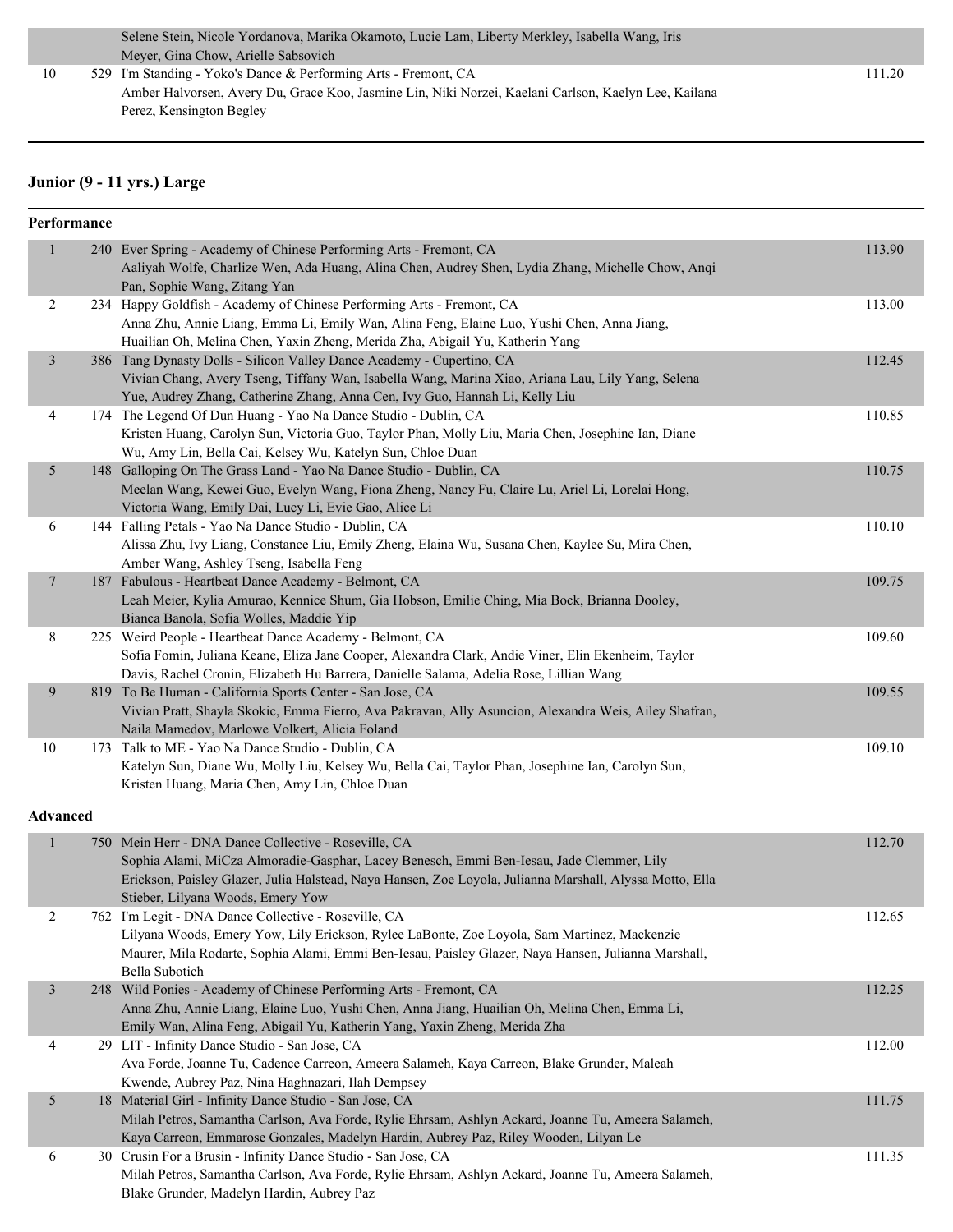|   | 511 The Sea is Full of Loss - Yoko's Dance & Performing Arts - Fremont, CA<br>Aria Du, Arielle Konaris, Asiya Khorasanee, Ava Ding, Anaya Seals, Avery Yamaguchi, Fiona Wu, Iris<br>Chan, Isabella Tjoe, Joy Lin, Braelyn Schaffer, Bethany Dohn, Isabel Dela Cruz, Madeline Luu, Sophia | 115.35 |
|---|------------------------------------------------------------------------------------------------------------------------------------------------------------------------------------------------------------------------------------------------------------------------------------------|--------|
|   | Xiao, Vivian Foy                                                                                                                                                                                                                                                                         |        |
|   | 549 A Little Less Conversation - Yoko's Dance & Performing Arts - Fremont, CA                                                                                                                                                                                                            | 112.05 |
|   | Arielle Konaris, Ava Ding, Anaya Seals, Asiya Khorasanee, Fiona Wu, Iris Chan, Joy Lin, Lia Stowell,<br>Vivian Foy, Sophia Xiao, Madeline Luu, Bethany Dohn                                                                                                                              |        |
|   | 359 Grace Abounds - Los Altos Dance Academy - Los Altos, CA                                                                                                                                                                                                                              | 111.30 |
|   | Lucie Lam, Selene Stein, Nicole Yordanova, Marika Okamoto, Liberty Merkley, Lexine Song, Isabella                                                                                                                                                                                        |        |
|   | Wang, Iris Meyer, Gina Chow, Arielle Sabsovich, Alina Zhu, Samantha Chow                                                                                                                                                                                                                 |        |
| 4 | 361 I Am What I Am - Los Altos Dance Academy - Los Altos, CA                                                                                                                                                                                                                             | 110.65 |
|   | Iris Meyer, Selene Stein, Nicole Yordanova, Lucie Lam, Gina Chow, Nisma Khan, Marika Okamoto,                                                                                                                                                                                            |        |
|   | Lexine Song, Isabella Wang, Alina Zhu, Samantha Chow                                                                                                                                                                                                                                     |        |

## **Junior (9 - 11 yrs.) Super**

| <b>Competitive</b> |  |                                                                                                      |        |
|--------------------|--|------------------------------------------------------------------------------------------------------|--------|
|                    |  | 512 Phantom - Yoko's Dance & Performing Arts - Fremont, CA                                           | 116.75 |
|                    |  | Anaya Seals, Aria Du, Arielle Konaris, Asiya Khorasanee, Ava Ding, Avery Yamaguchi, Fiona Wu, Iris   |        |
|                    |  | Chan, Isabella Tjoe, Joy Lin, Kailana Perez, Kensington Begley, Lia Stowell, Megan Ha, Sierra Guo,   |        |
|                    |  | Avery Du, Bethany Dohn, Braelyn Schaffer, Caitlin Tran, Isabel Dela Cruz, Madeline Luu, Sophia Xiao, |        |
|                    |  | Vivian Foy                                                                                           |        |

## **Junior (9 - 11 yrs.) Production**

| Performance |  |                                                                                                  |        |
|-------------|--|--------------------------------------------------------------------------------------------------|--------|
|             |  | 387 Butterflies Amongst Flowers - Silicon Valley Dance Academy - Cupertino, CA                   | 112.70 |
|             |  | Anna Cen, Vivian Chang, Kayla Chen, Rachel Chen, Sophie Chen, Miley Fang, Ivy Guo, Yeelin Jiang, |        |
|             |  | Gizelea Kwan, Angela Lee, Hannah Li, Krystal Liu, Emily Lu, Tina Lu, Marilyn Ma, Michelle Tian,  |        |
|             |  | Avery Tseng, Isabella Wang, Cecilia Wu, Muhan Yang, Tiffany Yuan, Selena Yue, Audrey Zhang,      |        |
|             |  | Catherine Zhang, Eudora Zhou                                                                     |        |

## **Teen (12 - 14 yrs.) Solo**

| Performance |     |                                                                                           |        |  |
|-------------|-----|-------------------------------------------------------------------------------------------|--------|--|
|             |     | 673 Elegy of the soul - Han Performing Arts Academy - Campbell, CA<br>Amy Li              | 115.95 |  |
|             |     | 236 Moon In The Mood - Academy of Chinese Performing Arts - Fremont, CA<br>Charlize Wen   | 114.95 |  |
| 3           |     | 671 A love before time - Han Performing Arts Academy - Campbell, CA<br>Leah Liang         | 114.80 |  |
| 4           |     | 824 FLOWERING MEMORIES - Yao Na Dance Studio - Dublin, CA<br>Elisa Zhang                  | 114.45 |  |
| 5           |     | 265 Dance On The Prairie - Academy of Chinese Performing Arts - Fremont, CA<br>Sarah Chen | 114.30 |  |
| 6           | 237 | Happy Feast - Academy of Chinese Performing Arts - Fremont, CA                            | 113.70 |  |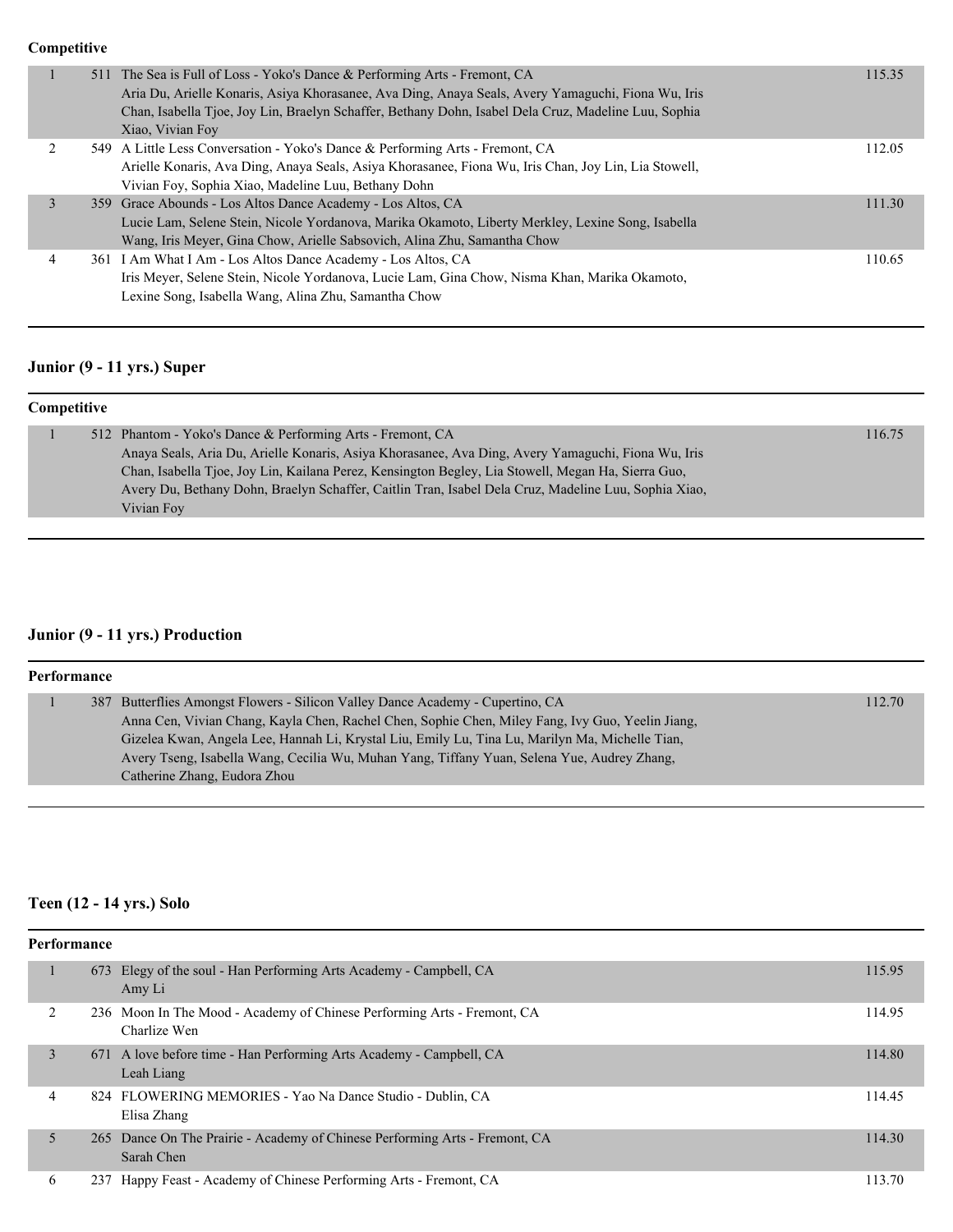|                 | Anqi Pan                                                                                             |        |
|-----------------|------------------------------------------------------------------------------------------------------|--------|
| 7               | 238 Story Of Opera Girl - Academy of Chinese Performing Arts - Fremont, CA<br>Emily Wang             | 113.65 |
| 7               | 827 WHISPERING BRUSH - Yao Na Dance Studio - Dublin, CA<br>Amber Ding                                | 113.65 |
| 8               | 826 LOTUS BLOSSOM - Yao Na Dance Studio - Dublin, CA<br>Renee Duan                                   | 113.45 |
| 9               | 825 JING HONG - Yao Na Dance Studio - Dublin, CA<br>Kathy Hu                                         | 113.30 |
| 10              | 377 Silhouette - Silicon Valley Dance Academy - Cupertino, CA<br>Isabella Wang                       | 113.20 |
| <b>Advanced</b> |                                                                                                      |        |
| $\mathbf{1}$    | 443 Summer - Destined II Dance - San Leandro, CA<br>LeMya Mayberry                                   | 115.75 |
| 2               | 392 She Walks in Beauty - Silicon Valley Dance Academy - Cupertino, CA<br>Diane Loughry              | 115.40 |
| 3               | 393 Femme Fatale - Silicon Valley Dance Academy - Cupertino, CA<br>Evelyn Wang                       | 115.35 |
| 4               | 397 Everybody Wants to Rule the World - Silicon Valley Dance Academy - Cupertino, CA<br>Ashley Huang | 115.15 |
| 5               | 872 Mon Dieu - Heat Danceline - Oakland, CA<br>Layla Love Riley                                      | 115.00 |
| 6               | 772 When I Was Older - DNA Dance Collective - Roseville, CA<br>Alyssa Motto                          | 114.85 |
| $\tau$          | 642 What's Good - Yoko's Dance & Performing Arts - Fremont, CA<br>Xiangting Ren                      | 114.65 |
| 8               | 303 They're Out There - California Dance Academy - Brentwood, CA<br><b>Blair Balk</b>                | 114.60 |
| 9               | 442 Icon - Destined II Dance - San Leandro, CA<br>Janeya Mahogany                                    | 114.40 |
| 10              | 870 Before The Dawn - Heat Danceline - Oakland, CA<br>Camryn Taylor                                  | 114.20 |
| Competitive     |                                                                                                      |        |
| $\mathbf{1}$    | 610 Volcanic - Yoko's Dance & Performing Arts - Fremont, CA<br>Raina Wu                              | 87.70  |
| 2               | 545 Sonata - Yoko's Dance & Performing Arts - Fremont, CA<br>Amanda J Lai                            | 87.35  |
| 3               | 879 To Where You Are - Triple Threat Performing Arts - Livermore, CA<br>Carrie Fok                   | 87.25  |
| 4               | 620 Tous Les Visages de L'Amour - Yoko's Dance & Performing Arts - Fremont, CA<br>Sophia Xiao        | 87.10  |
| 5               | 351 Unforgettable - Los Altos Dance Academy - Los Altos, CA<br>Alex Zuccaro                          | 86.95  |
| 5               | 800 Line Width - DNA Dance Collective - Roseville, CA<br>Leila Grider                                | 86.95  |
| 6               | 562 Almost Like Being In Love - Yoko's Dance & Performing Arts - Fremont, CA<br>Braelyn Schaffer     | 86.80  |
| 6               | 597 All I Wanted - Yoko's Dance & Performing Arts - Fremont, CA<br>Kaitlyn Huynh                     | 86.80  |
| 7               | 345 Pretty - Los Altos Dance Academy - Los Altos, CA<br>Kaitlin Cho                                  | 86.70  |
| 8               | 656 Ending - Yoko's Dance & Performing Arts - Fremont, CA<br>Ella Liang                              | 86.60  |
| 9               | 418 Isn't She Lovely - Elevate Dance Center - Vacaville, CA                                          | 86.55  |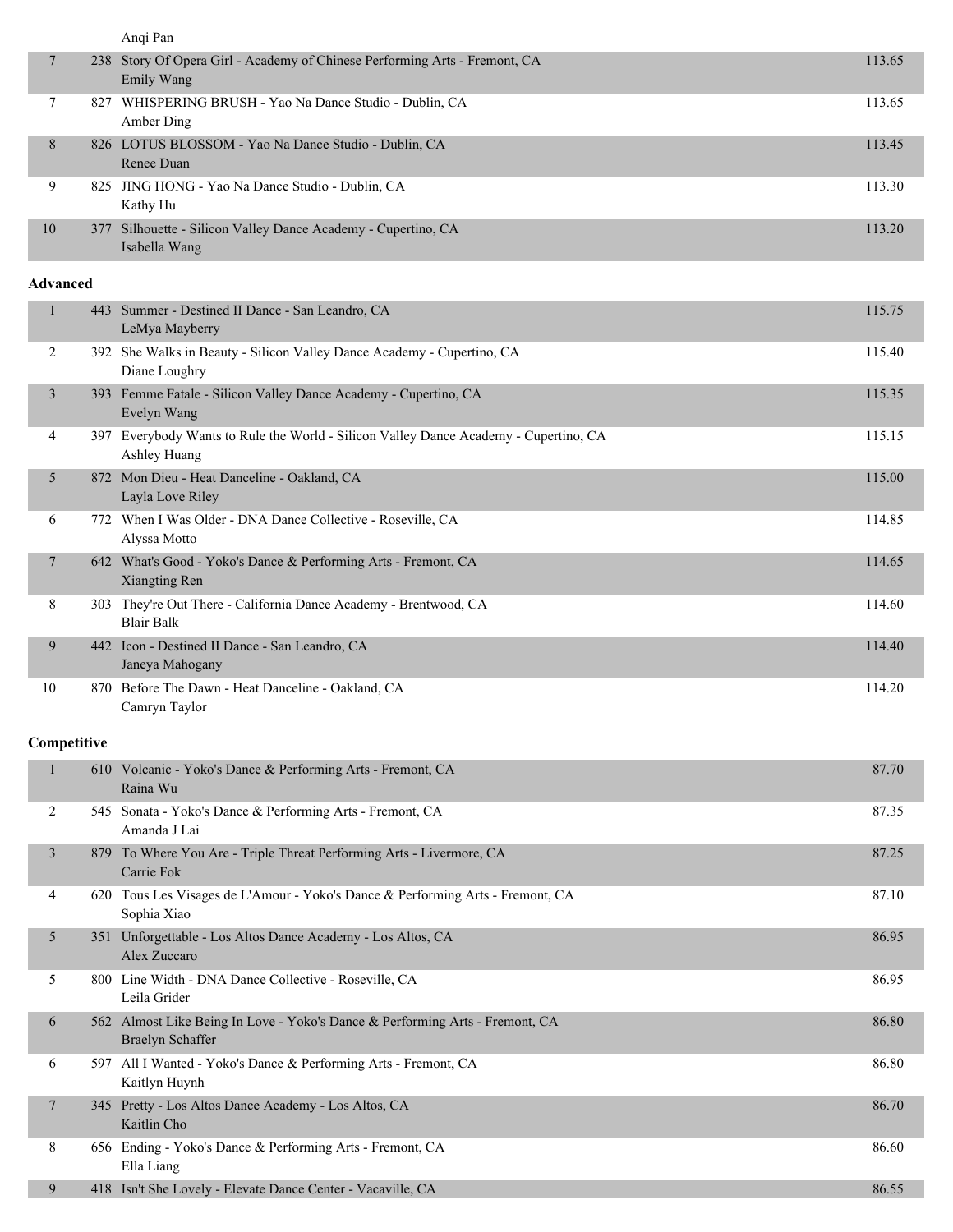|    | Caylee Smith                                                                            |       |
|----|-----------------------------------------------------------------------------------------|-------|
| 9  | 543 Doesn't Really Matter - Yoko's Dance & Performing Arts - Fremont, CA<br>Anna Marzan | 86.55 |
| 10 | 565 Human - Yoko's Dance & Performing Arts - Fremont, CA<br>Allison Li                  | 86.50 |
| 10 | 626 Raein - Yoko's Dance & Performing Arts - Fremont, CA<br>Kayla Phan                  | 86.50 |
| 10 | 652 It's A Good Day - Yoko's Dance & Performing Arts - Fremont, CA<br>Mia Chan          | 86.50 |
|    |                                                                                         |       |

## **Teen (12 - 14 yrs.) Duet/Trio**

|                  | Performance |                                                                                                                        |        |
|------------------|-------------|------------------------------------------------------------------------------------------------------------------------|--------|
| $\mathbf{1}$     |             | 266 The Mountain's Orchestra - Academy of Chinese Performing Arts - Fremont, CA<br>Chloe Su, Charlize Wen, Angela Wang | 114.15 |
| 2                |             | 730 Respect - Destined II Dance - San Leandro, CA<br>Jasmine Jamerson, Amynah Riley                                    | 113.15 |
| $\mathfrak{Z}$   |             | 242 From Dunhuang Cave - Academy of Chinese Performing Arts - Fremont, CA<br>Emily Wang, Katrin Rannaveski             | 112.65 |
| 4                |             | 957 Keep You Safe - Xtreme Dance - Tulare, CA<br>Ysabella Pinzon, Isabella Wyckoff                                     | 112.40 |
| 5                |             | 204 It's Always Been You - Heartbeat Dance Academy - Belmont, CA<br>Ellie Spink, Ella Carter                           | 112.35 |
| 5                |             | 224 Wait a Minute - Heartbeat Dance Academy - Belmont, CA<br>Sammy Wright, Kimi Haggard                                | 112.35 |
| 6                |             | 958 Regret - Xtreme Dance - Tulare, CA<br>Kara Santos, Amiee Quevedo, Genivee Cuevas                                   | 112.10 |
| 7                |             | 712 Weird Science - California Sports Center - San Jose, CA<br>Riley Davis, Alicia Foland                              | 111.60 |
| <b>Advanced</b>  |             |                                                                                                                        |        |
| $\mathbf{1}$     |             | 262 Echoes of a Ripple - Academy of Chinese Performing Arts - Fremont, CA<br>Anika Huang, Jacqueline Shan, Audrey Zhu  | 114.95 |
| 2                |             | 399 People - Silicon Valley Dance Academy - Cupertino, CA<br>Diane Loughry, Emmanuelle Zhou                            | 114.80 |
| $\mathfrak{Z}$   |             | 780 The Shining - DNA Dance Collective - Roseville, CA<br>Jade Clemmer, Ella Stieber                                   | 114.40 |
| 4                |             | 731 Stand up - Destined II Dance - San Leandro, CA<br>Simone Hare, Kennedy Shanks                                      | 114.00 |
| 5                |             | 635 Rescue My Heart - Yoko's Dance & Performing Arts - Fremont, CA<br>Claire Xiao, Michelle C Wang                     | 113.90 |
| 6                |             | 113 Blinding Lights - Dance 10 Performing Arts - Oakland, CA<br>Tam Pullman-Letourneau, James Witherspoon              | 113.75 |
| 7                |             | 176 As the World Caves In - Heartbeat Dance Academy - Belmont, CA<br>Sophie Braithwaite, Genevieve Gervais             | 113.50 |
| $\boldsymbol{7}$ |             | 820 Zip - California Sports Center - San Jose, CA<br>Zoe Diaz, Rhiana Simmons                                          | 113.50 |
| 8                |             | 963 I Don't Know My Own Strength - Xtreme Dance - Tulare, CA<br>Kahlia Meza, Tristan Rich, Anhalia Leyva               | 113.25 |
| 9                |             | 726 I Did Something Bad - Power Dance Company - Salinas, CA<br>Jade Romero, Donnabelle Lungos, Sarah Lomeli            | 113.20 |
| 10               |             | 90 Rage - Andersons Step It Up - Nevada City, CA<br>Zoey Stueck, Alyssa Fisher                                         | 113.10 |
|                  |             |                                                                                                                        |        |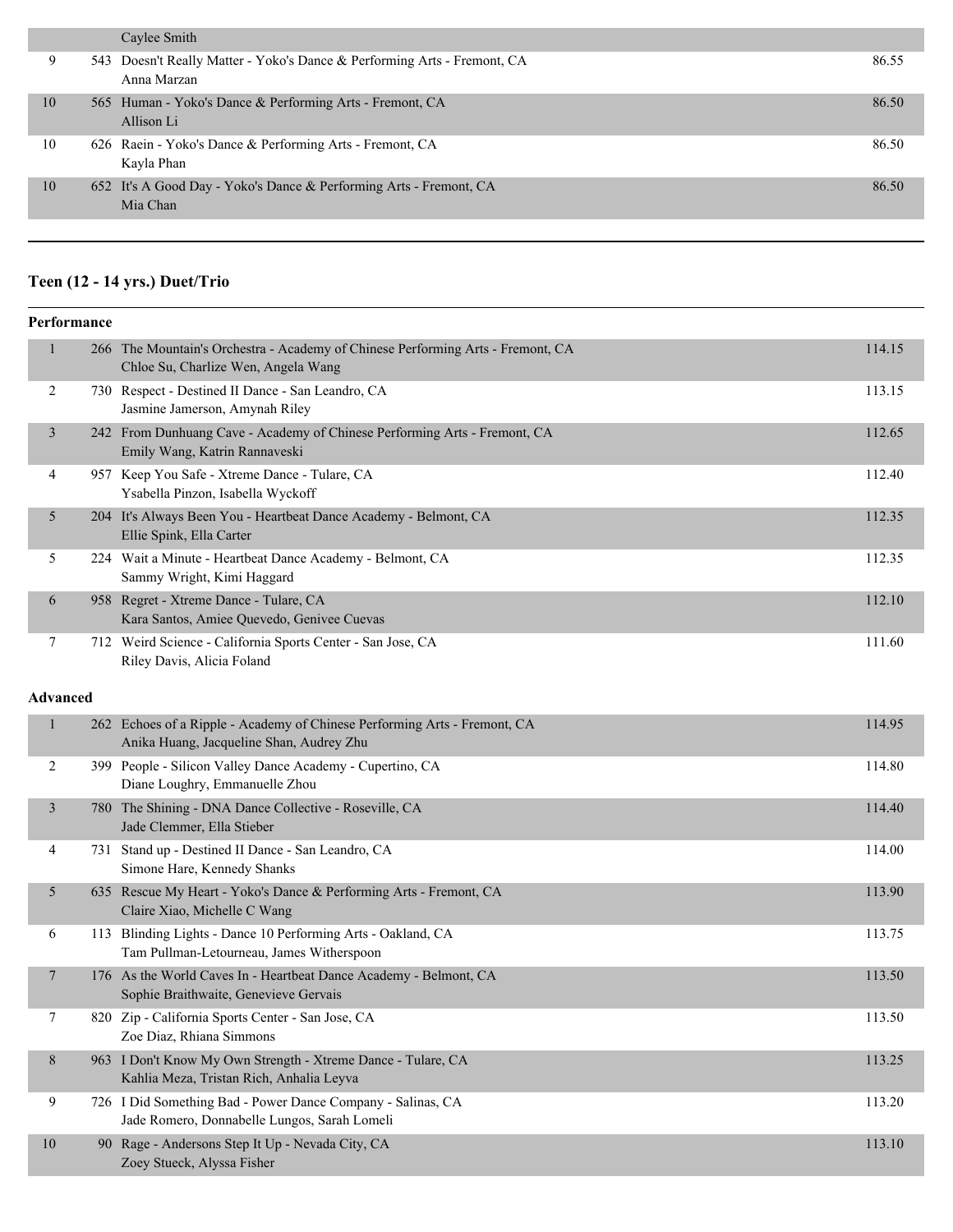|                |     | 890 Body Love - DNA Dance Collective - Roseville, CA<br>Olivia Cruz, Leila Grider                                       | 117.35 |
|----------------|-----|-------------------------------------------------------------------------------------------------------------------------|--------|
| 2              | 353 | In Two - Los Altos Dance Academy - Los Altos, CA<br>Kaitlin Cho, Ani Yordanova                                          | 117.30 |
| 3              |     | 654 The Edge of Light - Yoko's Dance & Performing Arts - Fremont, CA<br>Fiona Wu, Raina Wu                              | 117.20 |
| 4              | 891 | Hold on to Me - DNA Dance Collective - Roseville, CA<br>Leila Grider, Olivia Cruz                                       | 117.15 |
| 5              |     | 358 For Those We've Lost Too Soon - Los Altos Dance Academy - Los Altos, CA<br>Ani Yordanova, Kaitlin Cho, Alex Zuccaro | 116.95 |
| 6              |     | 406 Maps - Elevate Dance Center - Vacaville, CA<br>Keira Manor, Caylee Smith                                            | 116.55 |
| $\overline{7}$ | 43  | Tragic - Infinity Dance Studio - San Jose, CA<br>Hannah Pham, Hailey Zerbini                                            | 115.20 |
| 7              | 335 | Stop This Train - Elevate Dance Center - Vacaville, CA<br>Emma Mackley, Aubrey Colvin, Ashley Ede                       | 115.20 |
| 8              | 792 | Mumbletalk - DNA Dance Collective - Roseville, CA<br>Peyton Smith, Hazel Dominguez                                      | 115.10 |
| 9              |     | 864 Game Of Survival - Creative Culture Dance Academy - Campbell, CA<br>Megan Branca, Lenya Ewelt                       | 114.65 |
| 10             | 633 | The Woods - Yoko's Dance & Performing Arts - Fremont, CA<br>Allison Li, Michelle Wang                                   | 114.60 |
|                |     |                                                                                                                         |        |

## **Teen (12 - 14 yrs.) Small**

#### **Performance**

| 1              | 253 Shades of Nirvana - Academy of Chinese Performing Arts - Fremont, CA<br>Chelsea Chiu, Emily Guan, Jacqueline Shan, Mingyue Xiao, Alison Liu, Selina Wang, Audrey Zhu,<br>Xinluo Wang | 114.70 |
|----------------|------------------------------------------------------------------------------------------------------------------------------------------------------------------------------------------|--------|
| 2              | 154 Spring flower - Yao Na Dance Studio - Dublin, CA<br>Amelia Tsao, Ava Wheeler, Kathy Hu, Tiffany Ly, Iris Shen, Fiona Mou, Anna Jiang, Renee Duan,<br>Hannah Yao                      | 114.10 |
| $\overline{3}$ | 402 Lotus Flowers - Silicon Valley Dance Academy - Cupertino, CA<br>Michala Chen, Evy Hsen, Mitee Su, Yeechen Pang, Aniya Tseng, Natalie Yang, Angelina Zhao, Crystal<br>Zhu             | 113.50 |
| 4              | 683 SCHOOLED - Dance Explosion - Los Banos, CA<br>Alina Guzman, Airam Rodriguez, Angelo Rodriguez, Emery Huerta, Priscilla Lopez, Sophia Rodriguez,<br>Valeria Landaverry                | 113.05 |
| 5              | 22 Half Light - Marti's Dance Studio - Los Altos, CA<br>Sara Doctorow, Rachel Harris, Samantha Levin, Emi Dastmalchi, Michaela Liang, Shelby Stevens, Soraya<br>Colpitts                 | 112.75 |
| 6              | 147 Robin Hood - Yao Na Dance Studio - Dublin, CA<br>Amelia Tsao, Ava Wheeler, Kathy Hu, Tiffany Ly, Fiona Mou, Anna Jiang, Iris Shen, Renee Duan,<br>Hannah Yao                         | 112.40 |
| $\overline{7}$ | 192 Goons - Heartbeat Dance Academy - Belmont, CA<br>Kimi Haggard, Charlotte Gruen, Aya Charmley, Evie Filipek, Mia Lim                                                                  | 112.35 |
| 8              | 19 Lucky 7 - Marti's Dance Studio - Los Altos, CA<br>Rachel Harris, Samantha Levin, Jade Tissera, Ananya Vaswani, Rebecca Spence, Juno Burtin, Emi<br>Dastmalchi                         | 112.20 |
| 9              | 182 Came Here For Love - Heartbeat Dance Academy - Belmont, CA<br>Sammy Wright, Kimi Haggard, Mei Peters, Michela Carlevaris, Ellie Spink                                                | 111.85 |
| 10             | 20 Rebound - Marti's Dance Studio - Los Altos, CA<br>Kira Tierling, Kimi Aquino, Noa Levin, Abby Fernicola, Ella Kim, Jana Tissera, Aya Agrawal, Sophie<br>Young, Mia Gustavson          | 111.70 |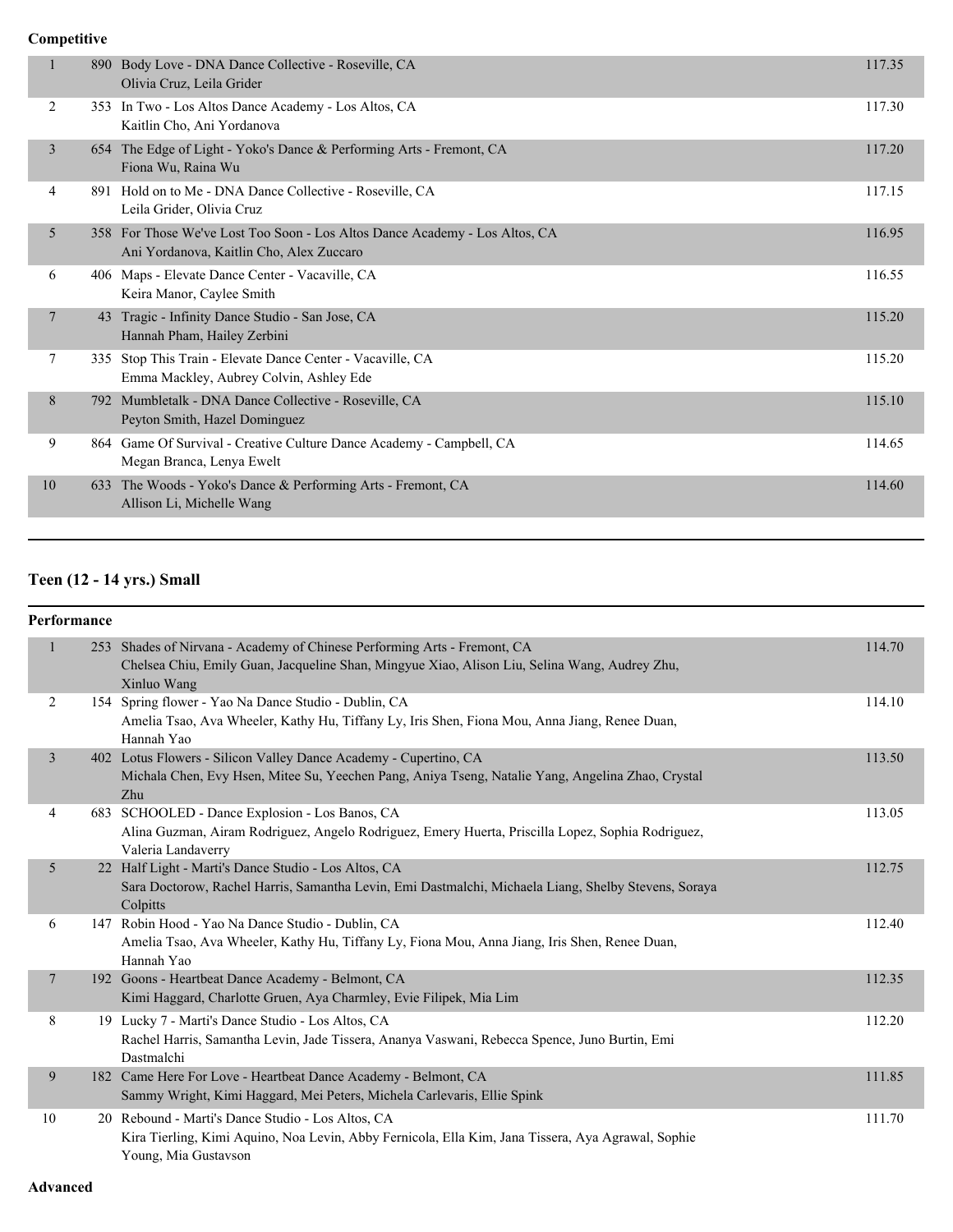| $\mathbf{1}$   | 400 Found - Silicon Valley Dance Academy - Cupertino, CA<br>Diane Loughry, Susan Chen, Evelyn Wang, Emmanuelle Zhou, Ashley Huang, Annie Guo                                                                  | 115.75 |
|----------------|---------------------------------------------------------------------------------------------------------------------------------------------------------------------------------------------------------------|--------|
| $\overline{c}$ | 838 you say - Yao Na Dance Studio - Dublin, CA<br>Alice Zheng, Jodie Cai, Renee Yu, Elisa Zhang, Audrey Wu Xi                                                                                                 | 115.65 |
| $\mathfrak{Z}$ | 146 Dance Of The Tang Dynasty - Yao Na Dance Studio - Dublin, CA<br>Jodie Cai, Alice Zheng, Elisa Zhang, Renee Yu, Cindy Zhao, Kaitlin Tseng, Audrey Wu Xi, Amber Ding,<br>Oceana Poulios                     | 115.15 |
| 4              | 401 Cherry Blossoms - Silicon Valley Dance Academy - Cupertino, CA<br>Susan Chen, Diane Loughry, Emmanuelle Zhou, Ashley Huang, Annie Guo, Evelyn Wang                                                        | 114.70 |
| 5              | 435 Vivrant thing - Destined II Dance - San Leandro, CA<br>Aderonke Rucker, Janeya Mahogany, Leilah Hayes, LeMya Mayberry, Kendall Richardson, Indya<br>Allison, Yemisi Rucker, Mia Palmore                   | 114.65 |
| 6              | 438 Follow you - Destined II Dance - San Leandro, CA<br>Yemisi Rucker, Aderonke Rucker, Janeya Mahogany, LeMya Mayberry, Indya Allison                                                                        | 114.60 |
| 7              | 175 Alive - Heartbeat Dance Academy - Belmont, CA<br>Sophie Braithwaite, Genevieve Gervais, Claire Dulsky, Cady Shum, Brooke Barson, Lola Lagerloef,<br>Grace Zheng                                           | 114.25 |
| 8              | 301 Confident - California Dance Academy - Brentwood, CA<br>Meilani Rowe, Emma Wells, Juliette Brainerd, Kennedie Carter, Sabrina Taddie, Sophia Andrew, Brianna<br>Trejo                                     | 113.90 |
| 9              | 195 Hit the Road - Heartbeat Dance Academy - Belmont, CA<br>Sydney Maravillas, Sophie Braithwaite, Grace Zheng, Genevieve Gervais, Claire Dulsky, Cady Shum,<br>Brooke Barson, Lola Lagerloef                 | 113.85 |
| 10             | 102 Sax - Dance 10 Performing Arts - Oakland, CA<br>Mattie Gunnell, Mia Loh, Ashley Nesci, Tam Pullman-Letourneau, Jenna Schumann, Brandon Toy, James<br>Witherspoon, Kyra Nunn                               | 113.75 |
| $10\,$         | 300 Soldier - California Dance Academy - Brentwood, CA<br>Emma Wells, Kennedie Carter, Natalia Cruciani, Sabrina Nelson, Sabrina Taddie, Svetlana Shevchenko,<br>Allie Sarmento, Brianna Trejo, Sophia Andrew | 113.75 |
| Competitive    |                                                                                                                                                                                                               |        |
| $\mathbf{1}$   | 533 Secrets We Keep - Yoko's Dance & Performing Arts - Fremont, CA<br>Amanda J Lai, Deanna Zarkova, Ella Liang, Kayla Phan, Raina Wu, Jasmine Li, Kaitlyn Huynh                                               | 116.75 |
| 2              | 532 Summertime - Yoko's Dance & Performing Arts - Fremont, CA<br>Amanda J Lai, Deanna Zarkova, Ella Liang, Jasmine Li, Kayla Phan, Raina Wu, Kaitlyn Huynh                                                    | 115.90 |
| 3              | 327 15 Step - Elevate Dance Center - Vacaville, CA<br>Madison Cano, Amy Vaughn, Keira Manor, Emma Mackley, Caylee Smith, Aubrey Colvin, Ashley Ede                                                            | 115.75 |
| 4              | 360 In My Daughter's Eyes - Los Altos Dance Academy - Los Altos, CA<br>Ani Yordanova, Alex Zuccaro, Iris Meyer, Selene Stein, Nicole Yordanova, Kaitlin Cho, Isabella Wang,<br>Alina Zhu                      | 115.45 |
| 5              | 751 90 Days - DNA Dance Collective - Roseville, CA<br>Sophia Alami, Zoe Loyola, Jade Clemmer, Alyssa Motto, Chloe Warmenhoven, Keeley Shimazu, Ella<br>Stieber                                                | 115.30 |
| 6              | 752 Boys - DNA Dance Collective - Roseville, CA<br>Jade Clemmer, Sophia Alami, Zoe Loyola, Alyssa Motto, Chloe Warmenhoven, Keeley Shimazu, Ella<br>Stieber                                                   | 114.95 |
| 7              | 36 I Have Nothing - Infinity Dance Studio - San Jose, CA<br>Isabella Scheppler, Hailey Zerbini, Sydney Zerbini, Jayda Rico, Cadence Carreon, Aubrey Scheid,<br>Hannah Pham, Jocelyn Salazar, Nydia Serrano    | 114.85 |
| 8              | 34 Runaway Baby - Infinity Dance Studio - San Jose, CA<br>Isabella Scheppler, Jordyn Duong, Alison Peters, Natalya Nijmeh, Hailey Zerbini, Sydney Zerbini, Jayda<br>Rico, Hannah Pham, Jocelyn Salazar        | 114.70 |
| 9              | 356 Six - Los Altos Dance Academy - Los Altos, CA<br>McKenna Englehardt, Cheryl Tolomeo, Ani Yordanova, Nisma Khan, Kaitlin Cho, Alex Zuccaro                                                                 | 114.50 |
| 9              | 530 Who Do You Think You Are - Yoko's Dance & Performing Arts - Fremont, CA<br>Alice Sun, Allison Li, Braelyn Schaffer, Mika Tong-Nomoto, Mia Chan, Rahnelle Agutos, Ritika Mhatre,<br>Viviana Chen           | 114.50 |
| 9              | 531 Overload - Yoko's Dance & Performing Arts - Fremont, CA<br>Braelyn Schaffer, Allison Li, Alice Sun, Mia Chan, Mika Tong-Nomoto, Rahnelle Agutos, Ritika Mhatre,<br>Viviana Chen                           | 114.50 |
| 10             | 63 Dig - Andersons Step It Up - Nevada City, CA                                                                                                                                                               | 114.40 |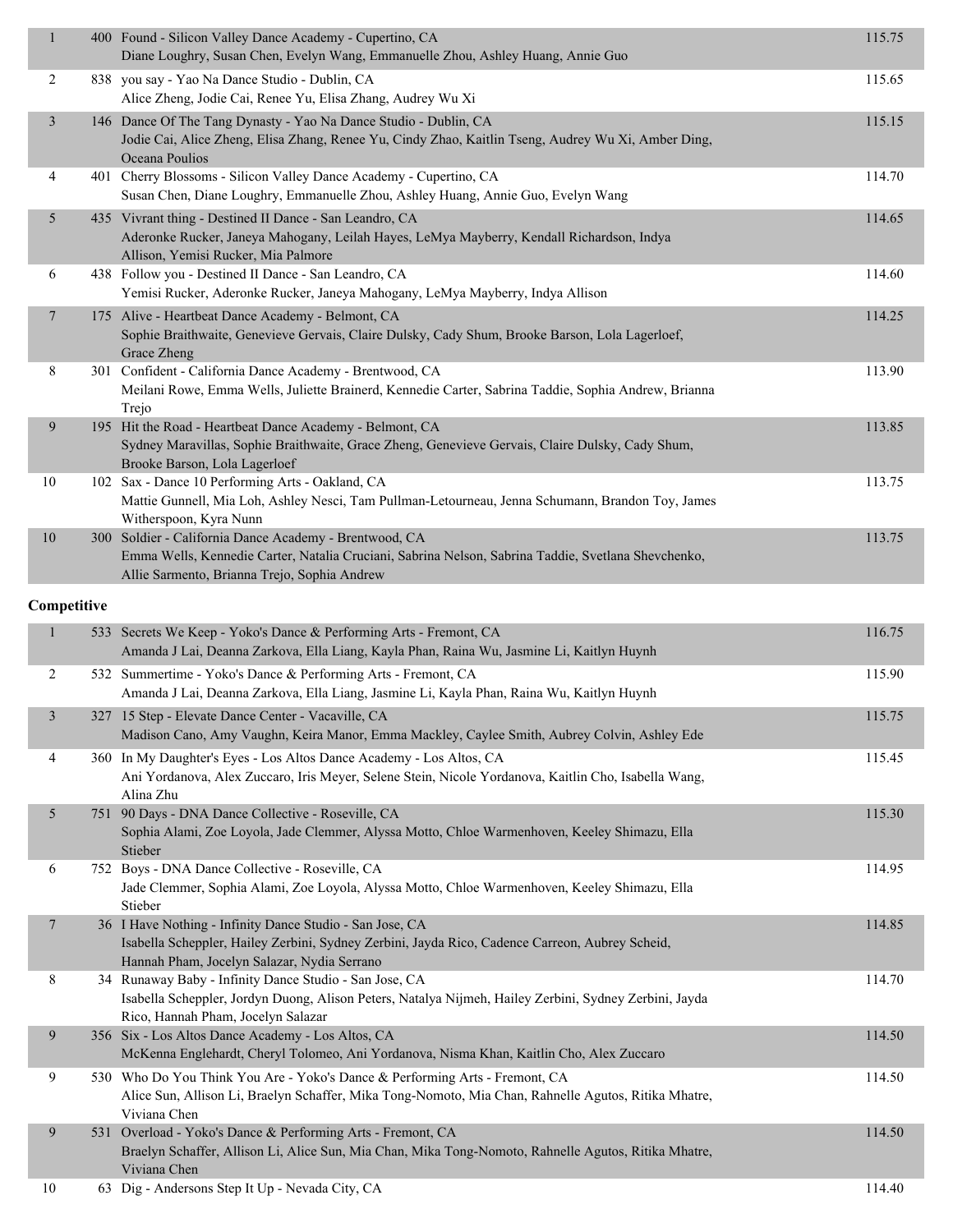Alyssa Fisher, Lillian Harris, Ella Stoltenberg, Amanda Herr, Skylar Larson

 10 539 Mr. Blue Sky - Yoko's Dance & Performing Arts - Fremont, CA 114.40 Arielle Wang, Braelyn Schaffer, Celine Nguyen, Layla Clemente, Mika Tong-Nomoto, Mia Chan, Noah Tabladillo

#### **Teen (12 - 14 yrs.) Large**

#### **Performance**

| $\mathbf{1}$    | 403 Water Sprites - Silicon Valley Dance Academy - Cupertino, CA<br>Michala Chen, Evy Hsen, Yeechen Pang, Mitee Su, Lily Tao, Aniya Tseng, Maggie Xu, Natalie Yang,                                                                                                                        | 114.00 |
|-----------------|--------------------------------------------------------------------------------------------------------------------------------------------------------------------------------------------------------------------------------------------------------------------------------------------|--------|
|                 | Angelina Zhao, Crystal Zhu                                                                                                                                                                                                                                                                 |        |
| $\overline{c}$  | 682 HYPHY - Dance Explosion - Los Banos, CA<br>Jihanna Corchado, Ellie Diaz, Sofia Amador, Lilyana Flores, Bella Nunes, Airam Rodriguez, Alina<br>Guzman, Sophia Rodriguez, Valeria Landaverry, Priscilla Lopez, Angelo Rodriguez                                                          | 113.05 |
| $\mathfrak{Z}$  | 214 Rescue - Heartbeat Dance Academy - Belmont, CA<br>Ramona Vancea, Mei Peters, Julia Mirani, Hillary Chu, Aurelia Viner, Sammy Wright, Michela<br>Carlevaris, Sayuri Rodrigo, Kimi Haggard, Ellie Spink, Ella Carter, Eliana Rose, Vera Chang                                            | 112.90 |
| 4               | 186 Emergency - Heartbeat Dance Academy - Belmont, CA<br>Julia Mirani, Aurelia Viner, Sayuri Rodrigo, Sammy Wright, Michela Carlevaris, Larissa Hu Barrera,<br>Kimi Haggard, Kate Rayborn, Ellie Spink, Eliana Rose                                                                        | 112.80 |
| 5               | 217 Ships and Tides - Heartbeat Dance Academy - Belmont, CA<br>Aimee Teyssier, Qingyang Wu, Maggie Thomson, Kate Rayborn, Gabriana Williams, Ellie Spink, Ella<br>Carter, Bridget Stewart, Bianca Banola, Abby Thomson, Sayuri Rodrigo                                                     | 111.00 |
| <b>Advanced</b> |                                                                                                                                                                                                                                                                                            |        |
| $\mathbf{1}$    | 143 Painting Through The Seasons - Yao Na Dance Studio - Dublin, CA<br>Fiona Mou, Anna Jiang, Oceana Poulios, Alice Zheng, Elisa Zhang, Renee Yu, Cindy Zhao, Jodie Cai,<br>Amelia Tsao, Ava Wheeler, Kathy Hu, Tiffany Ly, Audrey Wu Xi, Amber Ding, Iris Shen, Renee Duan,<br>Hannah Yao | 115.10 |
| $\overline{c}$  | 404 Blooming Lotuses - Silicon Valley Dance Academy - Cupertino, CA<br>Susan Chen, Annie Guo, Ashley Huang, Audrey Huang, Diane Loughry, Jessica Li, Sophia Li, Mitee Su,<br>Lily Tao, Aniya Tseng, Evelyn Wang, Maggie Xu, Ella Zeng, Emmanuelle Zhou                                     | 114.80 |
| $\mathfrak{Z}$  | 432 Glamorous life - Destined II Dance - San Leandro, CA<br>Janeya Mahogany, Aderonke Rucker, Harper Groce, Skye LeFleur, Kennedy Shanks, Simone Hare,<br>Azaryah Riley, LeMya Mayberry, Kyla Salter, Drew Lumsey, Yemisi Rucker                                                           | 114.40 |
| $\mathfrak{Z}$  | 754 Commander in Chief - DNA Dance Collective - Roseville, CA<br>Shayla Verma, Chloe Webb, Audrey Clark, Fallyn Fossum, Reagan Halstead, Mallory Hawks, Danielle<br>Heim, Blaire Perry, Avery Riley, Lucy Wells, Addison Yow, Sydney Cruz                                                  | 114.40 |
| $\overline{4}$  | 103 Kaleidoscope - Dance 10 Performing Arts - Oakland, CA<br>Ruby Baldonado, Kyra Nunn, Madeleine Brooks, Mattie Gunnell, Kira Hannigan, Abby Hayton, Hanna<br>Hosmer, Mia Loh, Danity Marquez, Ashley Nesci, Tam Pullman-Letourneau, Jenna Schumann, Brandon<br>Toy, James Witherspoon    | 113.90 |
| 5               | 755 Anything I Do - DNA Dance Collective - Roseville, CA<br>Sydney Cruz, Shayla Verma, Chloe Webb, Audrey Clark, Fallyn Fossum, Reagan Halstead, Mallory<br>Hawks, Danielle Heim, Blaire Perry, Avery Riley, Lucy Wells, Addison Yow                                                       | 113.85 |
| 6               | 223 Toxic - Heartbeat Dance Academy - Belmont, CA<br>Vera Chang, Jazzlin Yee, Claire Dulsky, Brooke Barson, Audrey Wong, Sara Wilkinson, Michela<br>Carlevaris, Larissa Hu Barrera, Eliana Rose, Lola Lagerloef, Maddie Yip                                                                | 113.70 |
| 7               | 184 Cinema Italiano - Heartbeat Dance Academy - Belmont, CA<br>Sydney Maravillas, Sophie Braithwaite, Ramona Vancea, Julia Mirani, Grace Zheng, Genevieve Gervais,<br>Claire Dulsky, Cady Shum, Brooke Barson, Aurelia Viner, Lola Lagerloef, Kimi Haggard                                 | 113.35 |
| $8\,$           | 213 Open Hands - Heartbeat Dance Academy - Belmont, CA<br>Sydney Maravillas, Mei Peters, Julia Mirani, Grace Zheng, Genevieve Gervais, Cady Shum, Brooke<br>Barson, Aurelia Viner, Sara Wilkinson, Ramona Vancea, Lola Lagerloef, Vera Chang                                               | 113.00 |
| 9               | 951 The Dance - Xtreme Dance - Tulare, CA<br>Tristan Rich, Nashaly Villalobos, Kahlia Meza, Abigail Vosburg, Mia Reberry, Maliyah Alford, Ava<br>Gamez, Anhalia Leyva, Isabella Villasenor, Gracelyn Cuevas, Brielle Quirarte                                                              | 112.75 |
| 10              | 707 Best Shot - California Sports Center - San Jose, CA<br>Nicole Hartman, Emily Forbell, Celia Rice, Audrey Flaum, Zoe Diaz, Rhiana Simmons, Lindsay<br>Asuncion, Juliette Bonacum, Hadley Shafran, Elizabeth Kong, Annabel Vickery                                                       | 112.70 |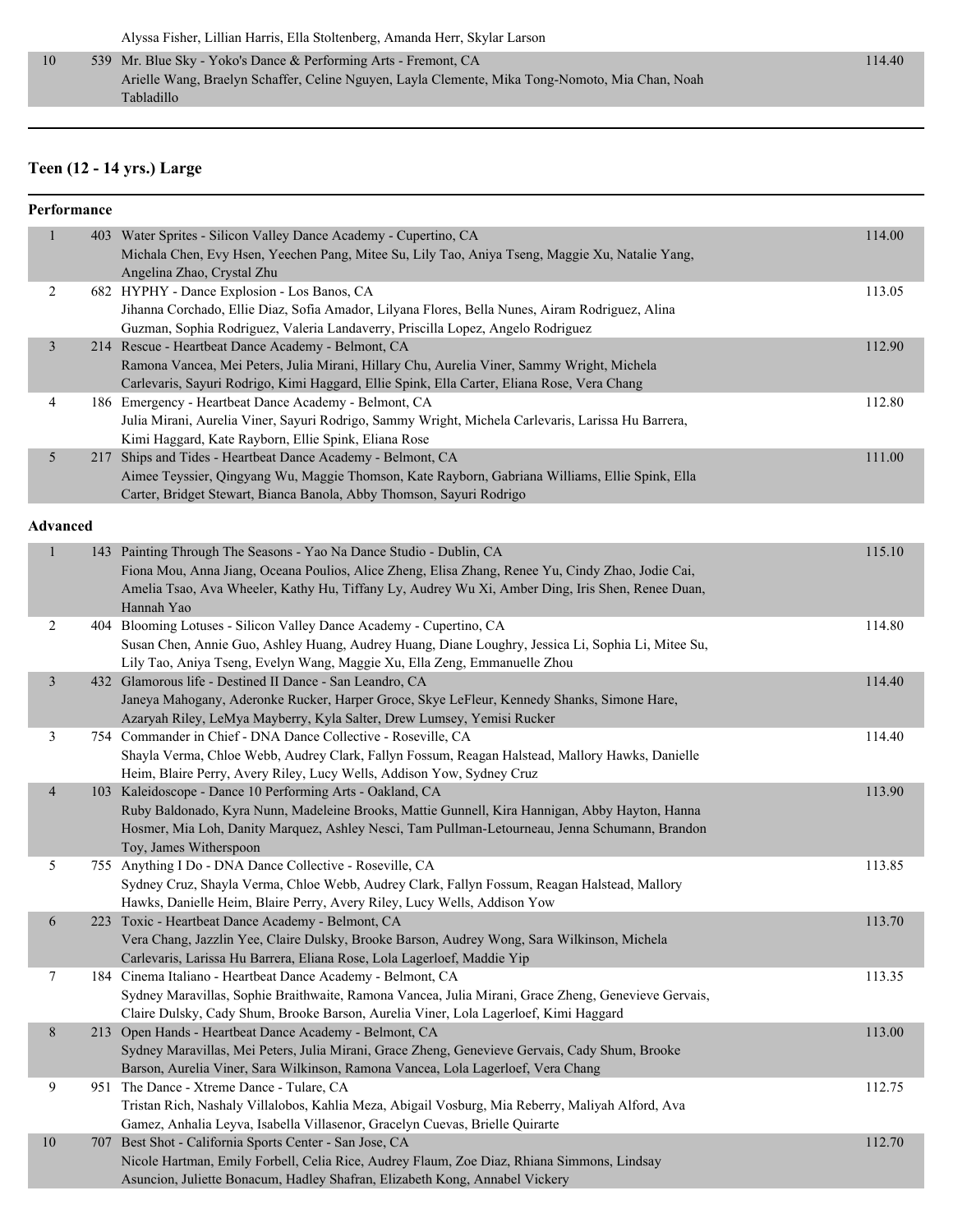| $\mathbf{1}$   | 516 Through the Looking Glass - Yoko's Dance & Performing Arts - Fremont, CA<br>Alice Sun, Amanda J Lai, Deanna Zarkova, Ella Liang, Jasmine Li, Kayla Phan, Mika Tong-Nomoto,<br>Rahnelle Agutos, Raina Wu, Ritika Mhatre, Christie Ung, Christina Hughes, Isabella Barrientos, Kaitlyn<br>Huynh, Rachel Ford, Zhuoting Lin, Mandy Fang, Viviana Chen | 117.30 |
|----------------|--------------------------------------------------------------------------------------------------------------------------------------------------------------------------------------------------------------------------------------------------------------------------------------------------------------------------------------------------------|--------|
| 2              | 515 Spaces - Yoko's Dance & Performing Arts - Fremont, CA<br>Alice Sun, Amanda J Lai, Deanna Zarkova, Ella Liang, Jasmine Li, Kayla Phan, Mika Tong-Nomoto,<br>Rahnelle Agutos, Raina Wu, Ritika Mhatre, Viviana Chen, Kaitlyn Huynh                                                                                                                   | 117.15 |
| 3              | 542 Diablo Rojo - Yoko's Dance & Performing Arts - Fremont, CA<br>Chiara Bonaccorsi, Renee Ke, Zhuoting Lin, Kaitlyn Vilayphanh, Stephanie Wong, Layla Clemente,<br>Arielle Wang, Mika Tong-Nomoto, Braelyn Schaffer, Anna Marzan, Mia Chan, Brooke Beardsley                                                                                          | 115.80 |
| $\overline{4}$ | 38 Yikes - Infinity Dance Studio - San Jose, CA<br>Ellysa Duong, Hannah Tam, Renee Ma, Madison Molina, Olivia Cevallos, Morgan Ramos, Jordyn Duong,<br>Alison Peters, Austin Grunder, Brooke Wiegand, Hailey Zerbini, Sydney Zerbini, Jayda Rico, Samantha<br>Cevallos                                                                                 | 115.05 |
| $\overline{4}$ | 450 The Poem of Spring - Xiaopei Chinese Dance, Inc. - Pleasanton, CA<br>Isabella Wang, Jenida Yang, Ruyee Yi, Samantha Seiter, Aileen Hu, Janet Xing, Kacie Hu, Rosie Liu,<br>Siyu Chen, Vanessa Quan, Cindy Xing                                                                                                                                     | 115.05 |
| 5              | 753 Devils Advocate - DNA Dance Collective - Roseville, CA<br>Audrey Clark, Danielle Heim, Keeley Shimazu, Ella Stieber, Chloe Warmenhoven, Kamryn Webb,<br>Addison Yow, Lacey Benesch, Zoe Loyola, Alyssa Motto, Jade Clemmer, Lily Erickson                                                                                                          | 115.00 |
| 6              | 514 Ne Me Quitte Pas - Yoko's Dance & Performing Arts - Fremont, CA<br>Abigail Baron, Amanda Lai, Anna Marzan, Annika Hambali, Arielle Wang, Celine Nguyen, Layla<br>Clemente, Michelle Wang, Nerissa Huang, Kalina Yanez                                                                                                                              | 114.90 |
| $\tau$         | 328 Magalenha - Elevate Dance Center - Vacaville, CA<br>Sophia Bennet, Madison Cano, Amy Vaughn, Torrie Bubak, Taylor Eisan, Kiley Wolin, Keira Manor,<br>Harley Lespron, Emma Mackley, Caylee Smith, Aubrey Colvin, Ashley Ede, Arabella Branco, Avery<br>Lapointe                                                                                    | 114.55 |
| 8              | 513 Silhouette - Yoko's Dance & Performing Arts - Fremont, CA<br>Kaleigh Foronda, Luciana Florence, Audrey Williams, Caitlin Tran, Claire Xiao, Jingyu Lei, Jessie Luo,<br>Jinzhu Chen, Michelle C Wang, Xiangting Ren                                                                                                                                 | 114.30 |
| 9              | 37 Find Me - Infinity Dance Studio - San Jose, CA<br>Madeline Geer, Madison Molina, Jordyn Duong, Alison Peters, Austin Grunder, Hailey Zerbini, Sydney<br>Zerbini, Jayda Rico, Aubrey Scheid, Jocelyn Salazar                                                                                                                                         | 113.90 |
| $10\,$         | 596 Take You There - Yoko's Dance & Performing Arts - Fremont, CA<br>Kaleigh Foronda, Audrey Williams, Caitlin Tran, Jessie Luo, Jingyu Lei, Jinzhu Chen, Michelle C Wang,<br>Xiangting Ren, Claire Xiao, Luciana Florence                                                                                                                             | 113.85 |
|                |                                                                                                                                                                                                                                                                                                                                                        |        |

#### **Teen (12 - 14 yrs.) Super**

**Advanced** 1 249 Papercutting Girls - Academy of Chinese Performing Arts - Fremont, CA 115.45 Michelle Chow, Elaine Luo, Mingyue Xiao, Chelsea Chiu, Emily Guan, Jacqueline Shan, Grace Ren, Sarah Chen, Aaliyah Wolfe, Angela Wang, Alison Liu, Xinluo Wang, Audrey Shen, Alina Chen, Sophie Wang, Zitang Yan, Selina Wang, Audrey Zhu, Anqi Pan, Katie Lu **Competitive** 1 252 The Song of Years - Academy of Chinese Performing Arts - Fremont, CA 116.60 Sarah Chen, Aaliyah Wolfe, Olivia Lan, Emily Wang, Charlize Wen, Angela Wang, Hannah Qiu, Katie Tang, Alina Zeng, Chloe Su, Youmei Li, Katie Lu, Andria Luo, Jennifer Ren, Alina Chen, Michelle Chow, Anqi Pan, Audrey Shen, Sophie Wang, Zitang Yan, Allison Wang 2 761 The Dance - DNA Dance Collective - Roseville, CA 116.25 Hailli Benesch, Emmy Bucher, Ellie Clark, Isabella Diocson, Graci Hoop, Mia Jeffery, Alana VanDerStad, Savana Adler, Leah Close, Olivia Cruz, Payton Flohr, Fallyn Fossum, Brooke Givens, Leila Grider, Blaire Perry, Avery Riley, Keeley Shimazu, Chloe Warmenhoven, Kamryn Webb, Lucy Wells, Addison Yow, Sydney Cruz, Alyssa Motto 3 518 You Will Be Found - Yoko's Dance & Performing Arts - Fremont, CA 116.05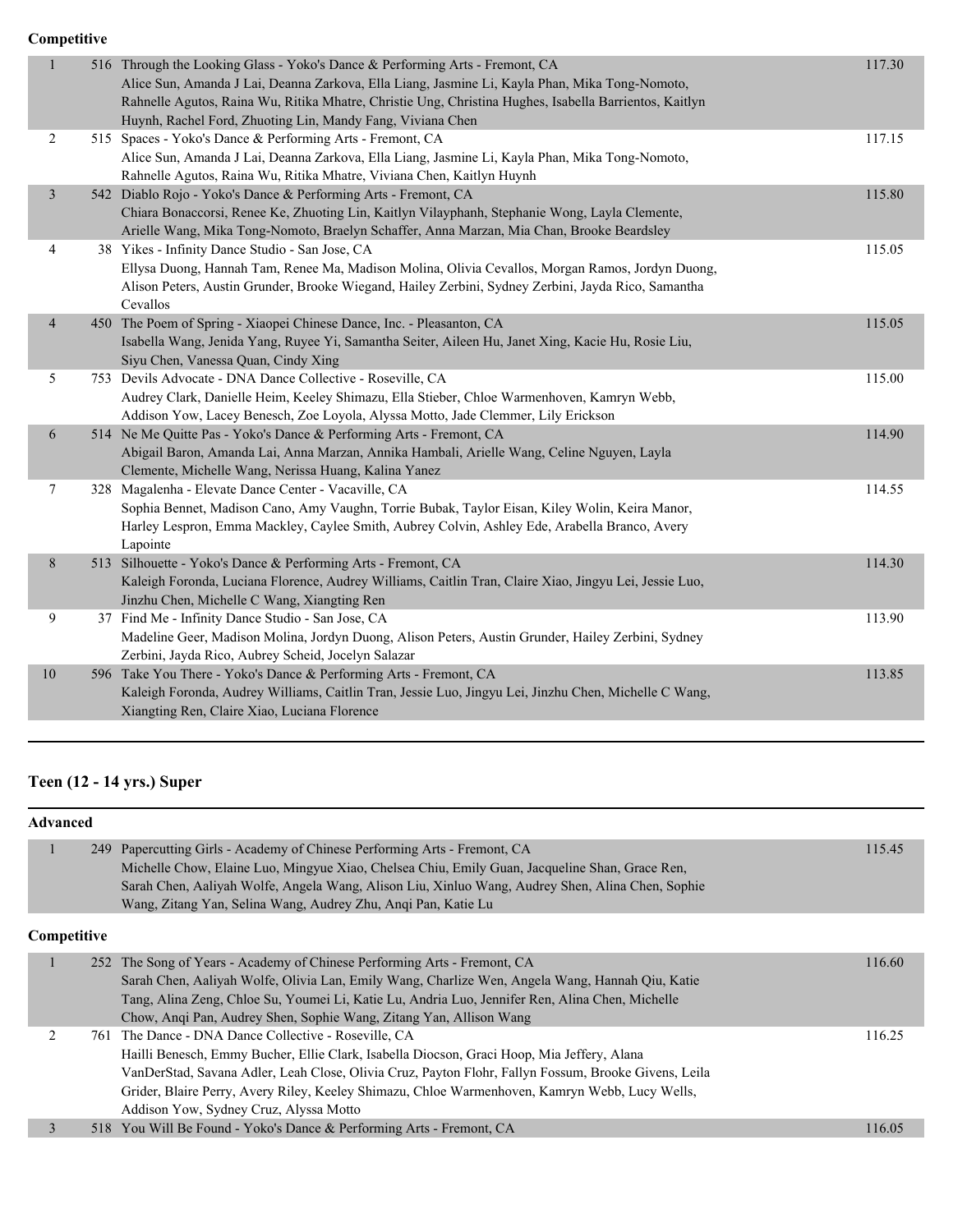Kaleigh Foronda, Abigail Baron, Allison Li, Alice Sun, Amanda Lai, Amanda J Lai, Anna Marzan, Annika Hambali, Arielle Wang, Claire Xiao, Deanna Zarkova, Ella Liang, Jasmine Li, Kalina Yanez, Kayla Phan, Mia Chan, Michelle Wang, Mika Tong-Nomoto, Nerissa Huang, Rahnelle Agutos, Raina Wu, Ritika Mhatre, Viviana Chen, Kaitlyn Huynh, Layla Clemente, Celine Nguyen

 4 768 No Friends - DNA Dance Collective - Roseville, CA 116.00 Hailli Benesch, Gabe Costas, Isabella Diocson, Gia Fosson, Graci Hoop, Mia Jeffery, Kylee McKinley, Hallie Merin, Kaci Painter, Averey Riseman, Brooklynn Spiller, Shayla Verma, Savana Adler, Leah Close, Hazel Dominguez, Leila Grider, Annie Johng, Lily Kraintz, Blaire Perry, Keeley Shimazu, Peyton Smith, Ella Stieber, Keira Vu, Addison Yow, Jade Clemmer, Jayden Glazer, Sydney Cruz, Jack Moore-Brown

#### **Teen (12 - 14 yrs.) Production**

| <b>Advanced</b> |                                                                                                                                                                                                                                                                                                                                                                                                                                                                                                                                                                                                                                                                                                                                                                                                                                                                                                                                                                                                                                                                                                                                                                                                                                                                                                                                                                                                                                      |        |
|-----------------|--------------------------------------------------------------------------------------------------------------------------------------------------------------------------------------------------------------------------------------------------------------------------------------------------------------------------------------------------------------------------------------------------------------------------------------------------------------------------------------------------------------------------------------------------------------------------------------------------------------------------------------------------------------------------------------------------------------------------------------------------------------------------------------------------------------------------------------------------------------------------------------------------------------------------------------------------------------------------------------------------------------------------------------------------------------------------------------------------------------------------------------------------------------------------------------------------------------------------------------------------------------------------------------------------------------------------------------------------------------------------------------------------------------------------------------|--------|
| $\mathbf{1}$    | 365 Chinese New Year Celebration - Silicon Valley Dance Academy - Cupertino, CA<br>Vivian Chang, Lily Tao, Aniya Tseng, Avery Tseng, Tiffany Wan, Evelyn Wang, Isabella Wang, Marina<br>Xiao, Maggie Xu, Jessica Li, Diane Loughry, Ariana Lau, Susan Chen, Mitee Su, Lily Yang, Annie Guo,<br>Selena Yue, Ella Zeng, Audrey Zhang, Catherine Zhang, Emmanuelle Zhou, Anna Cen, Ivy Guo, Audrey<br>Huang, Ashley Huang, Hannah Li, Sophia Li, Kelly Liu                                                                                                                                                                                                                                                                                                                                                                                                                                                                                                                                                                                                                                                                                                                                                                                                                                                                                                                                                                              | 116.50 |
| 2               | 216 Roll the Dice - Heartbeat Dance Academy - Belmont, CA<br>Sophie Braithwaite, Claire Dulsky, Kailani Firenze, Brooke Barson, Genevieve Gervais, Lola Lagerloef,<br>Nicole Borshchenko, Kai Leigh Roach, Kylia Amurao, Elizabeth Hu Barrera, Larissa Hu Barrera, Michela<br>Carlevaris, Ella Carter, Rachel Cronin, Holland Fowler, Amelia Kidd, Sydney Maravillas, Mei Peters,<br>Chloe Powell, Adelia Rose, Eliana Rose, Gabriana Williams, Sofia Wolles, Madison Wu, Anique Vachon,<br>Kaitlyn Kwan, Aimee Teyssier, Ramona Vancea, Sara Wilkinson, Sayuri Rodrigo, Andie Viner, Gia<br>Hobson, Kellie McGuinness, Cady Shum, Aurelia Viner, Kimi Haggard, Emily Barson, Jordan Dooley,<br>Sophia Attard, Brianna Dooley, Charlotte Gruen, Leah Meier, Julia Mirani, Kennice Shum, Nayana Sinha,<br>Ellie Spink, Audrey Wong, Qingyang Wu, Grace Zheng, Maya Barakat, Ellie Kim, Domenica Bamford,<br>Bianca Banola, Mia Bock, Yakira Braunstein, Aliya Bromberg, Avory Camisa, Vera Chang, Aya<br>Charmley, Emilie Ching, Hillary Chu, Alexandra Clark, Eliza Jane Cooper, Abigail Cronin, Taylor Davis,<br>Audrey Duncan, Elin Ekenheim, Evie Filipek, Sofia Fomin, Naomi Harris, Juliana Keane, Mia Lim, Ella<br>McGavock, Kate Rayborn, Danielle Salama, Melanie Salvia, Bridget Stewart, Abby Thomson, Maggie<br>Thomson, Claire Tseng, Lillian Wang, Anna Wilkinson, Sammy Wright, Jazzlin Yee, Skylin Yee, Maddie<br>Yip | 113.75 |
| $\mathfrak{Z}$  | 955 Mamma Mia - Xtreme Dance - Tulare, CA<br>Tristan Rich, Nashaly Villalobos, Kahlia Meza, Amanda Heyer, Alyssa Reberry, Abigail Vosburg,<br>Ysabella Pinzon, Mia Reberry, Kara Santos, Isabella Wyckoff, Amiee Quevedo, Sarai Moya, Maliyah<br>Alford, Genivee Cuevas, Emzlee Cabrera, Ava Gamez, Anhalia Leyva, Melanie Castillo, Kinnley<br>DeOchoa, Gracelyn Cuevas, Cynthia Leal                                                                                                                                                                                                                                                                                                                                                                                                                                                                                                                                                                                                                                                                                                                                                                                                                                                                                                                                                                                                                                               | 112.75 |
| Competitive     |                                                                                                                                                                                                                                                                                                                                                                                                                                                                                                                                                                                                                                                                                                                                                                                                                                                                                                                                                                                                                                                                                                                                                                                                                                                                                                                                                                                                                                      |        |
| $\mathbf{1}$    | 295 Mamma Mia - California Dance Academy - Brentwood, CA<br>Emily Bustillos, Emma Hefner, Hailey Long, Isabella Elness, Liam Dougherty, Makenna James, Moorea<br>Pedrini, Leah Ybarra, Blair Balk, Brookelynn Sauter, Sabrina Nelson, Jaelyn Perry, Kylie Toscano, Mia<br>Vanderver, Erica Otero, Sophia Andrew, Brianna Trejo, Sabrina Taddie, Emma Wells, Juliette Brainerd,<br>Caroline Scroggins, Ella Rossi, Zoe Wilson, Kennedie Carter, Brooklynn Craver, Natalia Cruciani, Ashley<br>Greene, Brinlee Johnson, Chloe Pettyjohn, Meilani Rowe, Svetlana Shevchenko, Skye Tamashiro,<br>Abryana Aguilar                                                                                                                                                                                                                                                                                                                                                                                                                                                                                                                                                                                                                                                                                                                                                                                                                         | 114.75 |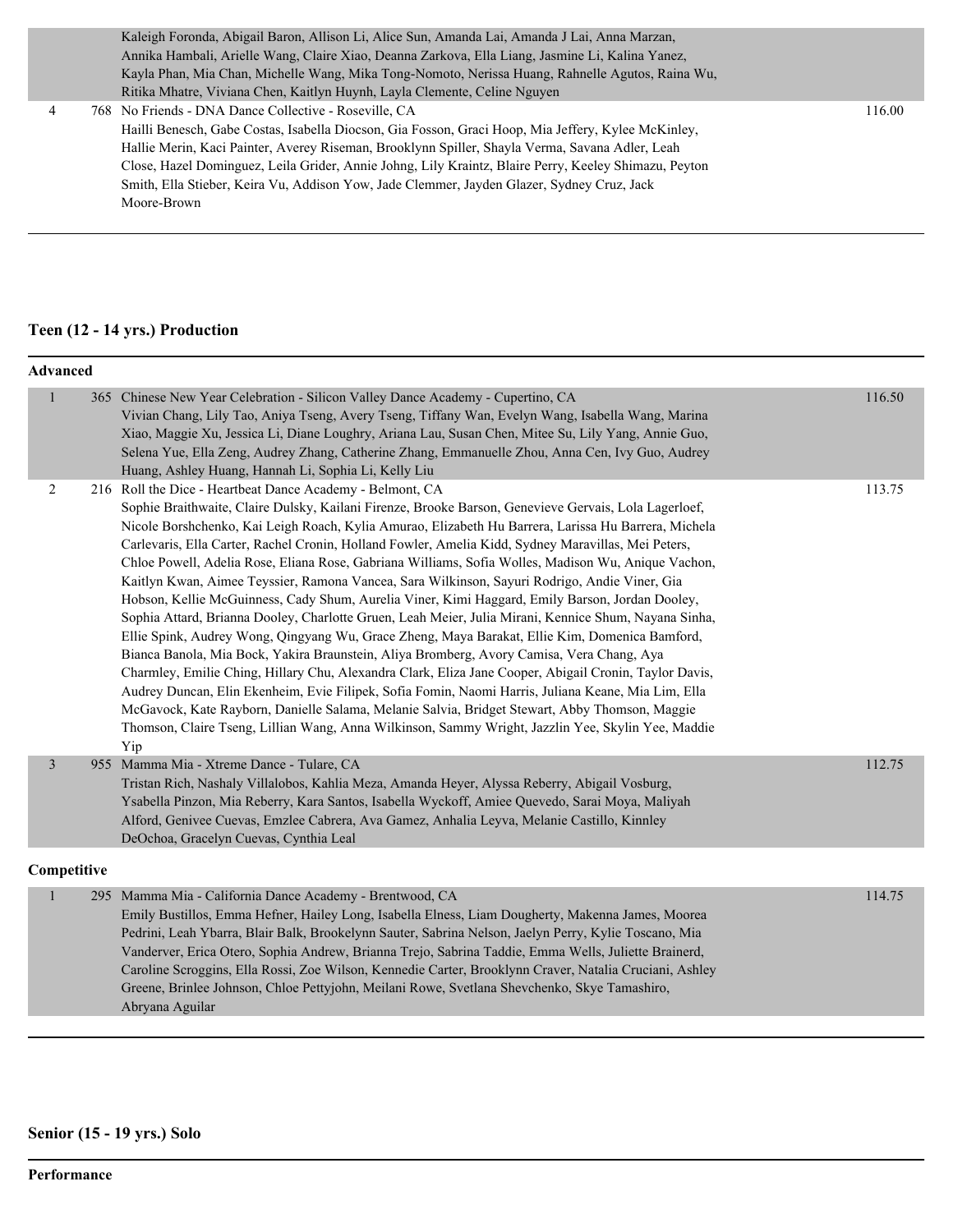| $\mathbf{1}$    |     | 263 Silk Of Clouds - Academy of Chinese Performing Arts - Fremont, CA<br>Cynthia Wang                   | 85.30 |
|-----------------|-----|---------------------------------------------------------------------------------------------------------|-------|
| 2               |     | 258 Silk Solitude - Academy of Chinese Performing Arts - Fremont, CA<br>Allison Wang                    | 85.10 |
| $\mathfrak{Z}$  |     | 261 Towards the Horizon - Academy of Chinese Performing Arts - Fremont, CA<br>Andria Luo                | 84.80 |
| 4               |     | 888 CHERRY BLOSSOMS IN THE BREEZE - Yao Na Dance Studio - Dublin, CA<br>Kaitlin Tseng                   | 84.75 |
| 5               |     | 142 Dream of the opera - Yao Na Dance Studio - Dublin, CA<br>Alice Zheng                                | 84.70 |
| 6               |     | 245 Unity With Nature - Academy of Chinese Performing Arts - Fremont, CA<br>Charline Li                 | 84.65 |
| 7               |     | 389 Flicker - Silicon Valley Dance Academy - Cupertino, CA<br>Susan Chen                                | 84.45 |
| 8               |     | 882 That Man - Queens Dance Studio - Los Altos, CA<br>Devon Swan                                        | 84.40 |
| 9               |     | 883 Bills - Queens Dance Studio - Los Altos, CA<br>Ayjay BenTovim                                       | 84.15 |
| 10              |     | 912 Dear Anxiety - Xtreme Dance - Tulare, CA<br>Rebecca Koogler                                         | 84.00 |
| <b>Advanced</b> |     |                                                                                                         |       |
| 1               |     | 268 Beauty of the Umbrella - Academy of Chinese Performing Arts - Fremont, CA<br>Hannah Qiu             | 86.45 |
| 2               |     | 178 Blood in the Cut - Heartbeat Dance Academy - Belmont, CA<br>Anna Wilkinson                          | 86.40 |
| 3               |     | 141 BLISSFUL NIGHT - Yao Na Dance Studio - Dublin, CA<br>Jodie Cai                                      | 86.30 |
| 3               |     | 396 Crouching Tiger Hidden Dragon - Jen Yu - Silicon Valley Dance Academy - Cupertino, CA<br>Jessica Li | 86.30 |
| 3               |     | 813 It's Britney - DNA Dance Collective - Roseville, CA<br>Savana Adler                                 | 86.30 |
| 4               |     | 840 Yay Area - Destined II Dance - San Leandro, CA<br>Mia Palmore                                       | 86.25 |
| 5               | 190 | Go Get It - Heartbeat Dance Academy - Belmont, CA<br><b>Claire Dulsky</b>                               | 86.20 |
| 5               |     | 197 I Know - Heartbeat Dance Academy - Belmont, CA<br>Kai Leigh Roach                                   | 86.20 |
| 5               |     | 785 Dark Piano - DNA Dance Collective - Roseville, CA<br>Gia Fosson                                     | 86.20 |
| 6               |     | 728 Go Solo - Power Dance Company - Salinas, CA<br>Jaymie Louie                                         | 86.15 |
| 6               |     | 810 Caruso - DNA Dance Collective - Roseville, CA<br>Payton Flohr                                       | 86.15 |
| 7               |     | 257 Farewell My Home - Academy of Chinese Performing Arts - Fremont, CA<br>Lauren Hsueh                 | 86.10 |
| 7               |     | 267 Rise of the Phoenix - Academy of Chinese Performing Arts - Fremont, CA<br>Alina Zeng                | 86.10 |
| 8               |     | 64 Over - Andersons Step It Up - Nevada City, CA<br>Ella Stoltenberg                                    | 86.05 |
| 8               |     | 259 Peking Opera Girl - Academy of Chinese Performing Arts - Fremont, CA<br>Katie Tang                  | 86.05 |
| 8               |     | 270 The Silk Road - Academy of Chinese Performing Arts - Fremont, CA<br>Katie Lu                        | 86.05 |
| 8               |     | 816 Favorite Crime - DNA Dance Collective - Roseville, CA<br><b>Sydney Cruz</b>                         | 86.05 |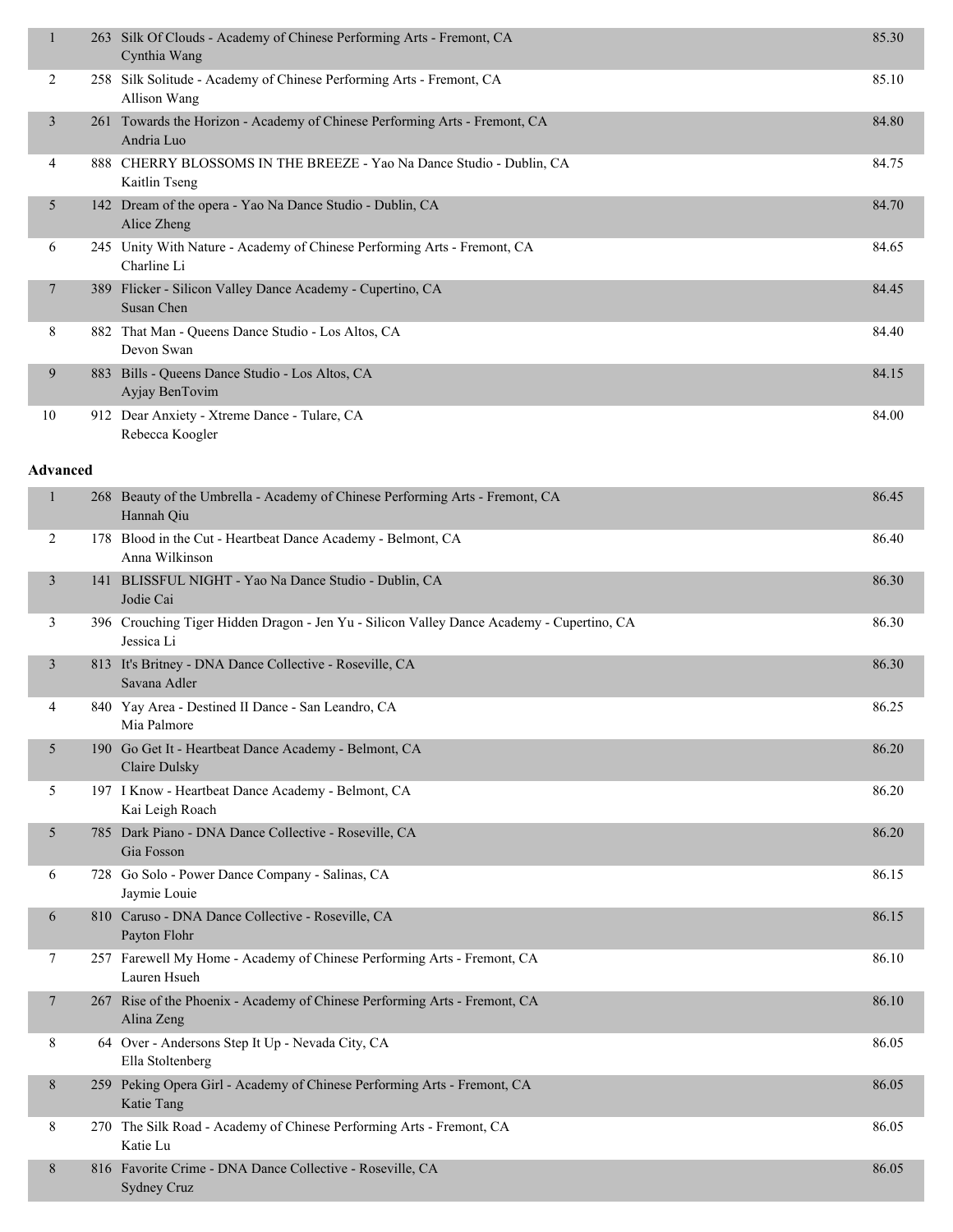| 9  |     | 199 I'm a Woman - Heartbeat Dance Academy - Belmont, CA<br>Jordan Dooley                | 85.95 |
|----|-----|-----------------------------------------------------------------------------------------|-------|
| 9  |     | 260 Tang Dynasty Museum - Academy of Chinese Performing Arts - Fremont, CA<br>Youmei Li | 85.95 |
| 9  |     | 307 Far - California Dance Academy - Brentwood, CA<br>Liam Dougherty                    | 85.95 |
| 9  | 771 | Cellophane - DNA Dance Collective - Roseville, CA<br>Alana VanDerStad                   | 85.95 |
| 9  |     | 784 Love You More - DNA Dance Collective - Roseville, CA<br><b>Fallyn Fossum</b>        | 85.95 |
| 10 |     | 264 Ink - Academy of Chinese Performing Arts - Fremont, CA<br>Olivia Lan                | 85.90 |
| 10 |     | 790 Rescue - DNA Dance Collective - Roseville, CA<br>Isabella Diocson                   | 85.90 |
| 10 |     | 917 Love in the Dark - Xtreme Dance - Tulare, CA<br><b>Tristan Rich</b>                 | 85.90 |

|    | 878 Breathe Out - Triple Threat Performing Arts - Livermore, CA<br>Diego Moreno              | 88.05 |
|----|----------------------------------------------------------------------------------------------|-------|
| 2  | 426 Unchained Melody - The Element Dance Center - La Mesa, CA<br>Isabelle Richards           | 87.85 |
| 3  | 27 Singing In The Rain - TruDance - Union City, CA<br>Mia Miranda                            | 87.80 |
| 4  | 873 Dishonesty - Heat Danceline - Oakland, CA<br>Jordyn Green                                | 87.65 |
| 5  | 581 Timeless - Yoko's Dance & Performing Arts - Fremont, CA<br>Christie Ung                  | 87.55 |
| 5  | 829 Mein Heir - Mather Dance Company - Placentia, CA<br>Molly Ryann                          | 87.55 |
| 6  | 417 All I Ask - Elevate Dance Center - Vacaville, CA<br>Keira Manor                          | 87.45 |
| 7  | 774 I'm Forgiven - DNA Dance Collective - Roseville, CA<br>Averey Riseman                    | 87.40 |
| 8  | 578 Ode To a Lost Love - Yoko's Dance & Performing Arts - Fremont, CA<br>Isabella Barrientos | 87.35 |
| 8  | 613 Set Fire - Yoko's Dance & Performing Arts - Fremont, CA<br>Renee Ke                      | 87.35 |
| 8  | 647 Veda - Yoko's Dance & Performing Arts - Fremont, CA<br>Mandy Fang                        | 87.35 |
| 9  | 609 Love In The Dark - Yoko's Dance & Performing Arts - Fremont, CA<br>Rachel Ford           | 87.30 |
| 10 | 622 Issues - Yoko's Dance & Performing Arts - Fremont, CA<br>Stephanie Wong                  | 87.25 |
| 10 | 777 I Didn't Change My Number - DNA Dance Collective - Roseville, CA<br>Brooklynn Spiller    | 87.25 |

### **Senior (15 - 19 yrs.) Duet/Trio**

#### **Performance**

| 740 Chasing Cars - Fringe Dance Studio - Laguna Niguel, CA | 111.20 |
|------------------------------------------------------------|--------|
| Christina Hartley, Madison King                            |        |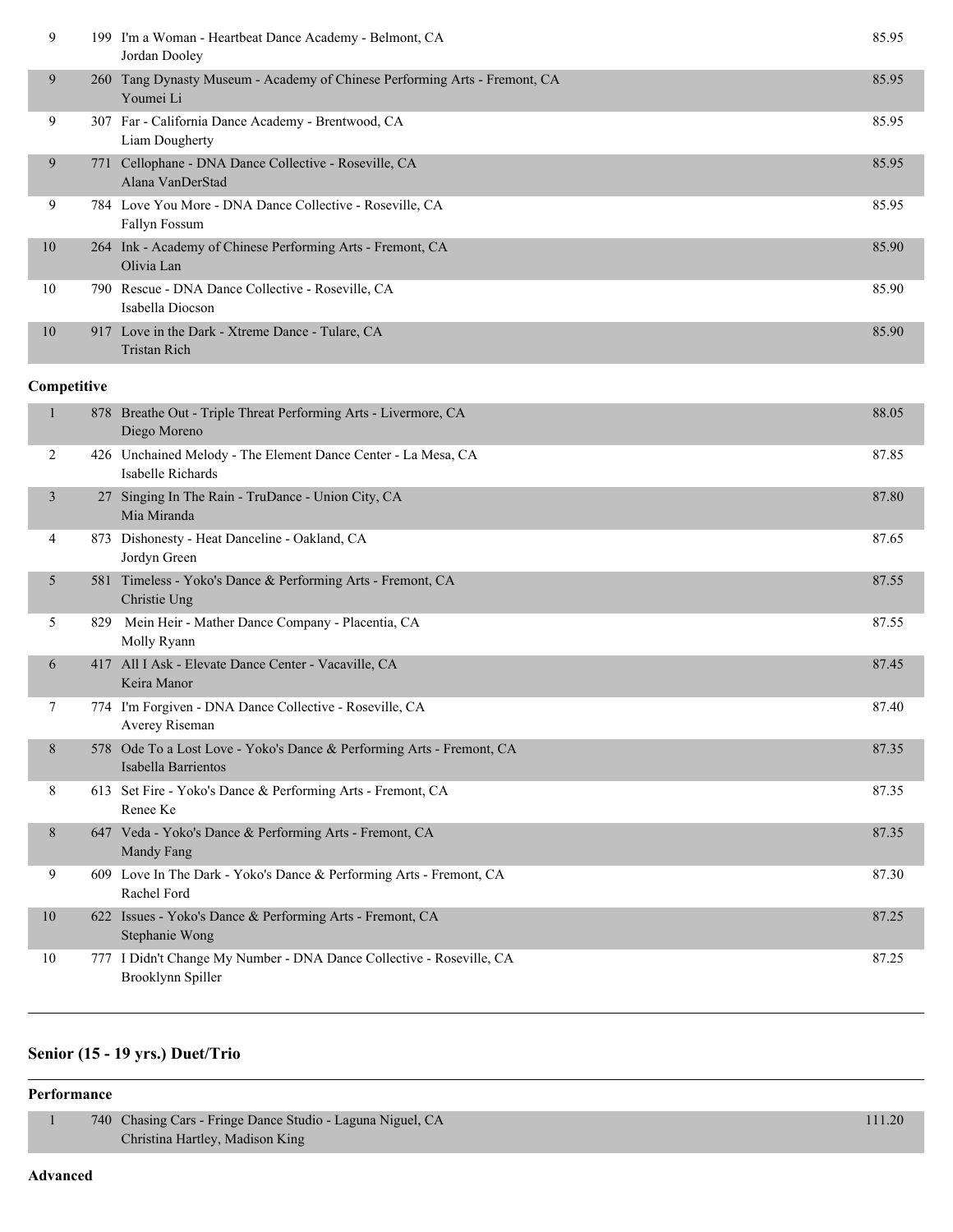| $\mathbf{1}$   | 232 You Will Be Found - Heartbeat Dance Academy - Belmont, CA<br>Emily Barson, Jordan Dooley                                                          | 85.85  |
|----------------|-------------------------------------------------------------------------------------------------------------------------------------------------------|--------|
| 1              | 961 Red Apples - DNA Dance Collective - Roseville, CA<br>Alana Vanderstead, Payton Flohr                                                              | 85.85  |
| $\overline{2}$ | 776 Donatella - DNA Dance Collective - Roseville, CA<br>Savana Adler, Brooke Givens                                                                   | 85.75  |
| 3              | 269 Dandelion - Academy of Chinese Performing Arts - Fremont, CA<br>Katie Tang, Youmei Li                                                             | 85.65  |
| 4              | 138 It's Hard to be the Bard FROM-Something Rotten - Dance 10 Performing Arts - Oakland, CA<br>Tam Pullman-Letourneau, Brandon Toy, James Witherspoon | 85.55  |
| 4              | 725 Lighthouse - Power Dance Company - Salinas, CA<br>Jaymie Louie, Lizbeth Sonico                                                                    | 85.55  |
| 5              | 287 Prayer - California Dance Academy - Brentwood, CA<br>Blair Balk, Alexa Gudino, Hailey Long                                                        | 85.45  |
| 6              | 211 Need Me - Heartbeat Dance Academy - Belmont, CA<br>Sydney Maravillas, Kaitlyn Kwan                                                                | 85.30  |
| $\tau$         | 210 Movement - Heartbeat Dance Academy - Belmont, CA<br>Kai Leigh Roach, Anna Wilkinson                                                               | 85.25  |
| 8              | 207 Lost Without You - Heartbeat Dance Academy - Belmont, CA<br>Grace Zheng, Cady Shum                                                                | 85.05  |
| 9              | 947 I Wont - Xtreme Dance - Tulare, CA<br>Nashaly Villalobos, Abigail Vosburg                                                                         | 84.95  |
| 10             | 897 Burlesque - Xtreme Dance - Tulare, CA<br>Mia Reberry, Abigail Vosburg, Kahlia Meza                                                                | 84.75  |
|                |                                                                                                                                                       |        |
| Competitive    |                                                                                                                                                       |        |
| $\mathbf{1}$   | 881 I Still Believe - Triple Threat Performing Arts - Livermore, CA<br>Carrie Fok, Diego Moreno                                                       | 117.25 |
| 2              | 53 Green Back Boogie - In Sync Dance of Auburn - Auburn, CA<br>Angela Williamson, Hannah Somers, Abbie Mae Stokes                                     | 116.95 |
| 3              | 665 Cellophane - Yoko's Dance & Performing Arts - Fremont, CA<br>Isabelle Tang, Samantha Tan                                                          | 116.65 |
| 4              | 634 Speaking of the End - Yoko's Dance & Performing Arts - Fremont, CA<br>Isabella Barrientos, Christie Ung                                           | 116.50 |
| 5              | 797 Work It Out - DNA Dance Collective - Roseville, CA<br>Kylee McKinley, Keira Vu, Kacie De La Rosa                                                  | 116.40 |
| 6              | 44 Hold me like you Used to - Infinity Dance Studio - San Jose, CA<br>Jordyn Duong, Austin Grunder                                                    | 115.95 |
| $\tau$         | 645 Find You - Yoko's Dance & Performing Arts - Fremont, CA<br>Tiana Zhou, Tiffany Shih                                                               | 115.65 |
| 8              | 54 Out of Breath - In Sync Dance of Auburn - Auburn, CA<br>Angela Williamson, Hannah Somers, Abbie Mae Stokes                                         | 115.35 |
| 9              | 342 The Other Side - Elevate Dance Center - Vacaville, CA<br>Madison Cano, Keira Manor                                                                | 115.30 |
| 10             | 68 Human - Andersons Step It Up - Nevada City, CA<br>Amanda Herr, Skylar Larson, Lillian Harris                                                       | 115.20 |
| 10             | 405 Been Around the World - Elevate Dance Center - Vacaville, CA<br>Madison Cano, Ashley Ede                                                          | 115.20 |

## **Senior (15 - 19 yrs.) Small**

#### **Performance**

 1 221 Sushi - Heartbeat Dance Academy - Belmont, CA 112.70 Sara Wilkinson, Ramona Vancea, Mei Peters, Julia Mirani, Aurelia Viner, Vera Chang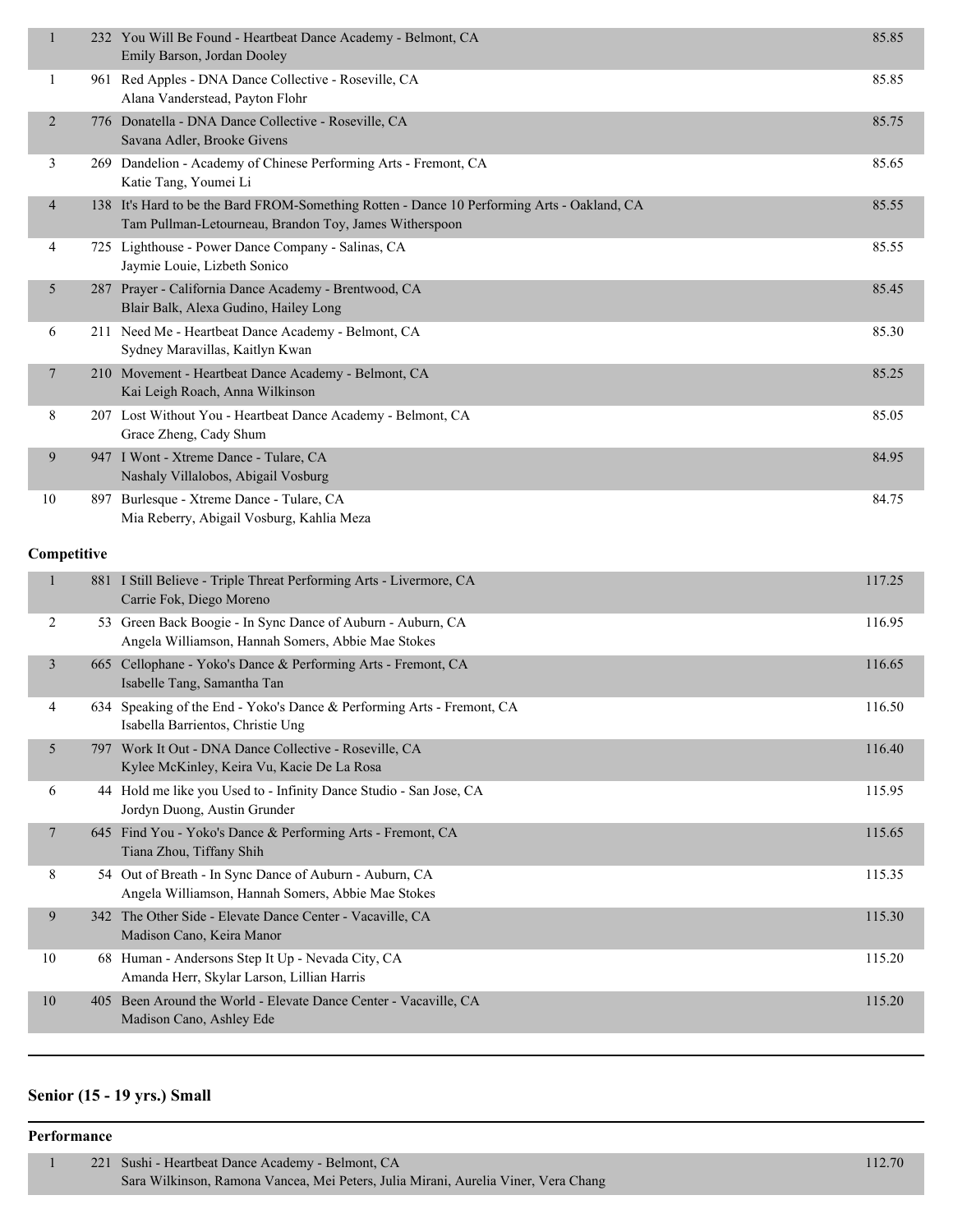| 2                        | 459 Ten Times - Queens Dance Studio - Los Altos, CA<br>Devon Swan, Cassady Gammons, Ayjay BenTovim, Mia Andreas, Emmi BenTovim, Emily Sanchez                                                           | 112.60 |
|--------------------------|---------------------------------------------------------------------------------------------------------------------------------------------------------------------------------------------------------|--------|
| 3                        | 461 Burlesque - Queens Dance Studio - Los Altos, CA<br>Devon Swan, Cassady Gammons, Ayjay BenTovim, Mia Andreas, Emmi BenTovim, Emily Sanchez                                                           | 112.45 |
| 4                        | 460 Angels - Queens Dance Studio - Los Altos, CA<br>Devon Swan, Cassady Gammons, Ayjay BenTovim, Mia Andreas, Emmi BenTovim, Emily Sanchez                                                              | 112.35 |
| <b>Advanced</b>          |                                                                                                                                                                                                         |        |
| $\mathbf{1}$             | 289 Lost - California Dance Academy - Brentwood, CA<br>Blair Balk, Brookelynn Sauter, Erica Otero, Emma Hefner, Isabella Elness, Makenna James                                                          | 115.20 |
| 2                        | 288 Sweet Dreams - California Dance Academy - Brentwood, CA<br>Blair Balk, Brookelynn Sauter, Sarah Sarmento, Alexa Gudino, Isabella Otero, Emma Hefner, Hailey<br>Long, Isabella Elness, Makenna James | 114.85 |
| $\overline{2}$           | 292 Paradise - California Dance Academy - Brentwood, CA<br>Hailey Long, Isabella Elness, Makenna James, Abryana Aguilar, Blair Balk, Brookelynn Sauter, Sarah<br>Sarmento                               | 114.85 |
| 3                        | 293 Motley Crew - California Dance Academy - Brentwood, CA<br>Jaelyn Perry, Emily Bustillos, Hailey Long, Isabella Elness                                                                               | 114.80 |
| $\overline{\mathcal{A}}$ | 723 Seven Nation Army - Power Dance Company - Salinas, CA<br>Sarah Lomeli, Jaymie Louie, Lizbeth Sonico, Violet Romero, Abigail Munoz                                                                   | 114.05 |
| 5                        | 727 Happier Than Ever - Power Dance Company - Salinas, CA<br>Rubi Barrows, Violet Romero, Abigail Munoz, Jaymie Louie, Desire Odad, Lizbeth Sonico                                                      | 113.70 |
| 6                        | 948 Not Ready to Say Goodbye - Xtreme Dance - Tulare, CA<br>Tristan Rich, Kahlia Meza, Abigail Vosburg, Mia Reberry                                                                                     | 113.65 |
| 7                        | 736 Low - JuJu's OnStage Dance Studio - Stockton, CA<br>Noah Vinoya, Jaidyn Woods, Saul Toscano Jr., Juliana Lopez                                                                                      | 113.55 |
| 8                        | 191 Bia Bia - Heartbeat Dance Academy - Belmont, CA<br>Anique Vachon, Kaitlyn Kwan, Charlotte Gruen, Mia Lim, Claire Tseng                                                                              | 113.35 |
| 9                        | 196 Hold Me Like You Used To - Heartbeat Dance Academy - Belmont, CA<br>Nicole Borshchenko, Sophie Braithwaite, Domenica Bamford, Kailani Firenze                                                       | 113.30 |
| $10\,$                   | 114 F.N.T. - Dance 10 Performing Arts - Oakland, CA<br>Ashley Nesci, Tam Pullman-Letourneau, Jenna Schumann, James Witherspoon, Kyra Nunn                                                               | 113.20 |
| Competitive              |                                                                                                                                                                                                         |        |
|                          | 759 Via Dolorosa - DNA Dance Collective - Roseville, CA<br>Hazel Dominguez, Kamryn Webb, Leila Grider, Averey Riseman, Hailli Benesch, Olivia Cruz, Payton<br>Flohr, Sarah Alami                        | 117.40 |
| $\overline{2}$           | 540 Iron - Yoko's Dance & Performing Arts - Fremont, CA<br>Zhuoting Lin, Samantha Tan, Mandy Fang, Isabelle Tang, Christina Hughes, Christie Ung, Isabella<br>Barrientos, Rachel Ford                   | 116.65 |
| $\overline{2}$           | 760 Vogue - DNA Dance Collective - Roseville, CA<br>Hailli Benesch, Ellie Clark, Averey Riseman, Sarah Alami, Olivia Cruz, Hazel Dominguez, Payton Flohr,<br>Leila Grider                               | 116.65 |
| 3                        | 536 Bang Bang - Yoko's Dance & Performing Arts - Fremont, CA<br>Zhuoting Lin, Samantha Tan, Mandy Fang, Isabelle Tang, Isabella Barrientos, Christina Hughes, Christie<br>Ung, Rachel Ford              | 116.45 |
| $\mathfrak{Z}$           | 766 Industry Babies - DNA Dance Collective - Roseville, CA<br>Hailli Benesch, Kylee McKinley, Hallie Merin, Kaci Painter, Brooklynn Spiller, Hazel Dominguez,<br>Peyton Smith, Keira Vu, Gia Fosson     | 116.45 |
| 4                        | 537 The End Of Love - Yoko's Dance & Performing Arts - Fremont, CA<br>Samantha Tan, Stephanie Wong, Renee Ke, Zhuoting Lin, Kaitlyn Vilayphanh, Isabelle Tang, Emily<br>Liang                           | 116.10 |
| 5                        | 541 How Will I Know - Yoko's Dance & Performing Arts - Fremont, CA<br>Stephanie Wong, Anna Marzan, Renee Ke, Kaitlyn Vilayphanh                                                                         | 115.95 |
| 6                        | 765 2Step - DNA Dance Collective - Roseville, CA<br>Kylee McKinley, Hallie Merin, Kaci Painter, Peyton Smith, Keira Vu                                                                                  | 115.75 |
| 7                        | 756 My Strange Addiction - DNA Dance Collective - Roseville, CA<br>Graci Hoop, Averey Riseman, Brooklynn Spiller, Sarah Alami, Olivia Cruz, Hazel Dominguez, Leila<br>Grider, Keira Vu                  | 115.70 |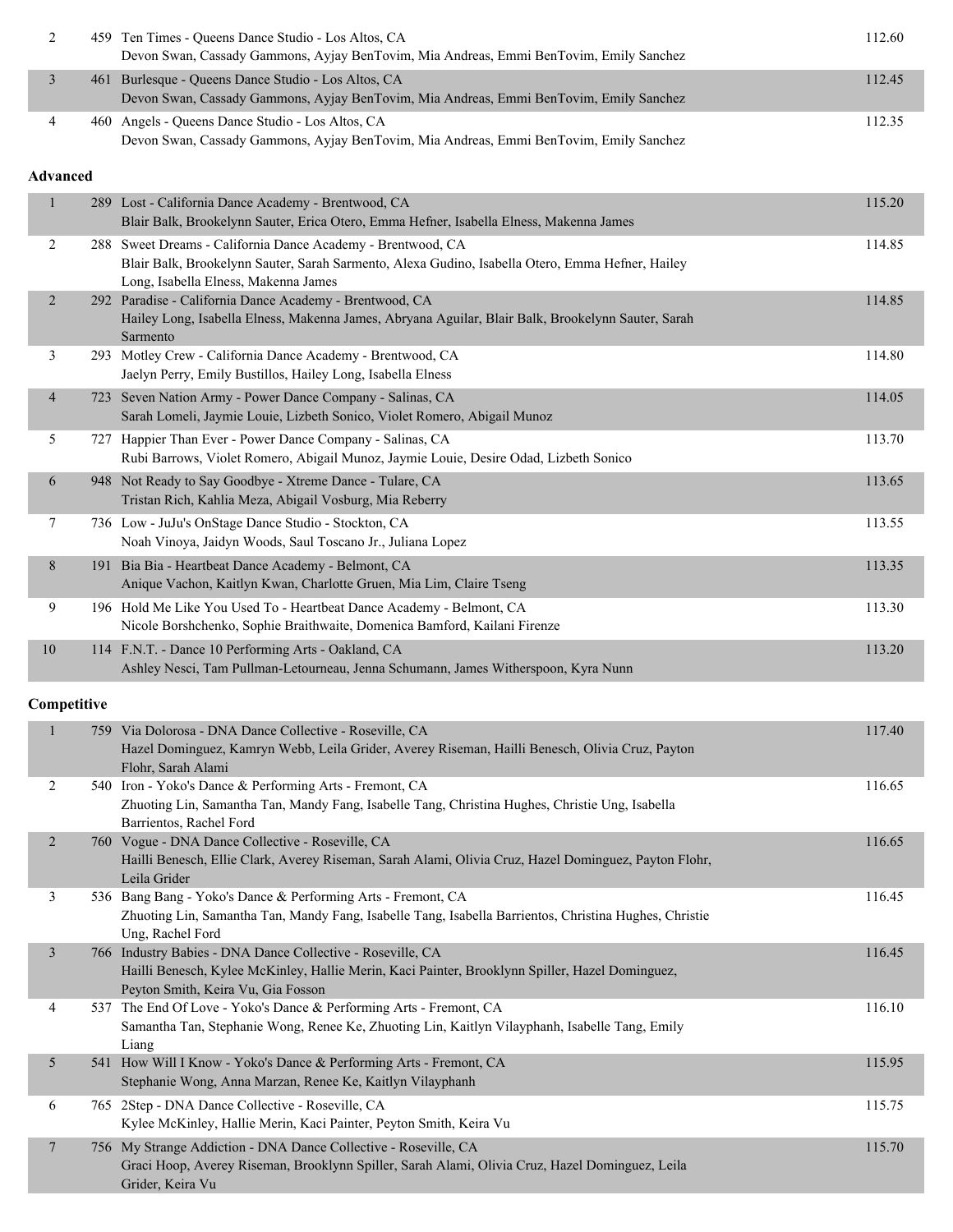| 8  | 535 Blackbird - Yoko's Dance & Performing Arts - Fremont, CA<br>Tiffany Shih, Tiana Zhou, Stephanie Wong, Renee Ke, Kaitlyn Vilayphanh, Chiara Bonaccorsi, Brooke<br>Beardsley, Emily Liang                | 115.60 |
|----|------------------------------------------------------------------------------------------------------------------------------------------------------------------------------------------------------------|--------|
|    | 39 It's All Coming Back - Infinity Dance Studio - San Jose, CA<br>Ellysa Duong, Isabella Scheppler, Renee Ma, Hailey Zerbini, Hannah Pham                                                                  | 115.25 |
| 10 | 177 Bigger - Heartbeat Dance Academy - Belmont, CA<br>Sophie Braithwaite, Kellie McGuinness, Kaitlyn Kwan, Kailani Firenze, Kai Leigh Roach, Jordan Dooley,<br>Emily Barson, Claire Dulsky, Anna Wilkinson | 114.85 |

## **Senior (15 - 19 yrs.) Large**

| Advanced       |                                                                                                                                                                                                                                                                                                                                           |        |
|----------------|-------------------------------------------------------------------------------------------------------------------------------------------------------------------------------------------------------------------------------------------------------------------------------------------------------------------------------------------|--------|
| $\mathbf{1}$   | 251 Radiance of Red - Academy of Chinese Performing Arts - Fremont, CA<br>Cynthia Wang, Lauren Hsueh, Katie Tang, Audrey Paleczny, Hannah Qiu, Tauria Bao, Charline Li, Alina<br>Zeng, Olivia Lan, Youmei Li, Katie Lu, Andria Luo, Jennifer Ren, Catherine Sun, Selina Xiong, Allison<br>Wang                                            | 116.30 |
| 2              | 291 Castle - California Dance Academy - Brentwood, CA<br>Brookelynn Sauter, Sabrina Nelson, Jaelyn Perry, Kylie Toscano, Mia Vanderver, Erica Otero, Emily<br>Bustillos, Emma Hefner, Makenna James, Moorea Pedrini, Leah Ybarra                                                                                                          | 114.20 |
| $\mathfrak{Z}$ | 749 Drumline - DNA Dance Collective - Roseville, CA<br>Ellie Clark, Isabella Diocson, Shayla Verma, Chloe Webb, Leah Close, Fallyn Fossum, Danielle Heim,<br>Landry Rufo, Lily Erickson, Lucy Wells                                                                                                                                       | 114.10 |
| Competitive    |                                                                                                                                                                                                                                                                                                                                           |        |
| $\mathbf{1}$   | 254 The King's Merry Band - Academy of Chinese Performing Arts - Fremont, CA<br>Katie Tang, Cynthia Wang, Lauren Hsueh, Anika Huang, Tauria Bao, Charline Li, Olivia Lan, Alina<br>Zeng, Audrey Paleczny, Hannah Qiu, Selina Xiong, Youmei Li, Katie Lu, Andria Luo, Jennifer Ren,<br>Catherine Sun, Allison Wang                         | 117.55 |
| 2              | 519 Falling - Yoko's Dance & Performing Arts - Fremont, CA<br>Zhuoting Lin, Tiana Zhou, Stephanie Wong, Samantha Tan, Renee Ke, Rachel Ford, Mandy Fang, Kaitlyn<br>Vilayphanh, Isabella Barrientos, Isabelle Tang, Christina Hughes, Emily Liang, Christie Ung                                                                           | 117.15 |
| $\mathfrak{Z}$ | 758 I Don't Speak French - DNA Dance Collective - Roseville, CA<br>Hazel Dominguez, Leah Close, Leila Grider, Alana VanDerStad, Averey Riseman, Brooke Givens, Ellie<br>Clark, Emmy Bucher, Graci Hoop, Hailli Benesch, Isabella Diocson, Mia Jeffery, Olivia Cruz, Reagan<br>Halstead, Sarah Alami, Savana Adler                         | 116.80 |
| 4              | 271 When the Sacred Speaks - Academy of Chinese Performing Arts - Fremont, CA<br>Cynthia Wang, Lauren Hsueh, Audrey Paleczny, Hannah Qiu, Anika Huang, Tauria Bao, Charline Li,<br>Katie Lu, Jennifer Ren, Catherine Sun, Selina Xiong                                                                                                    | 116.75 |
| 5              | 757 Natural - DNA Dance Collective - Roseville, CA<br>Alana VanDerStad, Averey Riseman, Brooke Givens, Brooklynn Spiller, Ellie Clark, Emmy Bucher,<br>Graci Hoop, Hailli Benesch, Isabella Diocson, Keira Vu, Lucy Wells, Mia Jeffery, Olivia Cruz, Sarah<br>Alami, Savana Adler, Sydney Cruz, Hazel Dominguez, Leah Close, Leila Grider | 116.70 |
| 6              | 767 Pop That - DNA Dance Collective - Roseville, CA<br>Sydney Cruz, Hailli Benesch, Gia Fosson, Graci Hoop, Mia Jeffery, Kylee McKinley, Hallie Merin, Kaci<br>Painter, Brooklynn Spiller, Hazel Dominguez, Leila Grider, Peyton Smith, Keira Vu, Sarah Alami                                                                             | 116.10 |
| $\overline{7}$ | 294 Lucky You - California Dance Academy - Brentwood, CA<br>Emma Hefner, Hailey Long, Isabella Elness, Makenna James, Blair Balk, Brookelynn Sauter, Jaelyn<br>Perry, Erica Otero, Abryana Aguilar, Sabrina Taddie, Sophia Andrew                                                                                                         | 115.25 |

## **Senior (15 - 19 yrs.) Super**

#### **Advanced**

| 250 Girls from the Tibetan Plateau - Academy of Chinese Performing Arts - Fremont, CA               | 16.00 |
|-----------------------------------------------------------------------------------------------------|-------|
| Cynthia Wang, Lauren Hsueh, Katie Tang, Anika Huang, Tauria Bao, Charline Li, Alina Zeng, Youmei    |       |
| Li, Katie Lu, Andria Luo, Jennifer Ren, Catherine Sun, Sarah Chen, Olivia Lan, Charlize Wen, Angela |       |
| Wang, Audrey Paleczny, Hannah Qiu, Selina Xiong, Allison Wang                                       |       |